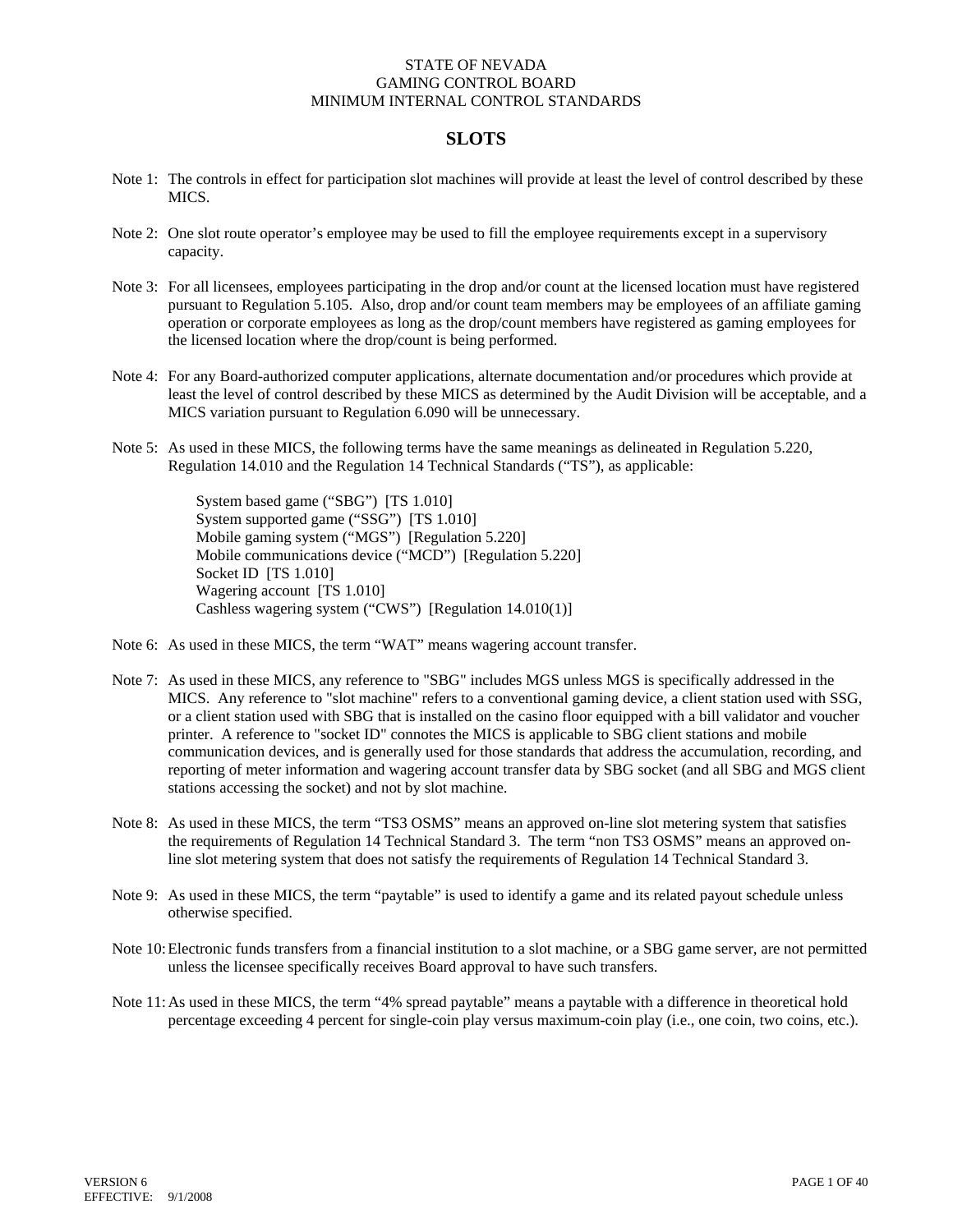## **SLOTS**

Note 12: These MICS apply to any Board-authorized inter-casino linked system. However, the operator of the intercasino linked system and the licensee may share the responsibility for compliance, with some procedures performed by the licensee and other procedures performed by the operator of the inter-casino linked system. The procedures which the operator of the inter-casino linked system will perform are to be delineated as such within the slots section of the written system of internal control pursuant to Regulation 6.090.

### *Coin Drop Standards*

- 1. The coin drop and count for each slot machine must be performed at least once a month.
- 2. A minimum of three employees are involved in the removal and transport of the slot drop, at least one of whom is independent of the slot department. The employees removing and transporting the slot drop are involved as follows:
	- a. A member of the coin drop team removes the coin drop buckets from the slot drop cabinet.
	- b. To ensure funds are not removed from the coin buckets, a second employee must be able to monitor (witness in person) at all times the drop team member opening the slot drop cabinets, removing the coin drop buckets, and placing the coin buckets on the cart.
	- c. An employee, either a third coin drop team member or the member performing the monitoring function, provides security of the storage of the coin drop buckets on the cart until all coin drop buckets have been transported to the count room.
	- d. A minimum of two employees, at least one of whom is independent of the slot department, transports the coin drop buckets directly to the hard count room or other similarly restricted location where the drop proceeds are locked in a secure manner until the count takes place.
- 3. If more than one trip is required to remove the coin drop from the slot machines scheduled to be dropped, the filled carts or coins are either locked in the count room or secured in another equivalent manner.

# *Equipment Standards*

- 4. A weigh scale calibration module is physically secured so as to prevent unauthorized access and recalibration (e.g., prenumbered seal, lock and key, etc.).
- 5. Someone independent of the cage, vault, and slot departments, and count team is required to be present whenever the calibration module is accessed and such access is documented and maintained.
- 6. If a weigh scale interface is used, it is adequately restricted so as to prevent unauthorized access (passwords, keys, etc.).
- 7. If the weigh scale has a zero adjustment mechanism, it is either physically limited to minor adjustments (e.g., weight of a bucket) or physically situated such that any unnecessary adjustments to it during the weigh process would be observed by other count team members.
- 8. Unannounced weigh scale and weigh scale interface (if applicable) tests are performed by someone who is independent of the cage, vault and slot departments and count team at least on a quarterly basis with the test results being documented and maintained. All denominations of coin and tokens weighed by the weigh scale must be tested.
	- Note: The tests are separate from the two tests completed for internal audit purposes pursuant to the Board's Internal Audit Compliance Checklists; however, internal audit may complete all the tests.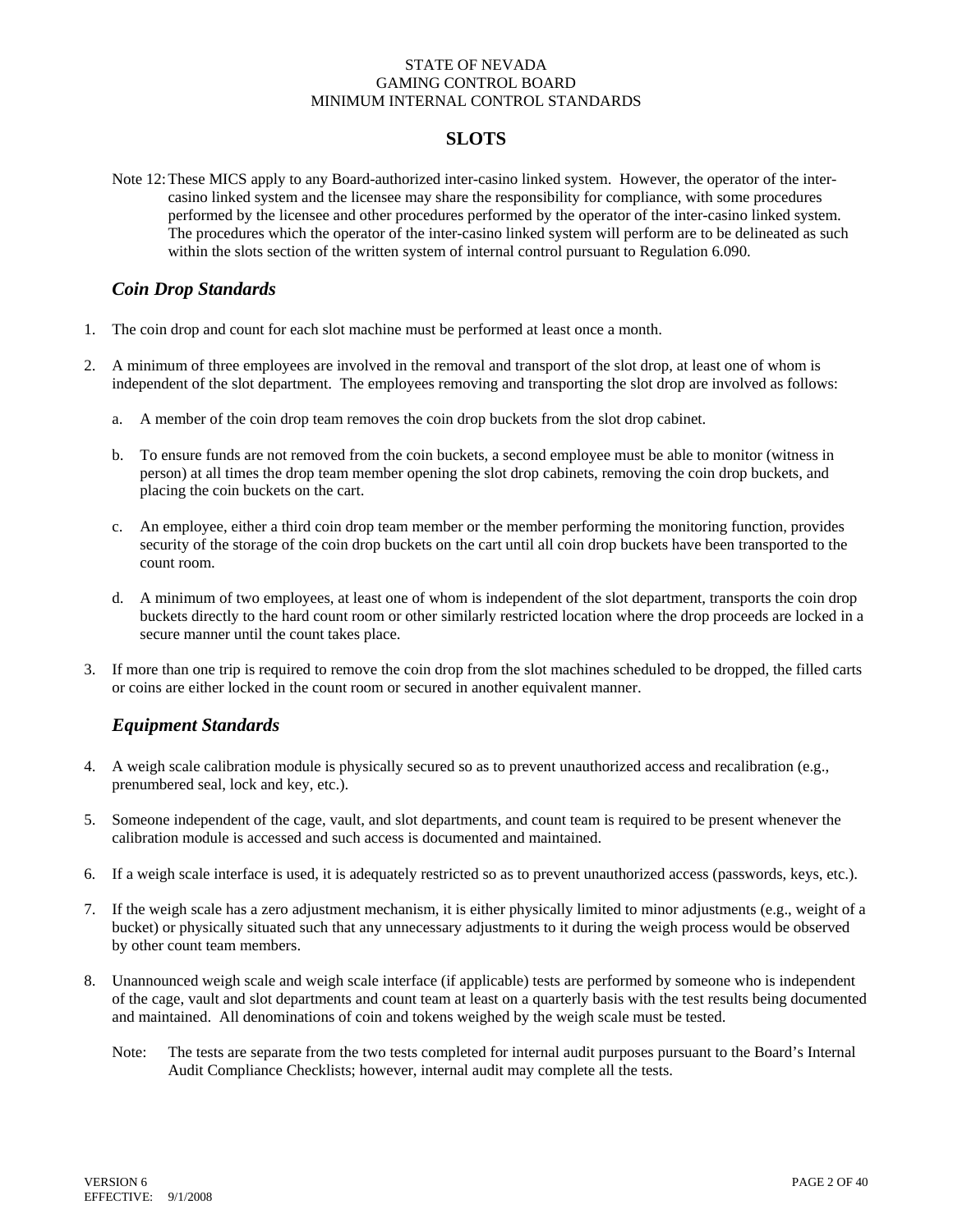# **SLOTS**

- 9. Immediately prior to the coin count at least two count team members verify the accuracy of the weigh scale with varying weights or with varying amounts of previously counted coin for each denomination accepted by slot machines to ensure the scale is properly calibrated. (Varying weights/coin from drop to drop is acceptable.) The test results are documented and maintained.
- 10. If a mechanical coin counter is used (instead of a weigh scale), test procedures performed are equivalent to those described in MICS #8 and #9.

# *Slot Coin Count and Wrap Standards*

- Note: "Wrapped coin" includes coins/tokens in coin wrappers, bags and racks.
- 11. The coin weigh/count is performed by a minimum of three employees.
- 12. At no time during the coin weigh/count will there be fewer than three employees in the count room. All coin, tokens, chips and/or cash inventory stored in the count room is secured from unauthorized access at all times. Access to the count room during a count is restricted to members of the drop and count teams, authorized observers (including auditors and security personnel), supervisors for resolution of problems, authorized maintenance personnel, and personnel performing coin transfers.
	- Note: For simultaneous counts of the coin weigh/count proceeds and slot currency acceptor count proceeds (or other revenue center), a minimum of six employees are to be involved – three per count. Upon the acceptance of the proceeds of one of the counts by cage/vault personnel, the number of employees may be reduced to three. The number of employees may also be reduced to three if the counted proceeds (and related documentation) are secured in an area within the count room where only cage/vault personnel can access (e.g., locked in a cabinet) while the three remaining count team members perform other duties/counts. In such a case, the cage/vault personnel are prevented from accessing the proceeds unless three count team members are present (e.g., count team keeps the key to the count room during breaks).
- 13. The coin count team is independent of the slot department and the department responsible for the subsequent accountability of coin count proceeds. A nonsupervisory slot employee (a person below the level of slot shift supervisor) may be a member of the coin count team if the employee does not record (e.g., operate the weigh scale) or verify the count.
- 14. The following functions are performed in the counting of the coin drop:
	- a. Recording function which involves the recording of the coin weigh/count.
	- b. Count team supervisor function which involves the control of the coin weigh and wrap process. The count team supervisor is precluded from performing the initial recording of the coin weigh/count unless the weigh scale generates a report of the scale activity (e.g., weigh scale tape).
- 15. The amount of the coin drop for each slot machine and in total for each denomination is recorded in ink on a coin count document by the recorder or the weigh scale generates a report of the count amount (e.g., weigh scale tape). Additionally, if a weigh scale interface is used, the coin drop figures are transferred via direct communications line or computer storage media to the accounting department.
- 16. The recorder/scale operator and at least one other count team member sign the weigh scale report/coin count document attesting to the accuracy of the coin weigh/count.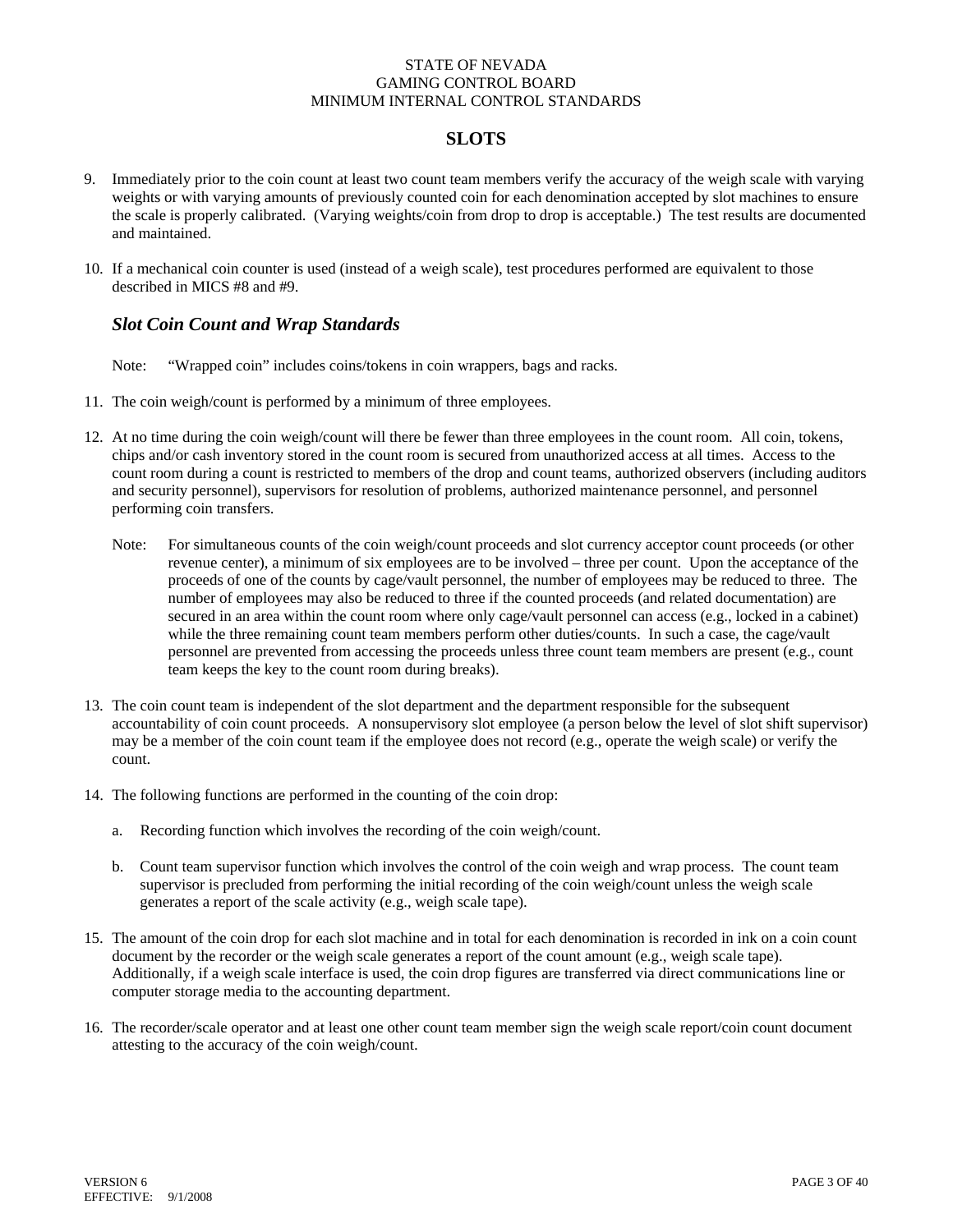# **SLOTS**

- 17. At least three employees who participate in the coin weigh/count and/or wrap process sign the coin count document or a summary report to attest to the employee's presence. If all other count team members do not sign the coin count document or a summary report, the other count team members sign a supplemental document evidencing participation in the coin weigh/count and/or wrap.
- 18. The coins are wrapped and reconciled in a manner which precludes the commingling of the current coin drop with coin from the next coin drop. If the coins are not wrapped immediately after being weighed/counted, the coins are secured and not commingled with any other coin.
- 19. Bagged coin, if applicable, must be meter counted and sealed. Bags are labeled with the dollar amount contained in the bag unless bags with pre-established, fixed dollar amounts and denominations are utilized (e.g., orange bags are only used for \$500 of quarters).
- 20. The wrapping of the coin drop is performed by a minimum of two employees until the proceeds have been accepted into cage/vault accountability.
	- Note: If the coin count is conducted with a continuous mechanical count meter which is not reset during the count and is verified in writing by at least three employees at the start and end of each denomination count, then one employee may perform the wrap.
- 21. If the coins are transported off the property, a second (alternative) count procedure must be performed before the unwrapped coins leave the property. Any variances must be documented.
- 22. Coin transfers out of the count room during the coin count and wrap process are either strictly prohibited or, if transfers are permitted during the count and wrap, each transfer is recorded on a separate multi-part form used solely for coin count transfers performed during the count.
- 23. Coin transfers, as noted above, are counted and transfer forms are signed by at least two members of the count team and by someone independent of the count team. At least one part of the transfer form remains in the count room until all the coin drop has been accepted into cage/vault accountability. The other part of the transfer form accompanies the funds being transferred from the count room.
- 24. Corrections on any coin count documentation and transfer forms are made by crossing out the error, entering the correct figure, and then obtaining the signatures or initials of at least two count team members who verified the change. If a weigh scale interface is used, corrections to coin count data are made using one of the following methods:
	- a. Crossing out the error on the document, entering the correct figure, and then obtaining the signatures or initials of at least two count team members who verified the change. If this procedure is used, an employee independent of the slot department and count team enters the correct figure into the computer system prior to the generation of related slot reports.
	- b. Correct the error in the computer system and enter the passwords of at least two count team members during the count. If this procedure is used, an exception report is generated by the computer system identifying the slot machine number, the error, the correction and the count team members attesting to the propriety of the correction.

### *Non-Segregated Coin Room*

- Note: If the count room also serves as a coin room and the coin room inventory is not secured so as to preclude access by the count team, then MICS #25 and #26 are applicable:
- 25. At the commencement of the coin count the following requirements are met: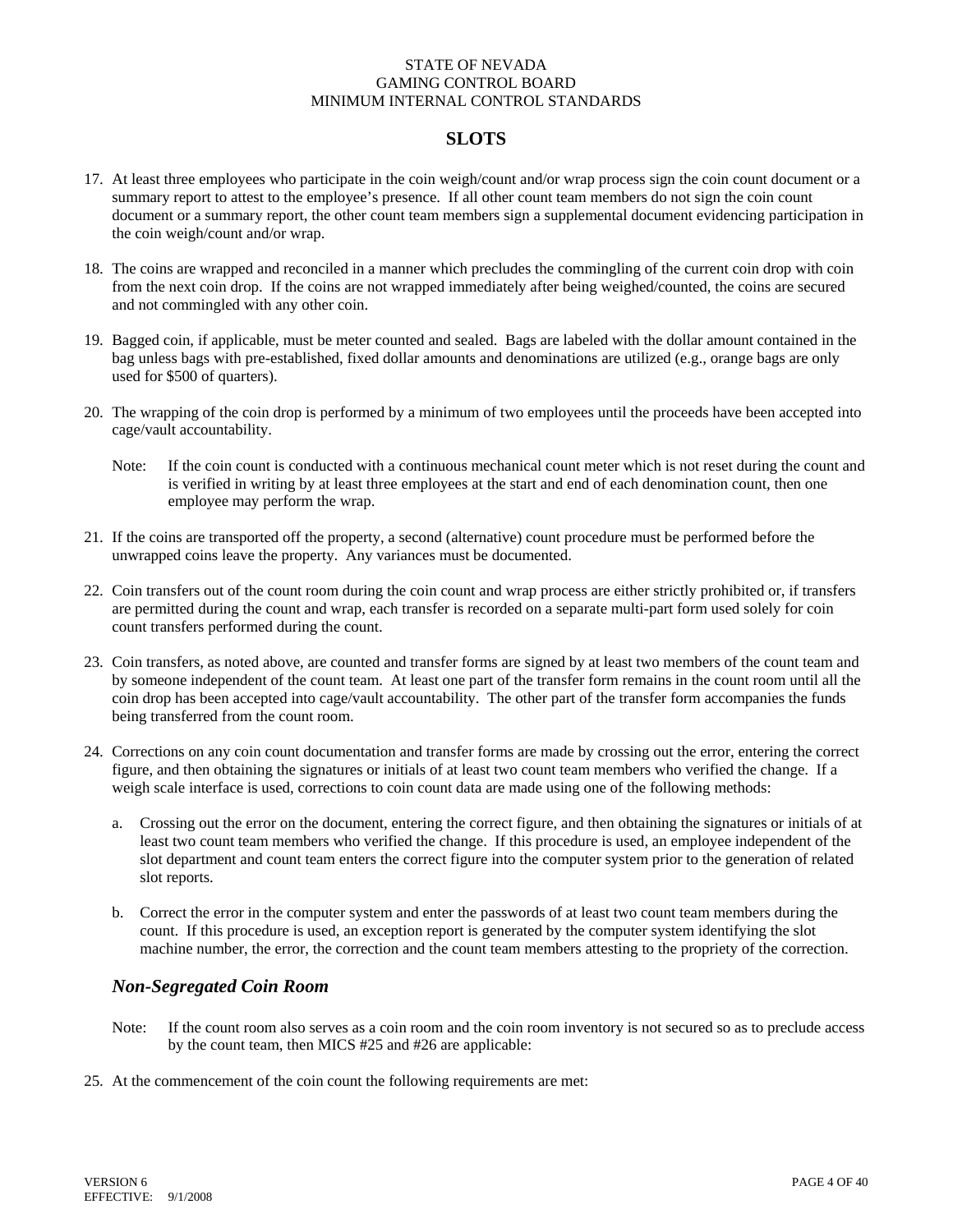# **SLOTS**

- a. The coin room inventory is counted by at least two employees, one of whom is a member of the count team and the other is independent of the coin weigh/count and wrap process.
- b. The above count is recorded on an appropriate inventory form.
- 26. Upon completion of the wrap of the coin drop, the following requirements are met:
	- a. At least two members of the count team (wrap team), independently from each other, count the ending coin room inventory.
	- b. The final count figures, in total and by denomination, are recorded on a summary report(s) which evidences the calculation of the final wrap by subtracting the beginning inventory from the sum of the ending inventory and transfers in and out of the coin room.
	- c. Prior to verification of the count by cage/vault personnel, the same count team members as discussed above (or accounting personnel) compare the final wrap and transfers, if applicable, to the coin weigh/count in total and by denomination, recording the comparison and noting any variances in the summary report.
	- d. An employee of the cage/vault department (who is independent of the count team) performs a count of the ending coin room inventory by denomination and reconciles it to the beginning inventory, wrap, transfers and coin weigh/count. Any reconciliation variance is documented.
	- e. At the conclusion of the reconciliation, at least two count/wrap team members and the cage/vault employee who assumes accountability of the proceeds sign the summary report(s), or other reconciling document, attesting to its accuracy thereby ending the count.

### *Segregated Coin Room*

- Note: If the count room is segregated from the coin room, or if the coin room is used as a count room and the coin room inventory is secured to preclude access by the count team, MICS #27 is applicable:
- 27. Upon completion of the wrap of the coin drop:
	- a. At least two members of the count/wrap team count the final wrapped slot drop independently from each other.
	- b. The final count figures, in total and by denomination, are recorded on a summary report.
	- c. Prior to verification of the count by cage/vault personnel, the same count team members as discussed above (or accounting personnel) compare the final wrap and transfers, if applicable, to the coin weigh/count in total and by denomination, recording the comparison and noting any variances in the summary report.
	- d. An employee of the cage/vault department (who is independent of the count team) performs a count of the wrapped coin drop by denomination that is being turned over to the cage/vault accountability and reconciles it to the coin drop amount recorded on the summary report, less any transfers, if applicable. Any variance is reconciled and documented.
	- e. At the conclusion of the reconciliation, at least two count team members and the cage/vault employee who assumes accountability of the coin drop proceeds sign the summary report, or other reconciling document, attesting to its accuracy thereby ending the count.
	- f. The wrapped coins (exclusive of proper transfers) are transported to the cage or vault after the reconciliation of the coin weigh/count to the wrap.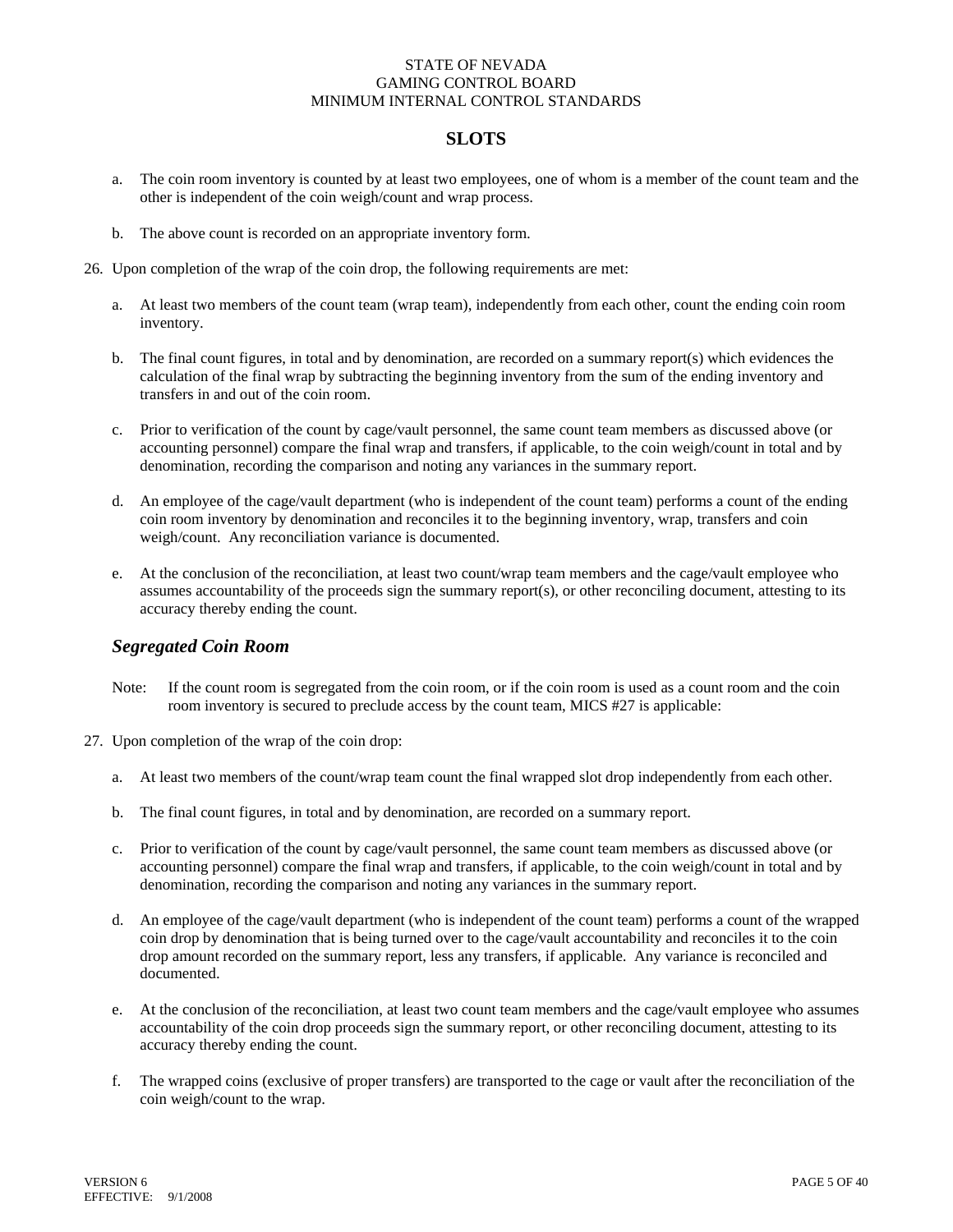# **SLOTS**

### *Coin Count Completion and Documentation*

- 28. Large (by denomination, either \$1,000 or 2% of the drop, whichever is less) or unusual (e.g., zero for weigh count or patterned for all counts) variances between the coin weigh/count and wrap are investigated by management personnel independent of the slot department, count team and the cage/vault functions before the start of the next coin drop and count. The results of such investigation are documented and maintained.
- 29. All coin weigh/count and wrap documentation, including coin drop transfer forms and any applicable computer storage media, is promptly delivered to the accounting department by a count team member or someone other than a cage/vault employee. Alternatively, these documents may be adequately secured (e.g., locked container to which only accounting personnel can gain access) to preclude cage personnel from accessing the documents until retrieved by the accounting department.
- 30. The count team does not have access to coin drop amounts per the slot machine meters until after the count is completed and the drop proceeds have been accepted into cage/vault accountability. A count team member is allowed to read/record the amount from the coin drop meters as long as the count team members do not have knowledge of the dollar amount of coin contained in the coin drop buckets pursuant to the coin drop meters during the count process.

## *Currency Acceptor Drop and Count Standards*

- Note 1: Throughout these Slots MICS the term "wagering instrument" refers to slot machine wagering vouchers and slot machine coupons, terms defined in the Regulation 14 Technical Standards. The currency acceptor drop and count MICS also apply to wagering instruments.
- Note 2: The count begins with the opening of the first drop box and ends when a member of the cage/vault department signs the count sheet and assumes accountability of the proceeds.
- 31. The currency acceptor drop and count for each slot machine must be performed at least once a month.
- 32. A minimum of three employees are involved in the removal of the currency acceptor drop boxes from the slot machines, at least one of whom is independent of the slot department. The employees removing and transporting the slot drop are involved as follows:
	- a. A member of the currency acceptor drop team removes the currency acceptor drop boxes from the slot machine.
	- b. To ensure funds are not removed from the currency acceptor drop boxes, a second employee must be able to monitor (witness in person) at all times the drop team member removing the currency acceptor drop boxes from the slot machine and placing the currency acceptor boxes on the cart.
	- c. An employee provides security over the storage of the currency acceptor drop boxes on the cart until all the currency acceptor drop boxes have been transported to the count room.
	- d. A minimum of two employees, at least one of whom is independent of the slot department, transports the currency acceptor drop boxes directly to the currency count room or other similarly restricted location where the drop proceeds are locked in a secure manner until the count takes place.
- 33. If more than one trip is required to remove the currency acceptor drop boxes from the slot machines scheduled to be dropped, access to stored full boxes is restricted to authorized members of the drop and count teams with the full boxes either locked in the count room or secured in another equivalent manner. For other than the scheduled currency acceptor count, stored full currency acceptor drop boxes must be secured such that a minimum of three employees from three different departments must be involved to access the boxes.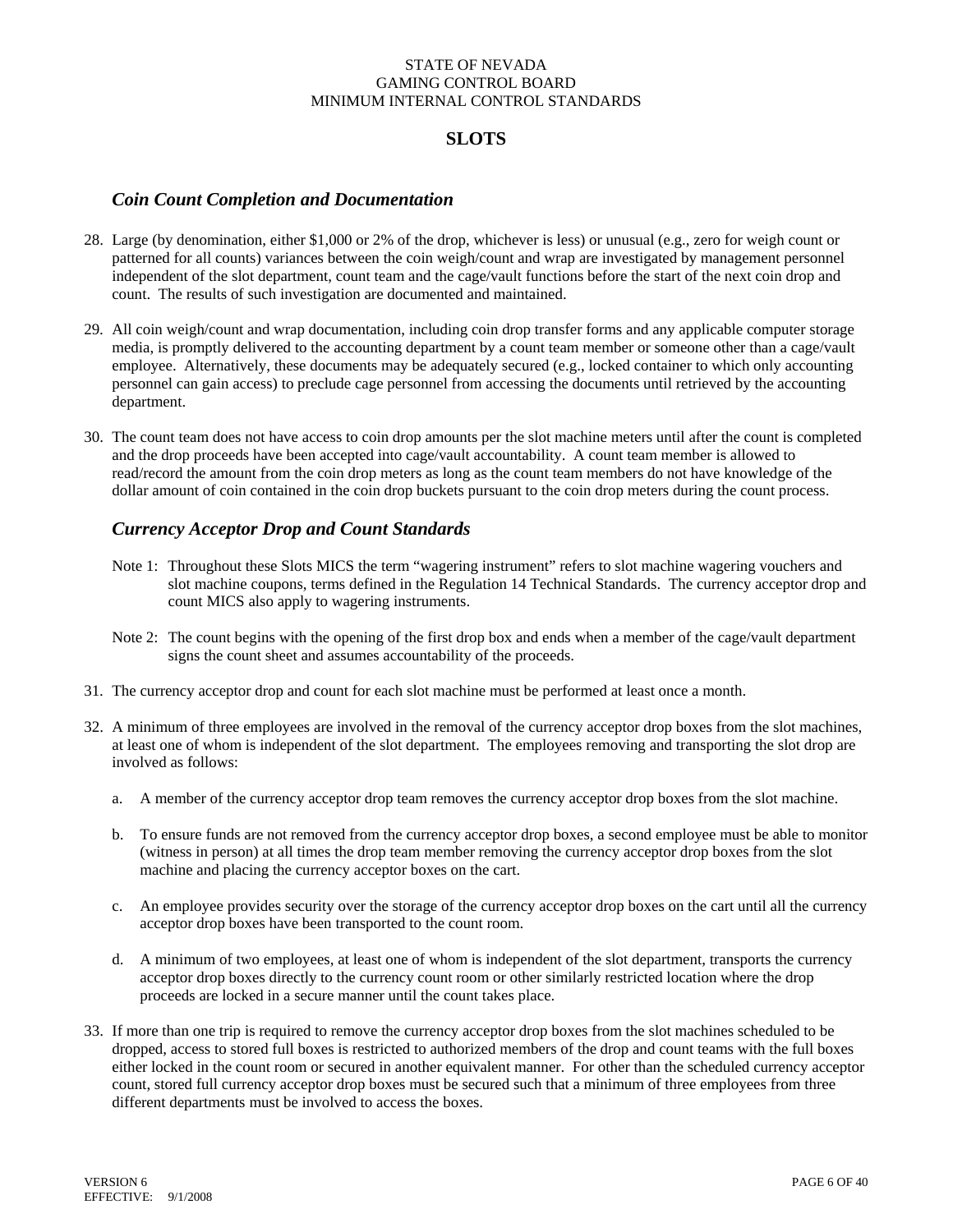## **SLOTS**

- 34. The currency acceptor count is performed in the soft count room or equivalently secure area with comparable controls. The contents of the currency acceptors cannot be transported off the property for count purposes.
- 35. All coin, tokens, chips and/or cash inventory stored in the count room is secured from unauthorized access at all times. Access to the count room during the count is restricted to members of the drop and count teams, authorized observers (including auditors and security personnel), supervisors for resolution of problems, authorized maintenance personnel and personnel performing coin/currency transfers.
- 36. If counts from various revenue centers occur simultaneously in the count room with the currency acceptor count, procedures that prevent the commingling of funds from different revenue centers are in effect.
- 37. The currency acceptor count is performed by a minimum of three employees physically located in the count room until the proceeds have been accepted into the cage/vault accountability. At no time during the count will there be fewer than three employees in the count room.
	- Note: For simultaneous counts of both the slot currency acceptor proceeds and either the slot coin drop proceeds or table games/card games counts, a minimum of six employees are to be involved – three per count. Upon the acceptance of the proceeds of one of the counts by cage/vault personnel, the number of employees may be reduced to three. The number of employees may also be reduced to three if the counted proceeds (and related documentation) are secured in an area within the count room where only cage/vault personnel can obtain access (e.g., locked in a cabinet) while the three remaining count team members perform other duties/counts. In such a case, the cage/vault personnel are prevented from accessing the proceeds unless three count team members are present (e.g., count team keeps the key to the count room during breaks).
- 38. The currency acceptor count team is independent of the slot department and the department responsible for the subsequent accountability of currency acceptor proceeds. A nonsupervisory slot employee (a person below the level of slot shift supervisor) may be a member of the currency acceptor count team if the employee does not record (e.g., operates the currency counter) or verify the count.
	- Note: A cage cashier may be used if this person is not allowed to perform the recording function (e.g., does not operate the currency counter) or accept funds into cage accountability. An accounting representative may be used if there is an independent audit of all currency acceptor count documentation.
- 39. The count team does not have access to bill-in amounts per the slot machine/socket ID meters until after the count is completed and the drop proceeds are accepted into cage/vault accountability. A count team member is allowed to read/record the amount from the bill in meters as long as the count team members do not have knowledge of the dollar amount of currency contained in the currency acceptor drop boxes pursuant to the bill in meters during the count process.
- 40. If a currency counter interface is used, it is adequately restricted so as to prevent unauthorized access (passwords, keys, etc.).
- 41. Unannounced currency counter and currency counter interface (if applicable) tests are performed by someone who is independent of the cage, vault and slot departments and count team on at least a quarterly basis with the test results being documented and maintained. All denominations of currency and all types of wagering instruments counted by the currency counter must be tested.
	- Note: The tests are separate from the two tests completed for internal audit purposes pursuant to the Board's Internal Audit Compliance Checklists; however, internal audit may complete all the tests.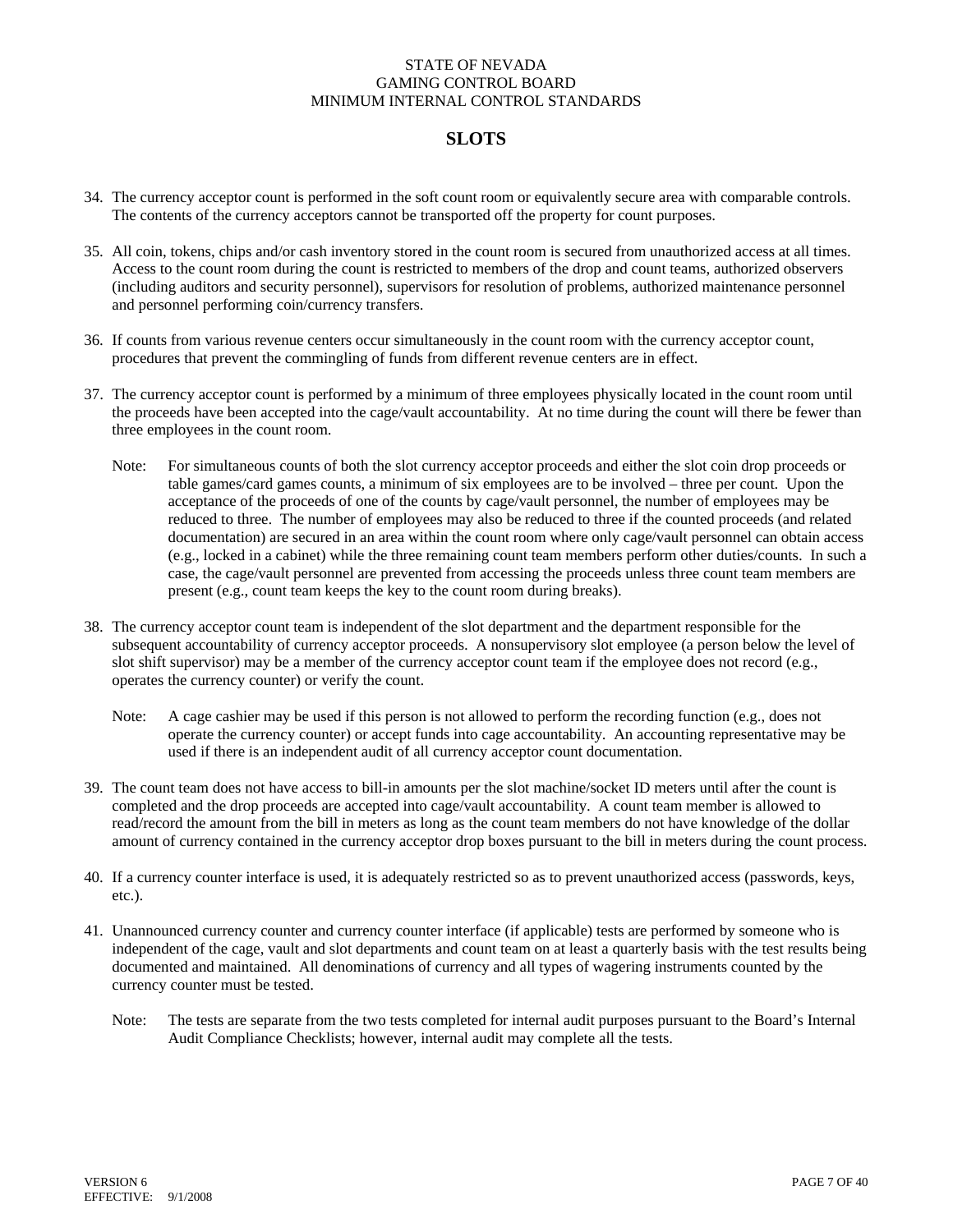# **SLOTS**

- 42. Immediately prior to the currency acceptor count at least two count team members verify the accuracy of the currency counter with previously counted currency for each denomination (i.e., test currency) and with each type of wagering instrument (for number of instruments or for dollar amount). The test currency is counted by the currency counter to ensure the counter is functioning properly. The test results are documented and maintained.
	- Note 1: The currency counter test must be performed with test currency rather than with currency from a drop box.
	- Note 2: If the same count team members complete a count for one revenue center (e.g., gaming or nongaming revenue center) and then immediately complete a count for a second revenue center, the currency counter test would only need to be completed at the beginning of the first count.
	- Note 3: If the same currency counter is used for the soft count and slots currency acceptor count, performing the currency counter test once will satisfy both the above MICS and the parallel Table Games MICS as long as the same count team members complete one count and proceed to the other revenue center count.
- 43. The currency acceptor drop boxes are individually emptied and counted in such a manner as to prevent the commingling of contents between boxes before the box contents have been counted and recorded.
- 44. The dollar amount of the currency drop from each slot machine and in total for each denomination is recorded in ink or other permanent form of recordation on a slot count document. Additionally, if a currency counter interface is used, the currency drop figures are transferred via direct communications line or computer storage media to the accounting department.
- 45. For each wagering instrument removed from each drop box, the dollar amount and the validation number is recorded/scanned, by slot machine, in the CWS during the count. The CWS generates a slot count document indicating the total dollar amount and/or total number of wagering instruments counted in the count room.
- 46. If currency counters are utilized and the count room table is used only to empty boxes and sort/stack contents, a count team member other than the person(s) operating the currency counter must have the ability to monitor the loading and unloading of currency at the currency counter, including rejected currency. The count team member operating the currency counter does not need to be monitored by another count team member if an individual independent of the count process monitors the operator of the currency counter for a minimum of one hour during the count process from recorded or live surveillance at least monthly. The date, time, and results of the independent observation are documented.
- 47. When the currency counter rejects currency but does not record the amount of rejected currency, procedures are in effect to record the rejected currency amount, by slot machine, and to ensure that two counts of the rejected currency (by slot machine and in total) are performed to verify the correct amount of drop (including rejected currency) is recorded on the count sheet.

Note: The above MICS does not allow for rejected currency to be posted to a "dummy", nonexistent slot machine.

- 48. Drop boxes, when empty, are shown to another member of the count team, to another person who is observing the count, or to recorded or live surveillance, provided the count is monitored in its entirety by someone independent of the count.
- 49. Currency transfers out of the count room during the currency acceptor count process are either strictly prohibited or, if transfers are permitted during the count, each transfer is recorded on a separate multi-part form used solely for currency acceptor count transfers performed during the count.
- 50. Currency transfers, as noted above, are counted and transfer forms are signed for by at least two count team members and by someone independent of the count team. At least one part of the transfer form remains in the count room until all the currency drop has been accepted into cage/vault accountability. The other part of the transfer form accompanies the funds being transferred from the count room.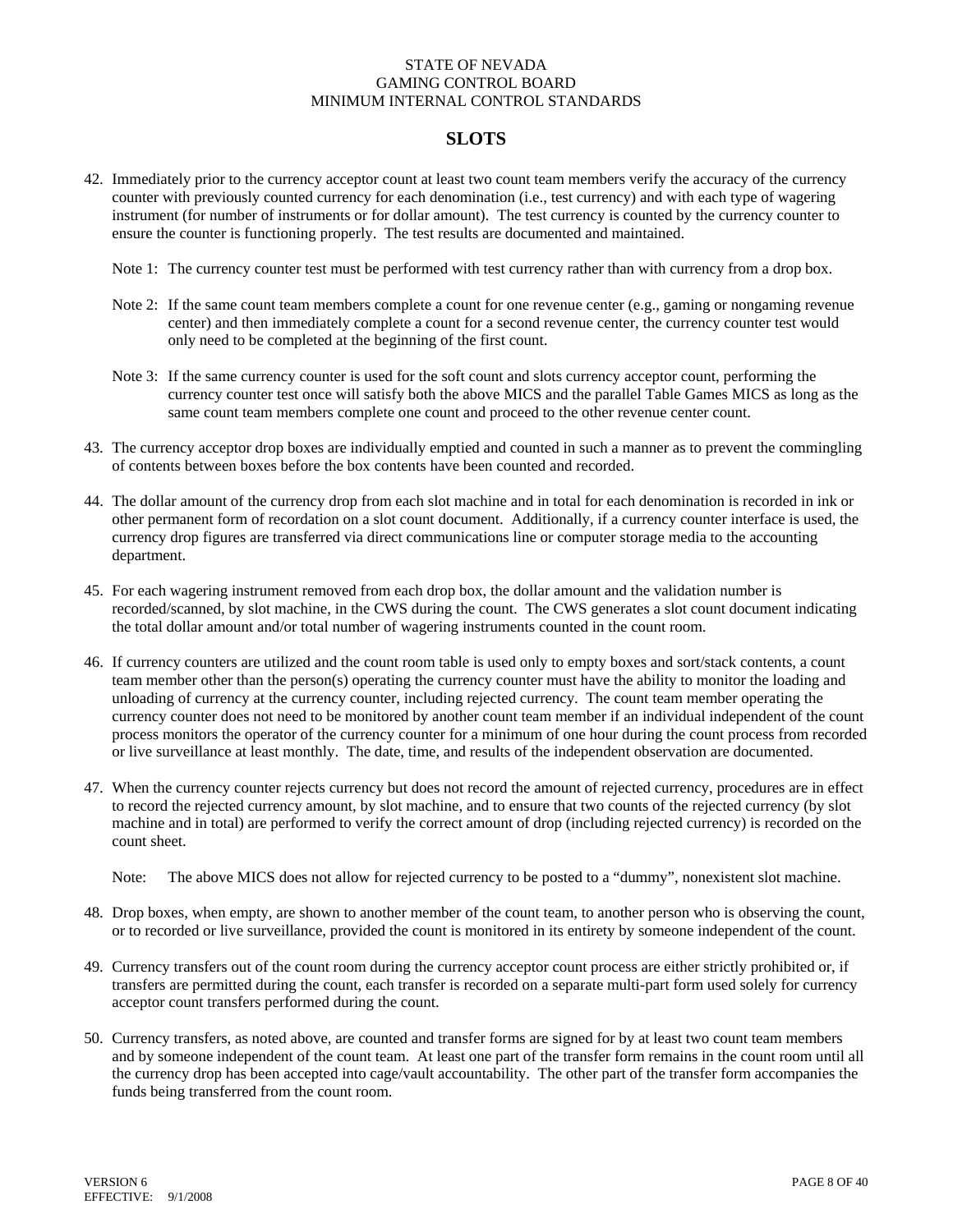## **SLOTS**

- 51. Corrections on any count documentation and transfer forms are made by crossing out the error, entering the correct figure, and then obtaining the signatures or initials of at least two count team members who verified the change. If a currency counter interface is used, corrections to final count data are made using one of the following methods:
	- a. Crossing out the error on the document, entering the correct figure, and then obtaining the signatures or initials of at least two count team members who verified the change. If this procedure is used, an employee independent of the slot department and count team enters the correct figure into the computer system prior to the generation of related slot reports.
	- b. Correcting the error in the computer system and entering the passwords of at least two count team members. If this procedure is used, an exception report is generated by the computer system identifying the slot machine number, the error, the correction and the count team members attesting to the propriety of the correction.
- 52. At the conclusion of the count, the currency drop amount recorded on the count sheet is reconciled to the currency drop in the count room and the dollar amount of currency drop transfers, if applicable, by a count team member who does not function as the sole recorder, with variances reconciled and documented.
	- Note: The above MICS does not apply to wagering instruments removed from the currency acceptor drop boxes.
- 53. All members of the count team attest by signature to the accuracy of the currency drop count and either the dollar amount or the number of wagering instruments counted (if dollar amount is not available to count team). Three verifying signatures on the count sheet are adequate if all additional count team members sign a supplemental document evidencing involvement in the count process.
- 54. An employee of the cage/vault department (who is independent of the count team) performs a count of the currency drop proceeds that are being turned over to the cage/vault department and reconciles it to the currency drop amount recorded on the count sheet, less any transfers, if applicable. Any variance is reconciled and documented.

Note: The above MICS does not apply to wagering instruments removed from the currency acceptor drop boxes.

- 55. The cage/vault employee signs the count sheet, or other reconciling document, and assumes accountability of the currency proceeds, thereby ending the count.
- 56. Access to stored full drop boxes is restricted to authorized members of the drop and count teams.
- 57. The count sheet and all supporting documents including currency drop transfer forms, wagering instruments, and any applicable computer storage media, are promptly delivered to the accounting department by a count team member or someone other than a cage/vault employee. Alternatively, these documents may be adequately secured (e.g., locked container to which only accounting personnel can gain access) to preclude cage personnel from accessing the documents until retrieved by the accounting department.

### *Jackpot Payouts, Slot Fills, Short Pays, Cancelled Credit Payouts, Promotional Payouts, Drawings and Giveaway Programs*

- Note: Promotional payouts are supplemental payouts which are not reflected in the paytable.
- 58. For jackpot payouts, short pays exceeding \$10, payouts of cancelled credits, and slot fills, the payout form/documentation (minimum two-part form) includes the following information:
	- a. Date and time.
	- b. Slot machine number or, for SBG, the socket ID number.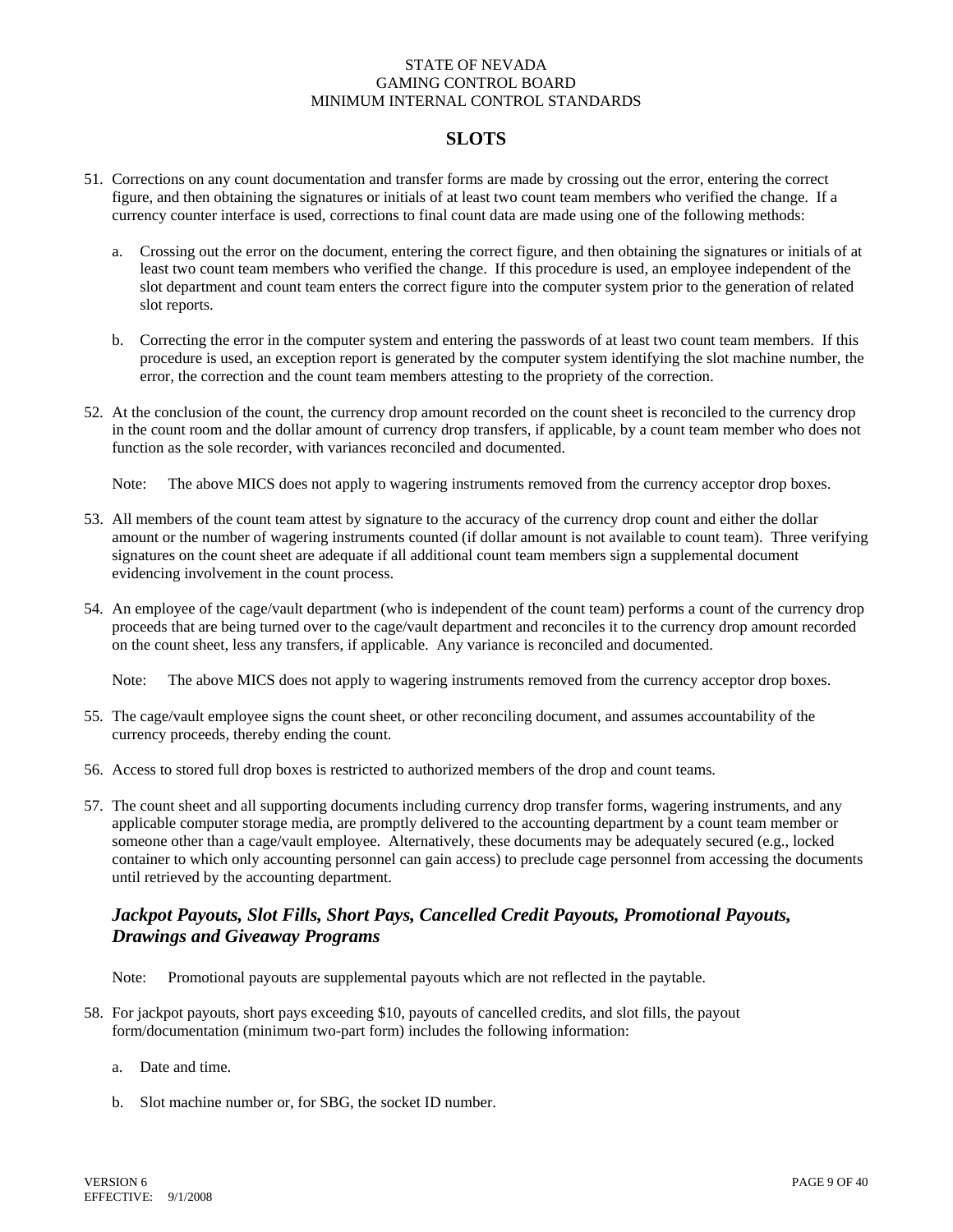### **SLOTS**

- c. Dollar amount of cash payout or slot fill (both alpha and numeric), or description of personal property awarded.
- Note: Alpha is optional if another unalterable method is used for evidencing the amount of the payout or fill.
- d. Game outcome (e.g., reel symbols, video poker winning hand, etc.) for jackpot payouts only.
- Note: Stating "multi-line payout" is adequate as the game outcome recorded on the jackpot payout form.
- e. Signatures of at least two employees verifying and witnessing the payout or fill.
- Note: Only one individual is required to witness, verify, and complete certain transactions when the specific circumstances of MICS #66, Note 2 apply.
- f. Preprinted or concurrently-printed sequential number.
- g. The type of payout (e.g., slot jackpot, fill, cancelled credits, short pay, external bonus, and external progressive).
- 59. Payouts over a predetermined amount not to exceed \$50,000 require the signature and verification of a supervisory or management employee independent of the slot department. This predetermined amount is authorized by management and is delineated within the slot department section of the written system of internal control pursuant to Regulation 6.090.
- 60. For short pays of \$10 or less paid from an employee's bank and not paid from a slot machine's hopper, the payout form or log (single-part form is acceptable) includes:
	- a. Date and time.
	- b. Slot machine number.
	- c. Dollar amount of payout (both alpha and numeric).

Note: Alpha is optional if another unalterable method is used for evidencing the amount of the payout.

- d. Signature of employee making the payout.
- e. Reason for payout (e.g., short pay).
- 61. The conditions for participating in promotional payouts, including drawings and giveaway programs, are prominently displayed or available for patron review at the licensed location.
- 62. Promotional payouts, including those as a result of drawings and giveaway programs, that are either deducted from gross gaming revenue, or are greater than or equal to \$500 and not deducted from gross gaming revenue, are documented at the time of the payout on a slot payout form to include the following:
	- a. Date and time.
	- b. Slot machine number or, for SBG, socket ID number when payout is associated with specific slot play.
	- c. Dollar amount of payout or description of personal property (e.g., jacket, toaster, car, etc.).
	- d. Reason for payout (e.g., double jackpots, four-of-a-kind bonus, etc.).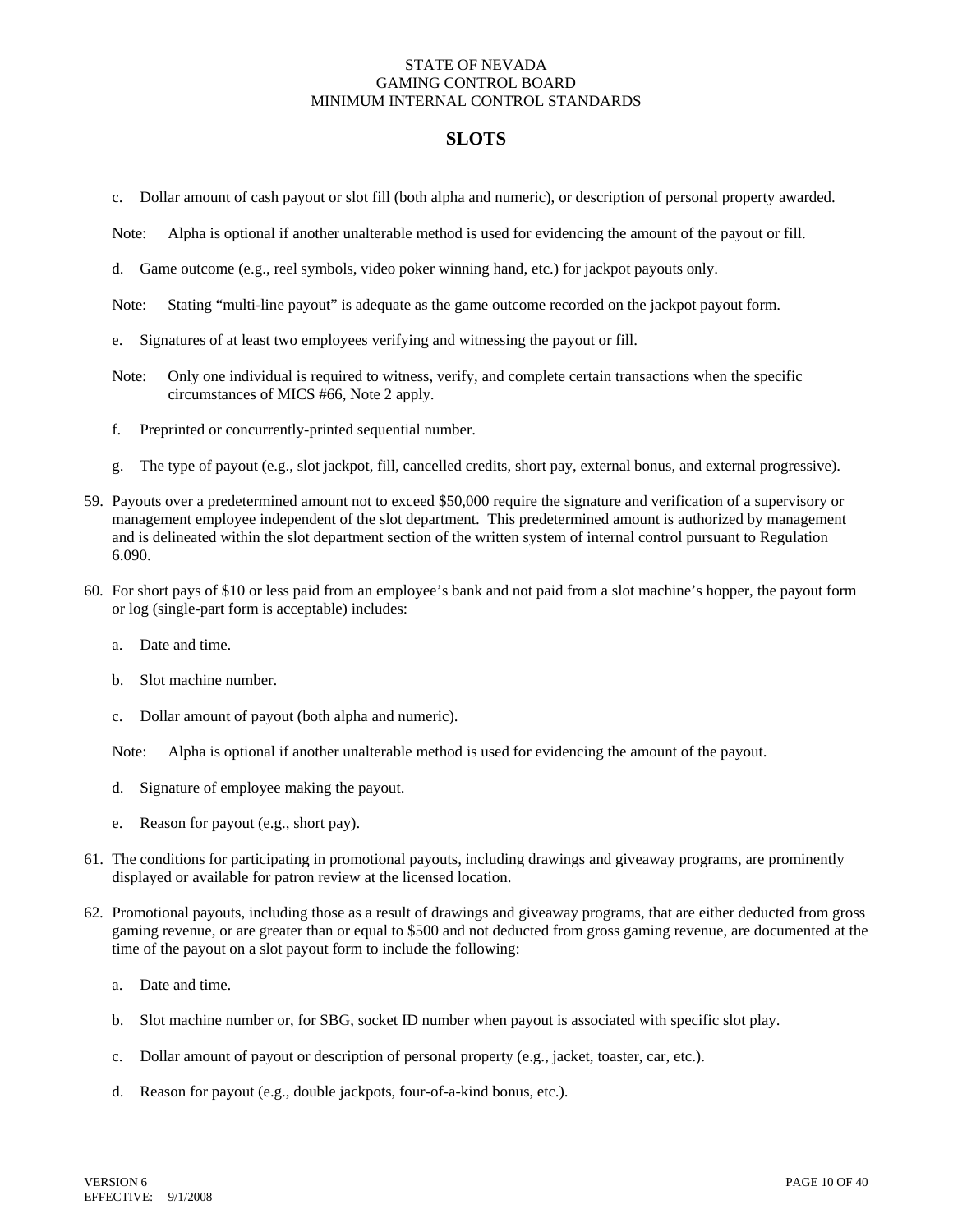### **SLOTS**

- e. Signature(s) of the following number of employees verifying, authorizing, and completing the promotional payout with the patron:
	- 1) Two employee signatures for all payouts of \$100 or more that are deducted from gross gaming revenue;
- Note: For approved computerized systems that validate and print the dollar amount of the payout on a computergenerated form, only one employee signature is required on the payout form.
	- 2) One employee signature for payouts of less than \$100 that are deducted from gross gaming revenue; or
	- 3) One employee signature for payouts of \$500 or more that are not deducted from gross gaming revenue.
- f. Patron's name (for drawings only).
- Note: MICS #62 documentation may be prepared by an individual who is not a slot department employee as long as the required signatures are those of the employees completing the payout with the patron.
- 63. If a promotional cash (or cash equivalent) payout is less than \$500 and is not deducted from gross gaming revenue, documentation is created to support the decrease in bank accountability.
	- Note: Required documentation may consist of a line item on a slot or cage accountability document (e.g., "43 \$10") slots cash giveaway coupons  $= $430$ ").
- 64. When a sequentially-numbered payout form is voided, the employee completing the void clearly marks "void" across the face of the form, signs adjacent to the void indication, and submits all parts of the payout form to the accounting department for retention and accountability.
- 65. Payouts recorded on a manual payout form, including jackpots, fills, cancelled credits, short pays exceeding \$10 and promotional payouts exceeding \$100 that are deducted from gross gaming revenue, are controlled and completed in a manner that precludes a custodian of funds from altering the dollar amount on all parts of the payout form subsequent to the payout and misappropriating the funds.
- 66. Manual and computerized payouts, including jackpots, fills, cancelled credits, short pays exceeding \$10 and promotional payouts exceeding \$100 that are deducted from gross gaming revenue, are controlled and completed in a manner that precludes any one individual from initiating and producing a fraudulent payout form, obtaining the funds, forging signatures on the payout form, routing all parts of the form, and misappropriating the funds.

Note 1: Acceptable procedures in meeting the requirements of MICS #66 include the following:

- Funds are issued either to a second verifier of the payout (i.e., someone other than the individual who generated/requested the ticket) or to two individuals concurrently (i.e., the generator/requestor of the form and the verifier of the payout). Both individuals witness the payout, or
- The routing of one part of the completed form is under the physical control (e.g., dropped in a locked box) of an individual other than the individual that obtained/issued the funds and the individual that obtained/issued the funds must not be able to place the form in the locked box, or
- Some other procedure which provides at least the same level of control as discussed in this note.
- Note 2: As referred to at MICS #58e, only one individual is required to witness, verify, and complete the following transactions: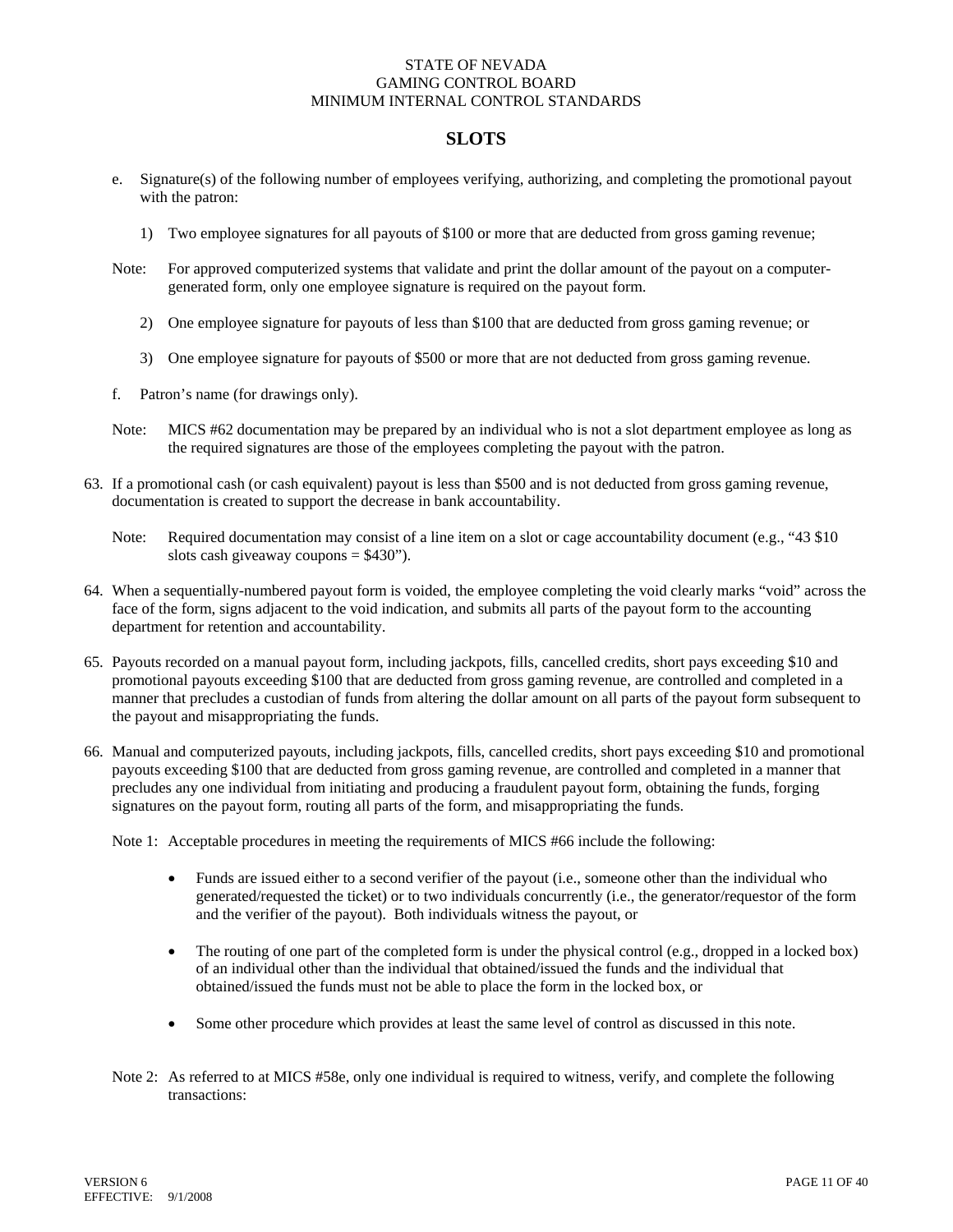# **SLOTS**

- For jackpot payouts completed with an approved computerized slot payout system, when the computerized slot payout system validates, initiates, and prints the dollar amount of the jackpot payout on the form for jackpot payouts less than \$1,200. For jackpot payouts of \$1,200 or more and in other situations that allow an individual to add or edit the dollar amount of the jackpot payout by more than \$1 in the computerized slot payout system, two individuals must be physically involved in verifying and witnessing the payout as described in Note 1, above.
- For cancelled credits or jackpot payouts for less than \$1,200 manually paid during the time period the CWS or the computerized slot payout system is inoperative, when the TS3 OSMS connected and communicating with the slot machine reflects the meter payout transaction in slot performance reports pursuant to MICS #134a. Audit/accounting personnel must review for any variances when comparing the manual payouts made to the payouts recorded by the attendant paid meters as required by MICS #135 and #136.

### *Slot Fill Cabinets*

- Note: MICS #67 #70 apply when fill bags are maintained in a slot fill cabinet that is used to replenish the slot machine hopper when empty.
- 67. A fill bag transfer from a slot fill cabinet to a slot machine's hopper requires the involvement of two persons and the completion of a fill form when the funds are placed in the slot machine's hopper.
	- Note: The transfer of funds from the slot fill cabinet to the slot machine hopper may be performed by one person if an on-line computerized system records and generates a report indicating the person's name, date, time and purpose for each opening of the slot fill cabinet door, and a computerized slot payout system initiates and validates the fill transaction and prints the dollar amount of the fill on the computerized fill form.
- 68. A slot fill cabinet contains funds for only one hopper fill for only one specific slot machine. The dollar amount in the fill cabinet is either capitalized in the accounting records as part of the slot machine hopper load account or is included in the slot or cage department accountability.
- 69. Fill bag transfers from the cage or slot booth to the slot fill cabinet requires the physical involvement of two persons to witness and verify funds being placed into the slot fill cabinet even when an on-line computerized system monitors access to the slot fill cabinet.
	- Note: The transfer of fill bags from the cage or booth to the slot fill cabinet is not a fill transaction that requires the completion of a fill form.
- 70. All transfers of funds from the cage or booth to the slot fill cabinet are documented to support the decrease in the cage or slot department accountability. The documentation is signed by the individuals involved with the transfer and is sent to the accounting department daily. The documentation is retained for at least 7 days.
	- Note: When a fill form is used to support both the decrease in the accountability and the fill to the slot machine hopper, the fill form is retained in accordance with Regulation 6.060.

### *Wagering Instruments*

- 71. An employee must not use a slot machine to create a wagering instrument for later sale or free play promotion to a patron.
- 72. The issuance of wagering instruments for promotional purposes, other than through actual slot play or through the purchase of wagering instruments by the patron, must be sufficiently documented and authorized by management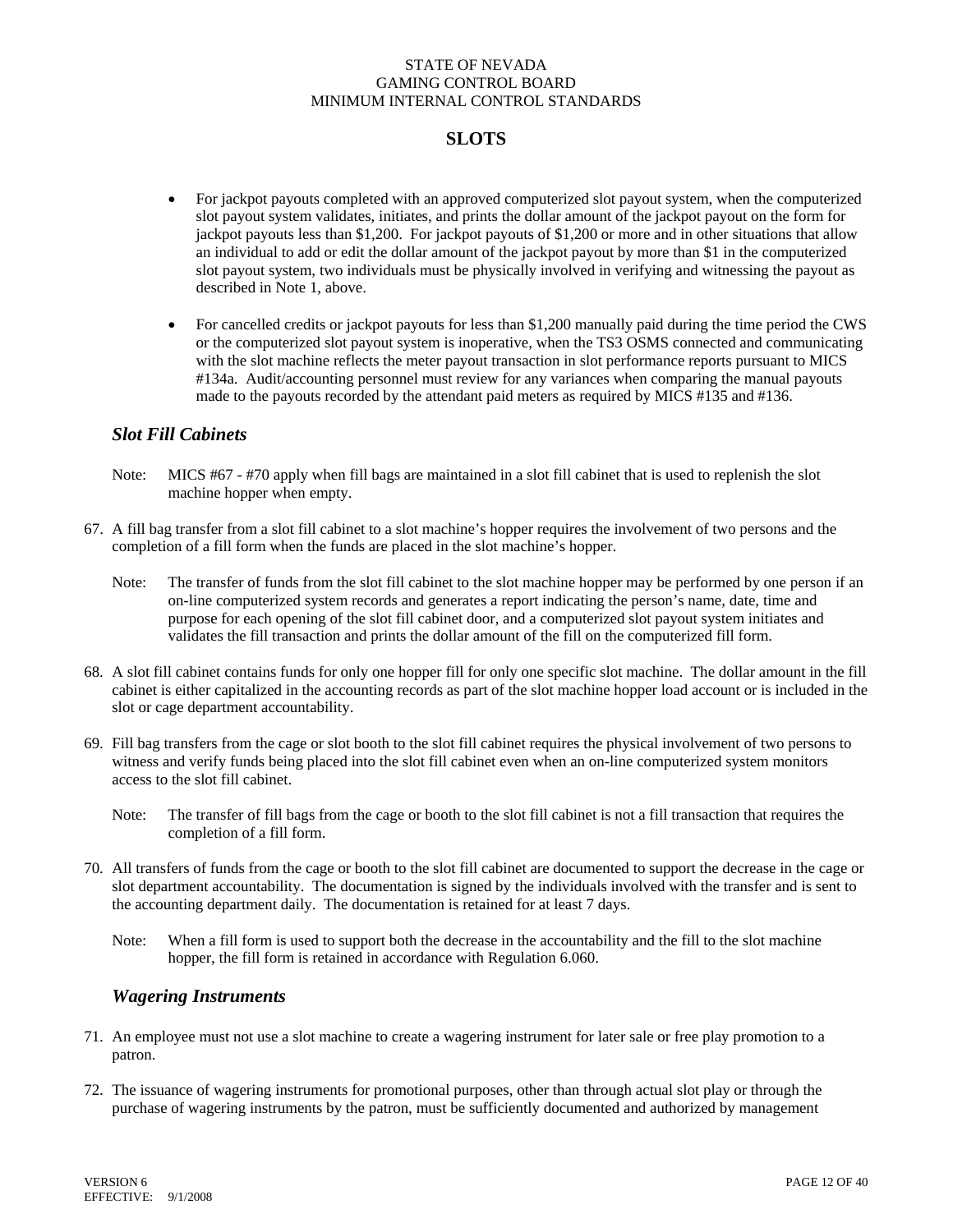## **SLOTS**

personnel independent of the slot department. Alternatively, slot supervisory employees may authorize the issuance of the wagering instruments for promotional purposes if sufficient documentation is generated and employees independent of the slot department on a quarterly basis randomly verify the issuance.

- 73. Prior to making payment on a wagering instrument, an employee must verify the validity of the instrument through the CWS. Prior to such payments, supervisory personnel approve payment of wagering instruments in excess of an amount determined by management (not to exceed \$10,000) by signing, dating and writing/stamping with a paid designation on the wagering instrument. The dollar amount threshold determined by management is delineated within the slots section of the written system of internal control pursuant to Regulation 6.090.
	- Note: An employee cannot verify the validity of the wagering instrument by inserting it into a slot machine bill validator.
- 74. When a wagering instrument in excess of \$100 cannot be validated (scanned) for payment through the CWS other than because of a system failure (i.e., lost, stolen, mutilated or expired wagering instruments), supervisory personnel approve payment by signing, dating and writing/stamping with a paid designation on the wagering instrument. The amount of the payment is also recorded on the instrument if the pre-printed amount is not legible. If an instrument is not available, a document is prepared evidencing the approval and the above required information along with the instrument's validation number, if available. Prior to such payments, supervisory personnel review the applicable slot play transaction history or other CWS records to verify the validity of the wagering instrument. The payment of the wagering instrument is entered into the CWS by cage/slot/accounting employees immediately, as applicable.
- 75. In the event of system failure, supervisory personnel approve payment of wagering instruments in excess of an amount determined by management (not to exceed \$500) by signing, dating and writing/stamping with a paid designation on the wagering instrument. Prior to such payments, supervisory personnel review the slot play transaction history or any other similar method to verify the validity of the wagering instrument. The payment of the wagering instrument is entered into the CWS by cage/slot/accounting employees when the system resumes operation. The dollar amount threshold determined by management is delineated within the slots section of the written system of internal control pursuant to Regulation 6.090.
- 76. During a system failure, wagering instruments not requiring supervisory approval for payment when paid are written/stamped with a paid designation, signed by the cashier and noted with the date paid. The payment of the wagering instrument is entered into the CWS by cage/slot/accounting personnel when the system resumes operation.
- 77. Unredeemed wagering instruments can only be voided in the CWS when the instrument is available and when voided by employees independent of the slot department. The employee completing the void enters the void into CWS and clearly marks "void" across the face of the instrument, dates and signs the face of the instrument. The accounting department maintains the voided wagering instrument.
- 78. Wagering instruments found by employees are held in a secure location until claimed by a patron or until such time as the instruments expire or are paid.

### *Payout Receipt Systems*

- Note: A payout receipt system issues a receipt/report for cancelled credits that may not be rewagered and therefore is not a CWS. Some systems print a receipt only at the slot machine, while others only print a report at a printer station that is located within a cashier's area (including cage, booth, change banks, etc.).
- 79. Prior to making a payment on a payout receipt, the cashier must verify the validity of the payout through the payout receipt system.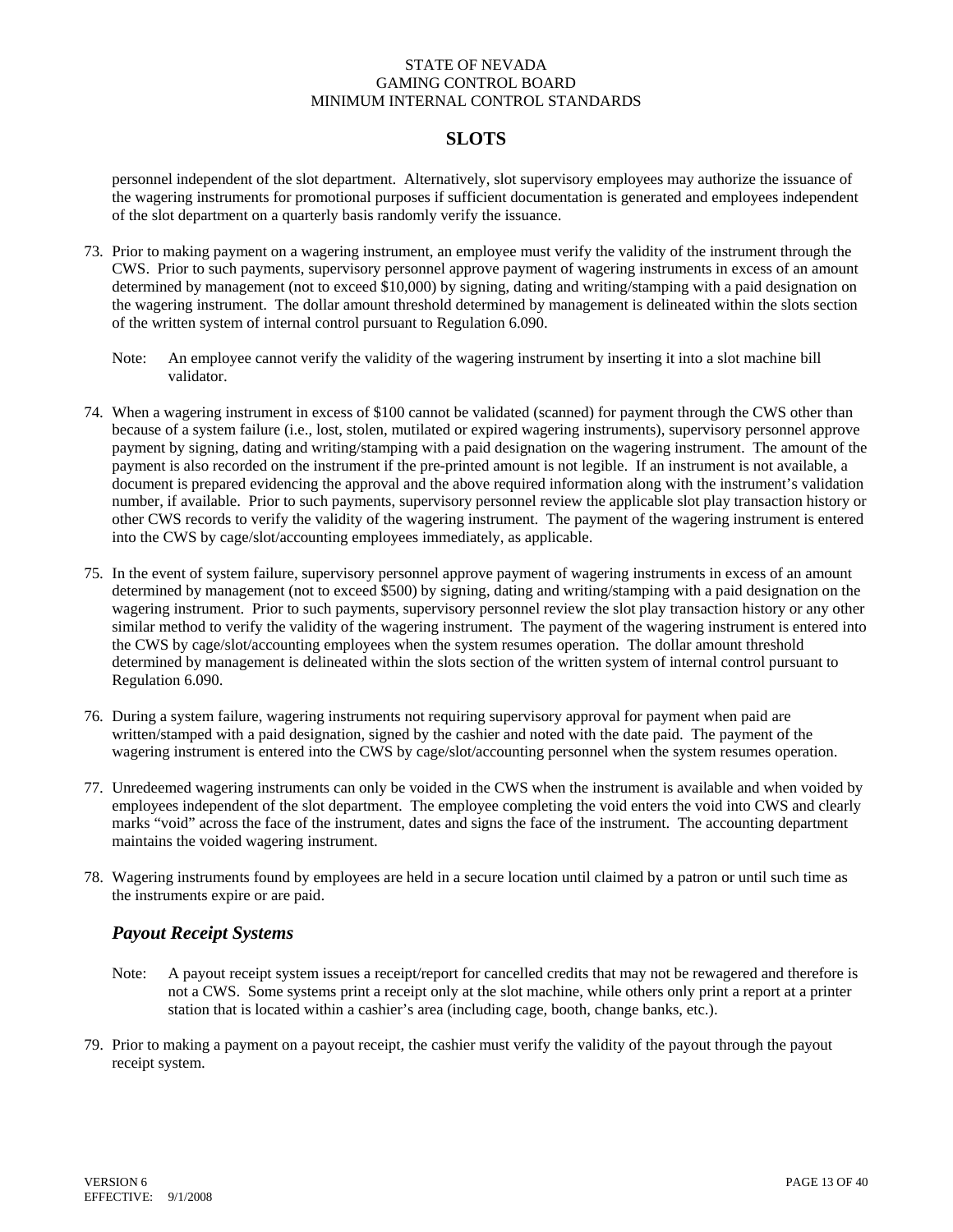# **SLOTS**

- 80. In the event of system failure, supervisory personnel approve payment of payout receipts in excess of an amount determined by management (not to exceed \$500) by signing the payout receipt. The dollar amount threshold determined by management is delineated within the slots section of the written system of internal control pursuant to Regulation 6.090.
- 81. Payout receipts paid during a period of system failure without system validation must be entered into the payout receipt system when the system resumes operation.
- 82. For systems that generate payout receipts at the slot machine:
	- a. Validity of the payout need not be verified at the slot machine.
	- b. The payout receipt is exchanged for funds and then placed in the cashier's bank for shift-end reconciliation purposes.
- 83. For systems that generate a report at a printer station in a cashier's area:
	- a. Validity of the payout must be verified by examining the slot machine.
	- b. The slot machine may not be placed back into play through the use of an automatic or remote controlled reset device unless the cashier's area is immediately adjacent to the device and the validity of the payout can be determined by examining the slot machine from the cashier's area.
	- c. Funds may be transported from the cashier's area to the slot machine by the employee that verifies the validity of the payout. Alternatively, the employee verifying the validity of the payout may escort the patron to the cashier's area so the patron may receive the funds.
	- d. The report is used for shift-end reconciliation procedures.

### *Slot Department Funds Standards*

- 84. All slot department cages, booths and banks that are active during the shift are counted and reconciled each shift by two employees utilizing appropriate accountability documentation. All bagged coin/tokens created by employees with funds from the same employee's bank are weighed/counted on a sample basis and compared to the dollar amount indicated on the bag. Unexplained variances are documented and maintained.
	- Note: Slot department automated kiosks (e.g., change machines, patron cashless wagering kiosks, jackpot payout kiosks, etc.) do not require counting/reconciling each shift. See MICS #89 and #90 for requirements for patron cashless wagering kiosks and jackpot payout kiosks.
- 85. A CWS provides records of the dollar amount of active wagering instruments created (i.e., available for sale or distributed for promotional purposes) and of wagering account transactions (i.e., deposits, withdrawals, and account adjustments) that should be reflected in the bank's accountability. Such CWS records are utilized in reconciling, at least once a day, the inventory of active wagering instruments and funds held for wagering accounts.
	- Note: The above MICS is applicable to employee banks, including cage or other department banks, where such transactions occur.
- 86. The wrapping of loose coin/tokens from all departments' employee banks is performed at a time or location that does not interfere with the coin weigh count/wrap process or the accountability of that process.
- 87. All transfers of funds from one bank to another bank are documented and: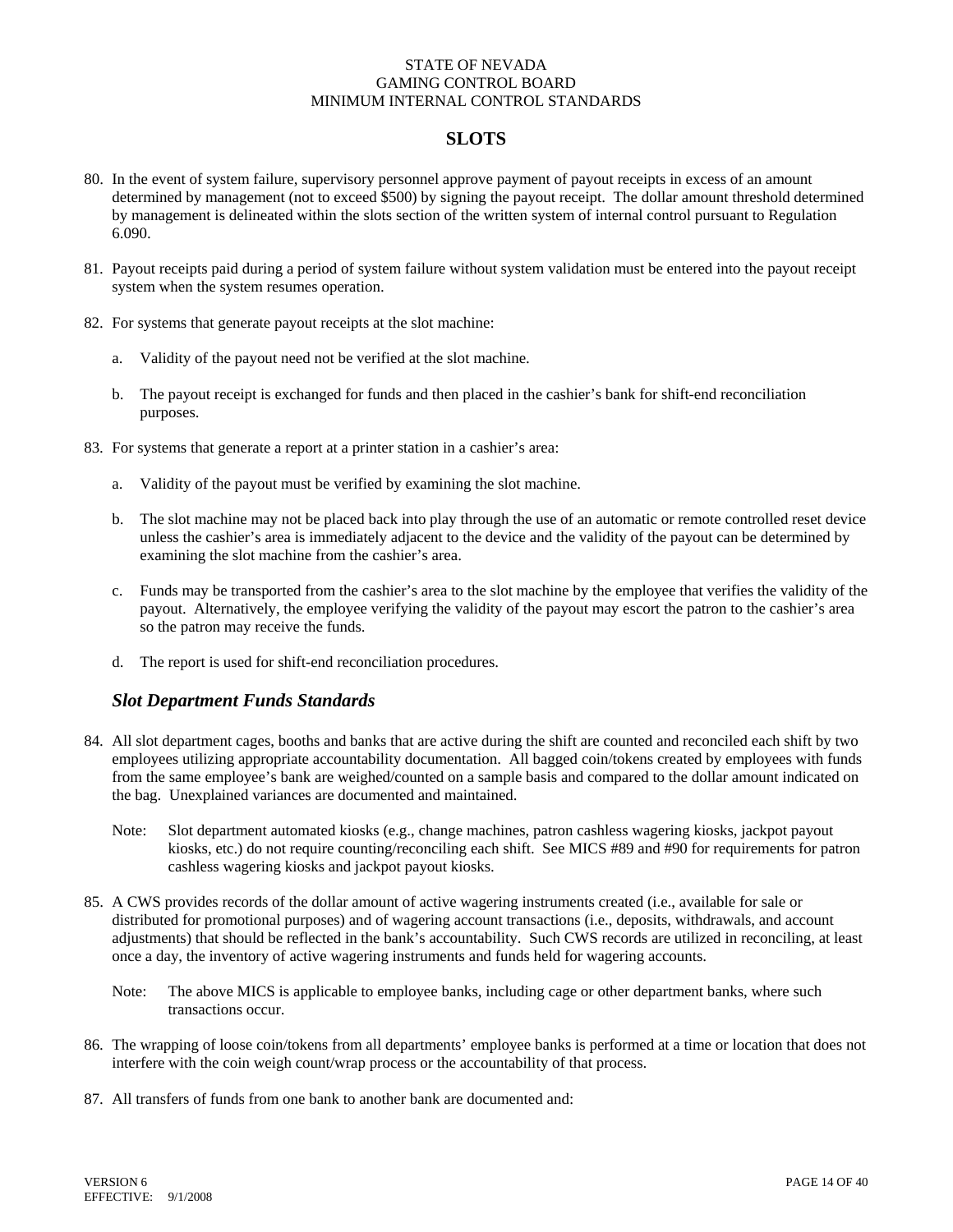# **SLOTS**

- a. Each even-money exchange (cash or noncash) is recorded on a separate multi-part form and retained for at least 24 hours.
- Note: A form is not required to be completed when the funds for an even-money exchange are transferred from one bank to another bank instantaneously (e.g., \$100 denomination bills are exchanged for \$20 denomination bills).
- b. Each increase/decrease to a bank's accountability inventory with funds from the cage/vault is recorded on a separate multi-part form with a preprinted or concurrently printed number. All parts of the form are sent to the accounting department daily and retained for at least 7 days.
- 88. All bagged coin/tokens created by employees with funds from the same employee's bank, when the bagged coin is to be used as a fill bag for a slot machine hopper fill, must be weighed or counted by a second employee immediately prior to being placed into a slot machine hopper. Any variance between the weighed/counted amount and the labeled amount is documented and maintained. For all variances, the fill bag is adjusted to the correct standard fill amount prior to being used as a fill for a hopper.
- 89. For each patron cashless wagering kiosk:
	- a. At least weekly, wagering instruments redeemed at the kiosk are removed by at least two employees.
	- b. At least weekly, at least two employees remove the remaining bills (including cash from a currency acceptor) from the kiosk, count the cash and document the count.
	- c. At least quarterly, at least two employees remove the remaining coin from the kiosk, count the coin and document the count.
	- d. Whenever employees remove wagering instruments from a kiosk, or cash is removed from or inserted into a kiosk, kiosk reports are generated from the kiosk regarding kiosk transactions and accountability.
	- e. At least weekly, the kiosk transactions are reconciled by slot, cage or accounting employees: the cash remaining in each kiosk (including cash accepted by the kiosk) to the cash initially loaded into the kiosk (i.e., imprest amount) less the wagering instruments redeemed plus wagering instruments sold. The kiosk reports are compared to the transactions recorded by the CWS. Variances are documented and investigated.
	- f. Wagering instruments are ultimately delivered to the accounting department.

Note: MICS #89 only applies to kiosks that redeem and/or sell wagering instruments.

- 90. For each employee jackpot payout kiosk:
	- a. At least weekly, kiosk reports are obtained and compared to other system reports (e.g., slot jackpot reports).
	- b. At least weekly, a minimum of two employees remove the remaining bills from the kiosk, count the cash and document the count.
	- c. At least quarterly, a minimum of two employees remove the remaining bills and coin from the kiosk, count the cash and document the count.
	- d. Whenever cash is removed from or inserted into a kiosk, kiosk reports are generated from the kiosk regarding the kiosk transactions and accountability.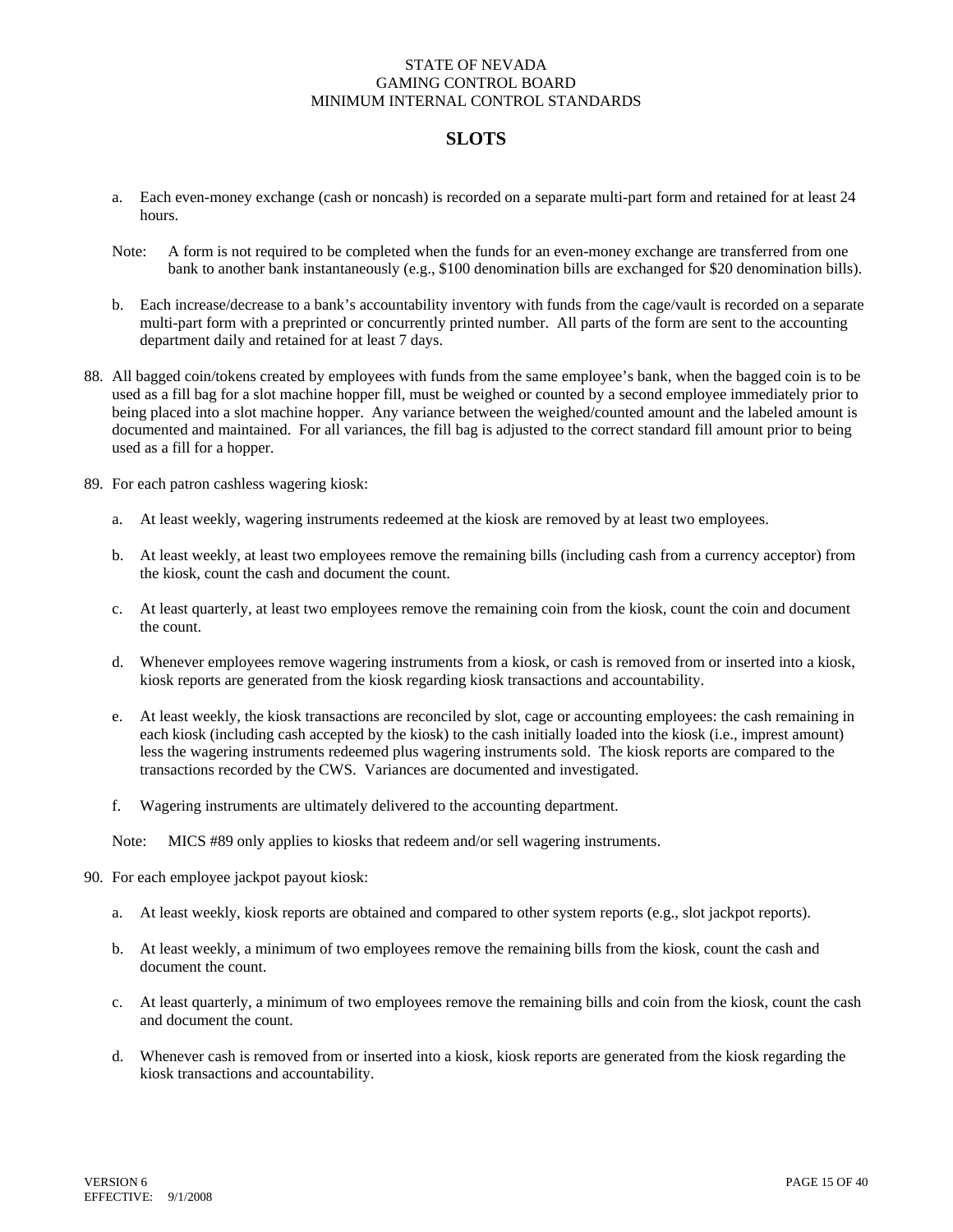# **SLOTS**

e. At least weekly, the kiosk transactions are reconciled by slot, cage or accounting employees: the cash remaining in each kiosk to the cash loaded into the kiosk less the payouts from the kiosk. The kiosk reports are compared to the transactions recorded by the other systems (e.g., slot jackpot reports). Variances are documented and investigated.

# *Game Program Testing*

- 91. A minimum of one individual who is independent of the slot department and of any other department involved with the operation of SBG or SSG, or a representative of an outside entity:
	- a. At least annually, tests a sample of slot machine game programs (as described in TS 1.080; e.g., game programs stored on ROMs, EPROMs, FLASH ROMs, DVD, CD-ROM, hard drive or Compact Flash), including those stored on the game server of a SBG, to ensure that the game program is an unaltered Board-approved game program .
	- b. For SSG and SBG, for one day per quarter, reviews a sample of SSG/SBG logs required by TS 1.084(6) and 1.086(6). The review identifies any changes to the existing game programs provided by the SSG or on the game server of a SBG. Document and maintain the results of the review. All noted improper changes to game programs, improper transactions or unusual occurrences are investigated with the results documented.
- 92. All slot machines with game programs stored on EPROMS/circuit boards that have potential jackpots in excess of an amount determined by management (not to exceed \$100,000) must have the EPROMs/circuit boards locked or physically sealed. The lock or seal should necessitate the presence of an individual independent of the slot department to access the device game program EPROM/board. If a seal is used to secure the EPROM/board to the frame of the gaming device, it must be identifiable (e.g., pre-numbered). The dollar amount threshold determined by management is delineated within the slots section of the written system of internal control pursuant to Regulation 6.090.

# *EPROM Game Program Duplication*

- Note 1: MICS #93 #95 regarding EPROM duplication only apply to slot machines or promotional devices with game programs stored in EPROMs.
- Note 2: EPROM duplication may only be performed by a licensed manufacturer or a licensee who has received Board approval to duplicate EPROMs.
- Note 3: The EPROMs of some manufacturers may be protected by federal copyright laws. The licensee should ensure that all applicable laws are complied with when duplicating EPROMs.
- Note 4: As used in MICS # 93, a master game program EPROM is an EPROM that is secured from unrestricted access immediately when received from the manufacturer and after being verified to the manufacturer's par sheet. Alternatively, a master game program may be an EPROM from a slot machine that has been tested pursuant to MICS #91 immediately prior to duplication.
- 93. Procedures are developed, implemented and delineated within the written system of internal control pursuant to Regulation 6.090 for the following:
	- a. Copying from the master game program EPROM to another EPROM.
	- b. Verification of duplicated EPROMs prior to being offered for play.
	- c. Destruction, as needed, of EPROMs with electrical failures.
	- d. Securing the EPROM duplicator and master game program EPROMs from unrestricted access.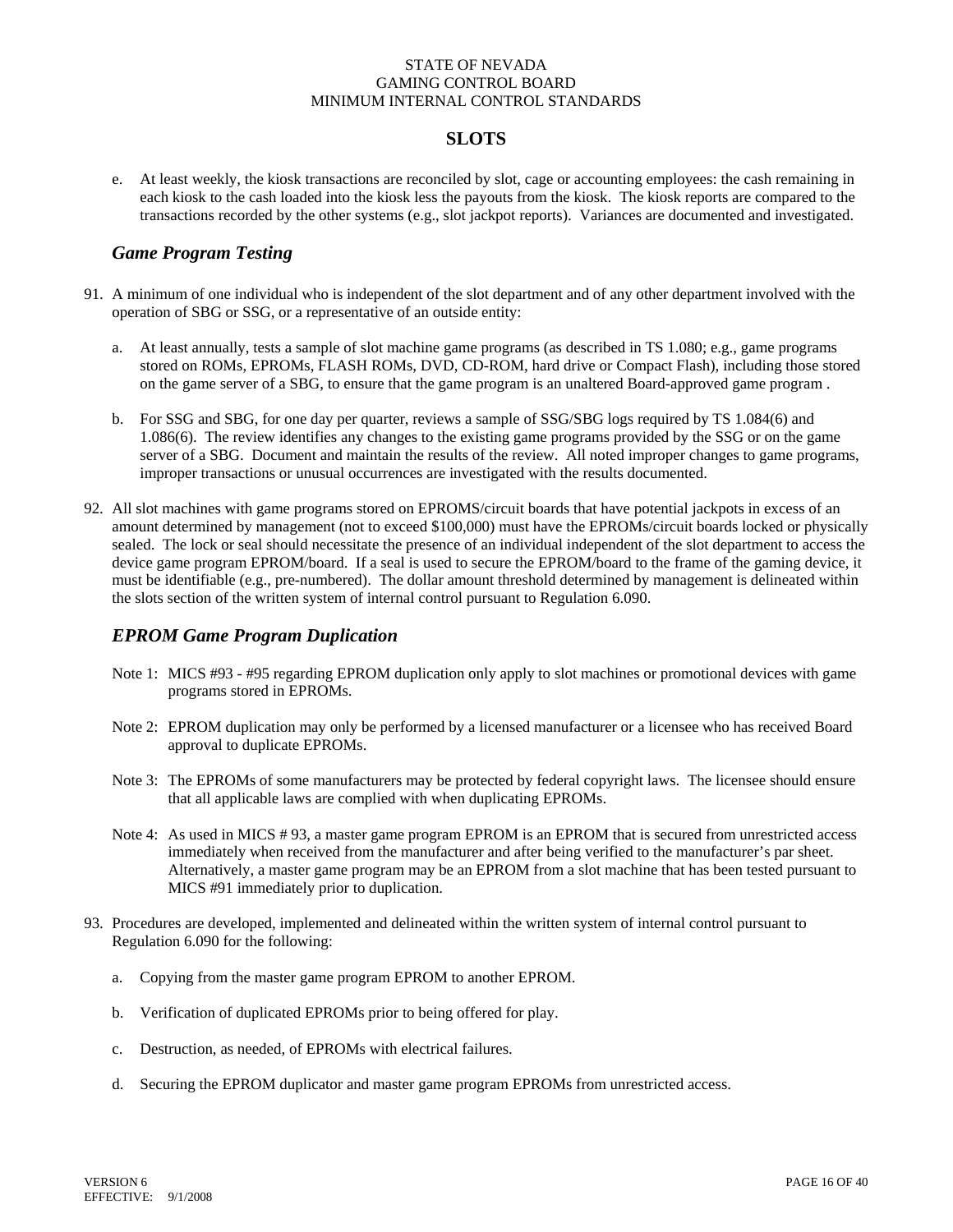## **SLOTS**

- 94. Records must be maintained documenting the above procedures. The records must include the following information:
	- a. Date.
	- b. Number of slot machine in which a duplicated EPROM is placed. Additionally, indicate the number of the slot machine of the source EPROM when duplicated from an EPROM of another slot machine, or else indicate that the secured master game program was used for duplicating.
	- c. Manufacturer name.
	- d. Program number.
	- e. Personnel involved.
	- f. Reason for duplication.
	- g. Disposition of any permanently removed EPROM.
	- h. GCB Lab approval number.
- 95. EPROMs placed in gaming devices must include the date and information identical to that shown on the manufacturer's label.

#### *Other Game Program Storage Media Duplication*

- Note 1: MICS #96 #97 apply to slot machines, gaming devices and SSG/SBG game servers using any storage media other than EPROMS.
- Note 2: Game program duplication may only be performed by a licensed manufacturer or a licensee who has received Board approval to duplicate game programs.
- Note 3: Game programs of some manufacturers may be protected by federal copyright laws. The licensee should ensure that all applicable laws are complied with when duplicating game programs.
- Note 4: It is not considered game program duplication when game programs are transferred from a SSG game server to client stations.
- Note 5: If a game program currently being used is to be duplicated, the game program must be tested pursuant to MICS #91 immediately prior to duplication.
- 96. Procedures are developed, implemented and delineated within the written system of internal control pursuant to Regulation 6.090 for the following:
	- a. Copying a game program to the storage media.
	- b. Verification of duplicated game program immediately after duplication is complete.
	- c. Verification of duplicated game programs on slot machine, gaming device or game server prior to being offered for play.
	- d. Securing the game program from unrestricted access.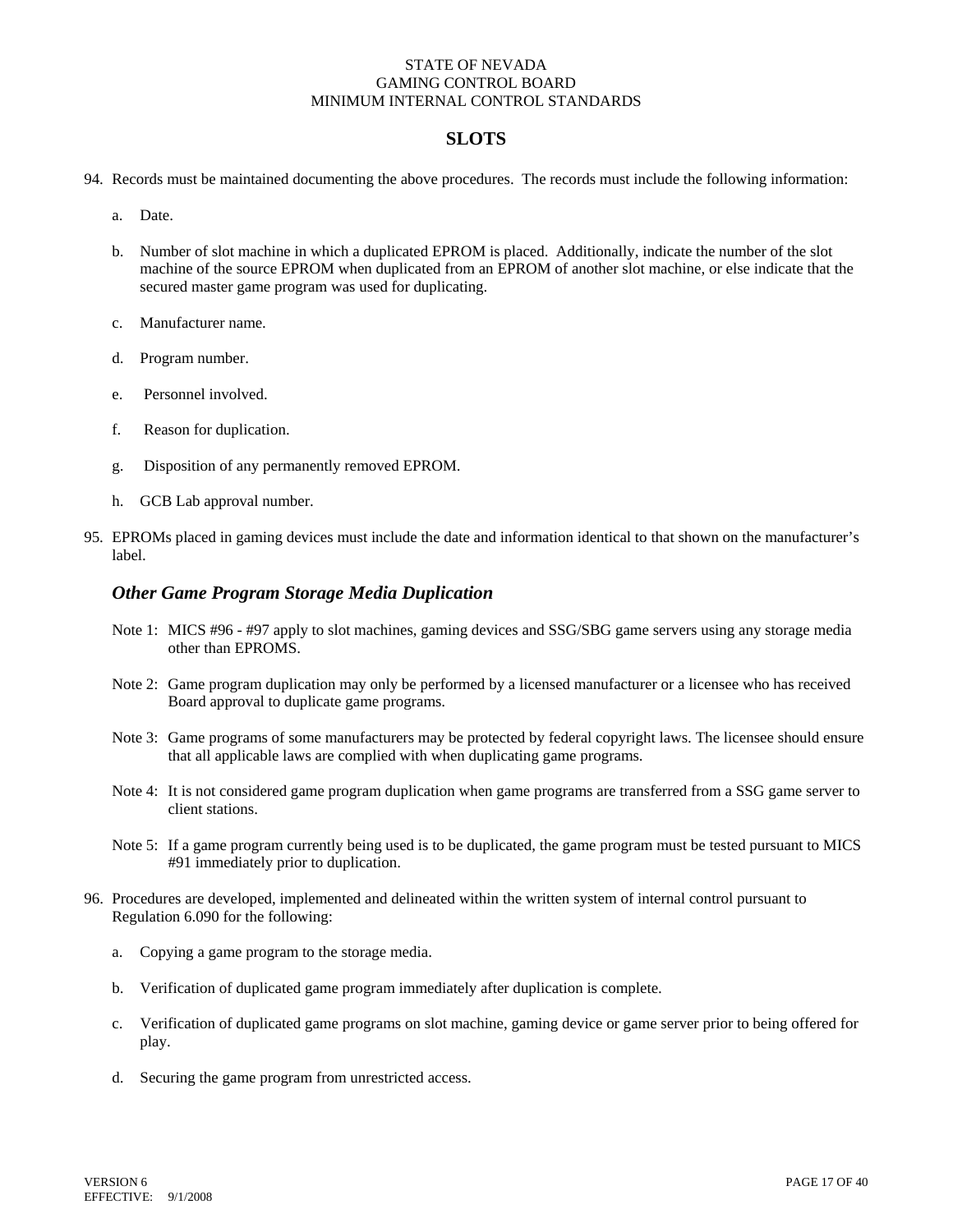# **SLOTS**

- 97. Records must be maintained documenting the above procedures. The records must include the following information:
	- a. Date.
	- b. Manufacturer's name.
	- c. Program number.
	- d. Personnel involved.
	- e. Reason for duplication.
	- f. GCB Lab approval number.

### *Slot Performance – Theoretical Hold Worksheets*

- 98. Accurate and current theoretical hold worksheets are maintained or readily available for each paytable on a slot machine and game programs on a SBG game server.
- 99. The master game program number, par percentage, and the payout schedule are verified to the theoretical hold worksheet when initially received from the manufacturer.

### *Slot Performance – Records for Slot Machines and SBG*

- 100. Records are maintained for each slot machine/socket ID indicating the date the slot machine/socket ID was placed into service, the date the slot machine/socket ID was removed from operation, the date the slot machine/socket ID was placed back into operation, and any changes in slot machine/socket ID numbers and designations.
- 101.Records are maintained for each slot machine indicating the initial theoretical hold percentage (if available), dates and type of changes made affecting the slot machine's theoretical hold percentage, and the recalculation of theoretical hold percentage as a result of the changes. For SBG, records are created and maintained indicating the paytables on a SBG game server including the dates paytables are added or deleted.
- 102.Maintenance of the slot machine/socket ID computer data files is performed by a department independent of the slot department. Alternatively, maintenance of the theoretical hold percentage for each slot machine/socket ID may be performed by slot supervisory employees if sufficient documentation is generated and it is randomly verified by employees independent of the slot department on a monthly basis.
	- Note: "Slot machine/socket ID computer data files" include the theoretical hold percentage, coin-in, drop, payouts, fills and win amounts for each slot machine/socket ID.
- 103.Updates to the slot machine/socket ID computer data files to reflect slot machine additions, deletions or movements and socket ID additions, deletions or changes are made at least weekly, and prior to in-meter readings, generation of system (e.g., CWS, TS3 OSMS, SBG) reports, and the slot count process.

# *Slot Performance – Additional Records for Multi-Game and/or Multi-Denomination Slot Machines that do not Communicate Coin-In Amount by Paytable to a TS3 OSMS*

Note 1: MICS #104 - #105 apply even when only one paytable is active for slot play per multi-game slot machine.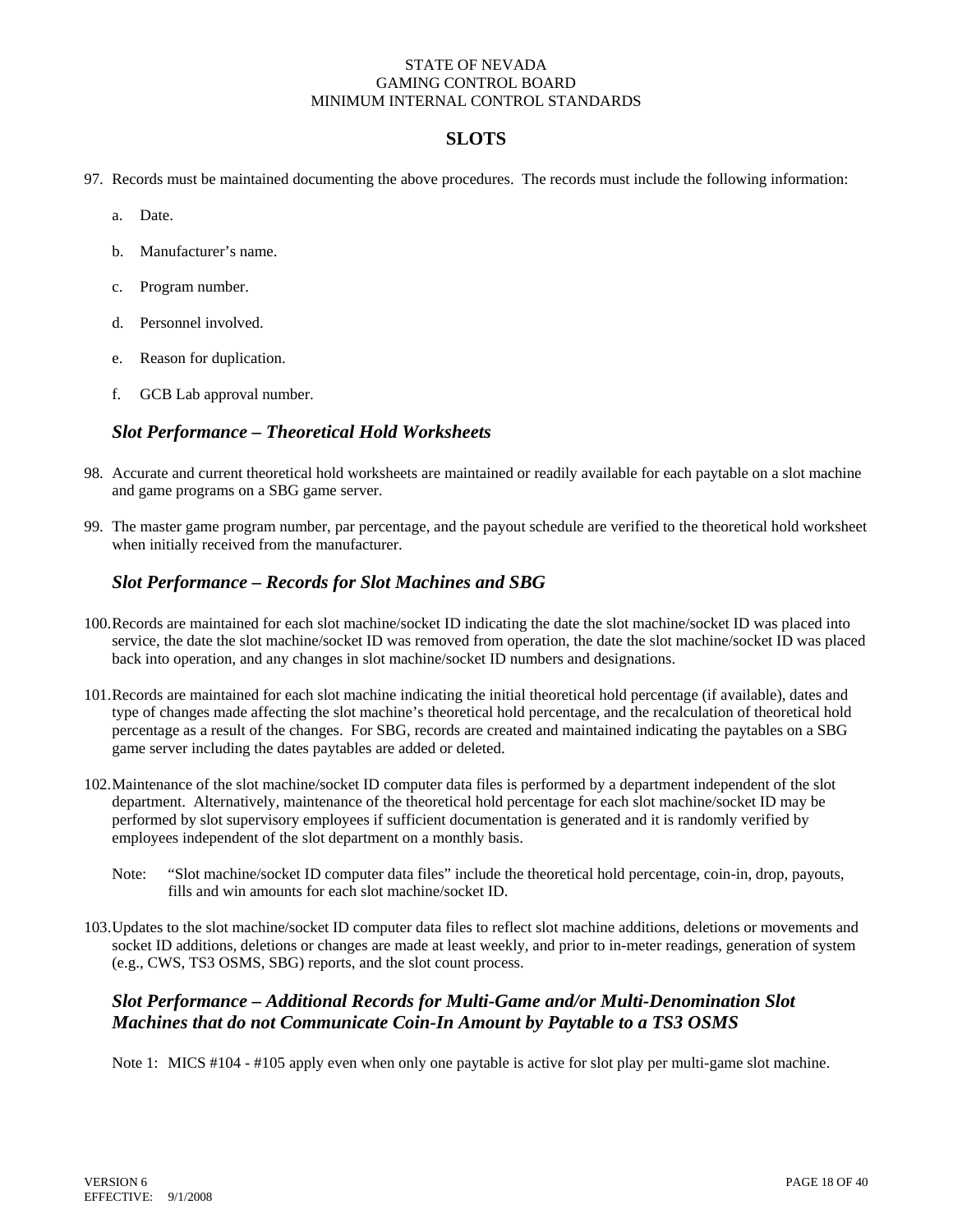# **SLOTS**

- Note 2: Adding and/or changing progressive percentage contributions to paytables requires the use of a new paytable with a new theoretical hold percentage calculated.
- 104.For each multi-game and/or multi-denomination slot machine, maintain a record for each slot machine containing the following information:
	- a. Slot machine number.
	- b. Date slot machine was placed on the floor.
	- c. The initial paytables activated for play (from a library of paytables) along with each activated paytable's theoretical hold percentage as determined by the manufacturer.
	- d. The simple average of the theoretical hold percentages of the paytables initially activated for play.
	- e. The date of each change to the activated paytables, the revised activated paytables, the theoretical hold percentage for each paytable activated for play, and the new simple average of the theoretical hold percentages of the paytables activated for play.
	- Note 1: The theoretical hold percentage is obtained for each activated paytable when multi-game and/or multidenomination slot machines have different paytables for each denomination within a game.
	- Note 2: A new slot machine is considered to exist when the entire library of paytables within a slot machine is replaced with a new library of paytables. In such cases, a new slot machine number is assigned.
	- Note 3: A new slot machine is not considered to exist when a new theoretical hold percentage is calculated as a result of a correction of an inaccurate par percentage. In such cases, a new slot machine number is not assigned.
- 105. The slot analysis report includes the simple average of the theoretical hold percentages of all the active paytables. The slot analysis report is revised to indicate the new simple average theoretical hold percentage whenever there is a change in the simple average.

# *Slot Performance – Additional Records for Multi-Game and/or Multi-Denomination Slot Machines and 4% Spread Paytable Slot Machines that Communicate Coin-in Amount by Paytable to a TS3 OSMS*

- 106.The TS3 OSMS reads and records the coin-in amount by paytable and as needed by wager type for 4% spread paytables. The TS3 OSMS is utilized to complete and document the results of the following procedures (including the theoretical hold percentage reflected in the slot analysis report) for those slot machines connected and communicating to the TS3 OSMS:
	- a. Weekly record the total coin-in meter by slot machine.
	- b. Quarterly record the coin-in meters for each paytable, the coin-in meter for each paytable by denomination when the paytable has a different theoretical hold percentage for each denomination and the coin-in meters for each wager type for 4% spread paytables.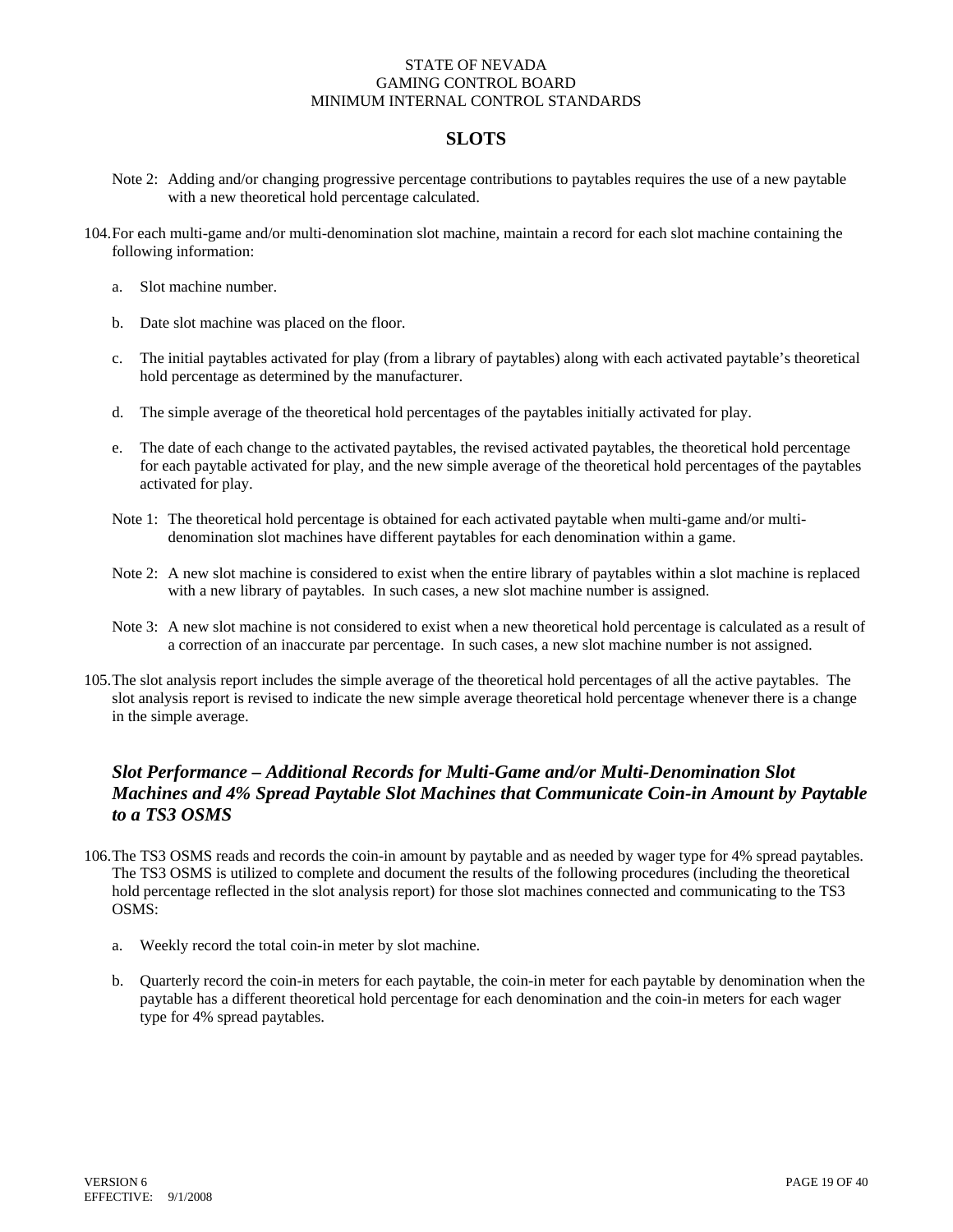### **SLOTS**

- c. Within 30 days after the end of the fiscal year adjust the theoretical hold percentage for the slot machine to a weighted average based upon the ratio of coin-in for each paytable in play during the year. For 4% spread paytables, the paytable theoretical hold percentage is a weighted average based on the distribution of plays by wager type during the year. Include the new weighted average percentage for the slot machine in the fiscal year end slot analysis report.
- Note 1: For multiple slot machines with exactly the same paytable mix used throughout the year, the adjusted theoretical hold percentage may be calculated using a weighted average of the combined slot machines' percentages.
- Note 2: Adding and/or changing progressive percentage contributions to paytables requires the use of a new paytable with a new theoretical hold percentage calculated.

### *Slot Performance – Additional Records for SBG that Communicates Coin-in Amount by Paytable to a TS3 OSMS*

- 107.The TS3 OSMS is utilized to complete and document the results of the following procedures (including the theoretical hold percentage reflected in the slot analysis report) for each socket ID:
	- a. Weekly record the total coin-in meter by socket ID.
	- b. Quarterly, for the paytables with activity associated with the socket ID, record the coin-in meters for the paytable, the coin-in meter for each paytable by denomination when the paytable has a different theoretical hold percentage for each denomination and the coin-in meters for each wager type for 4% spread paytables.
	- c. Within 30 days after the end of the fiscal year adjust the theoretical hold percentage for each socket ID to a weighted average based upon the ratio of coin-in for each paytable in play during the year. For 4% spread paytables, the paytable theoretical hold percentage is a weighted average based on the distribution of plays by wager type during the year. Include the new weighted average percentage for the socket ID in the fiscal year end slot analysis report.
	- Note: Adding and/or changing progressive percentage contributions to paytables requires the use of a new paytable with a new theoretical hold percentage calculated.

# *Slot Performance – Slot Machine/Socket ID Meters*

- 108.All slot machines, at a minimum, have functioning coin-in, bill-in and voucher out meters (hard or soft).
	- Note: The voucher out meter is only required when a payout receipt system is utilized.
- 109.All slot machines communicating with a CWS contain properly functioning meters as specified in TS 2.040 for metering cashless wagering transactions (e.g., voucher in, voucher out, etc.) to enable compliance with Slots MICS.
- 110. Bill-in electronic (soft) meter readings are recorded immediately prior to or subsequent to a slot currency acceptor drop. Coin-in electronic (soft) meter readings are recorded at least weekly.
	- Note 1: The time between readings may extend beyond one week in order for a reading to coincide with the end of an accounting period only if such extension is for no longer than six days.
	- Note 2: If a licensee chooses to perform a slot coin or currency acceptor drop only once per month, the coin-in electronic (soft) meter readings still must be recorded at least weekly.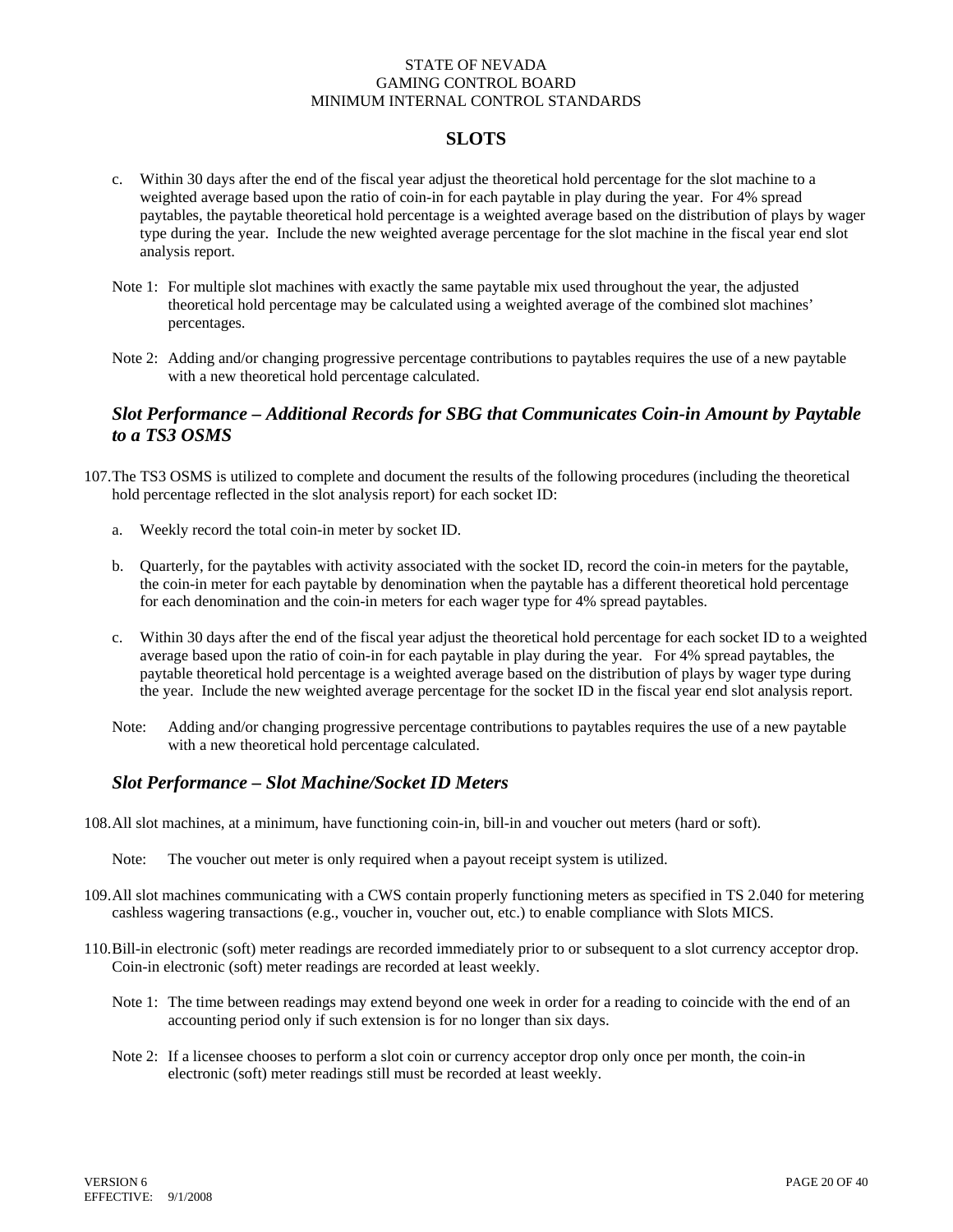# **SLOTS**

- Note 3: The coin-in and/or bill-in hard meters of a slot machine are read and recorded only when the slot machine does not have electronic soft meters.
- Note 4: For licensees that have installed a TS3 OSMS, the meter readings are recorded and maintained at the time a drop box (coin or currency) is removed in conjunction with a slot drop as required by MICS #129.
- 111.If an employee manually records coin-in and bill-in meter readings, the employee recording the readings either is independent of the coin/currency acceptor count teams or is assigned on a rotating basis. If the in-meter readings are randomly verified quarterly for all slot machines and currency acceptors by someone other than the regular in-meter reader, the regular in-meter reader does not need to be independent of the coin/currency acceptor count teams or is assigned on a rotating basis.
- 112.The coin-in and bill-in meter readings, by slot machine/socket ID, are documented and maintained.
- 113.For payout receipt systems, the voucher out electronic (soft) meter readings are recorded when the slot machine is dropped. The voucher out electronic (soft) meter readings, by slot machine, are documented and maintained.
- 114. Upon receipt of the meter readings information, the accounting department reviews all coin-in meter readings for reasonableness using pre-established parameters.
- 115.Prior to final generation of slot analysis and performance reports, coin-in meter readings which do not appear reasonable are reviewed with slot department employees, and exceptions documented, so that meters can be repaired or clerical errors in the recording of meter readings can be corrected. The final slot analysis report is reviewed to ensure that the correct coin-in dollar amount has been recorded.
	- Note: When the correct coin-in amount cannot be determined (i.e., coin-in not recorded properly due to meter or system failure), the preferred method for recalculating a reasonable coin-in amount is to use an average coin-in from similar slot machines/socket IDs for the period in question. An alternative method is to use the actual average coin-in for the slot machine/socket ID in question over the past four weeks.

# *Slot Performance – Slot Analysis Report*

- 116.A slot analysis report is generated at least monthly summarizing month-to-date, year-to-date, and if practicable, life-todate slot machine/socket ID performance. A slot analysis report includes:
	- a. By slot machine/socket ID:
		- 1) Denomination or an indication that the slot machine/socket ID is multi-denomination;
		- 2) Slot machine/socket ID number and game type;
	- Note: "Game type" is a code (or abbreviation) associated with a specific game. For multi-game slot machines, the code is "MG". For a SBG, the code is "SBG".
		- 3) Coin in;
		- 4) Metered or actual drop (system configurable);
		- 5) Actual jackpot payout slips issued;
		- 6) Actual fill slips issued;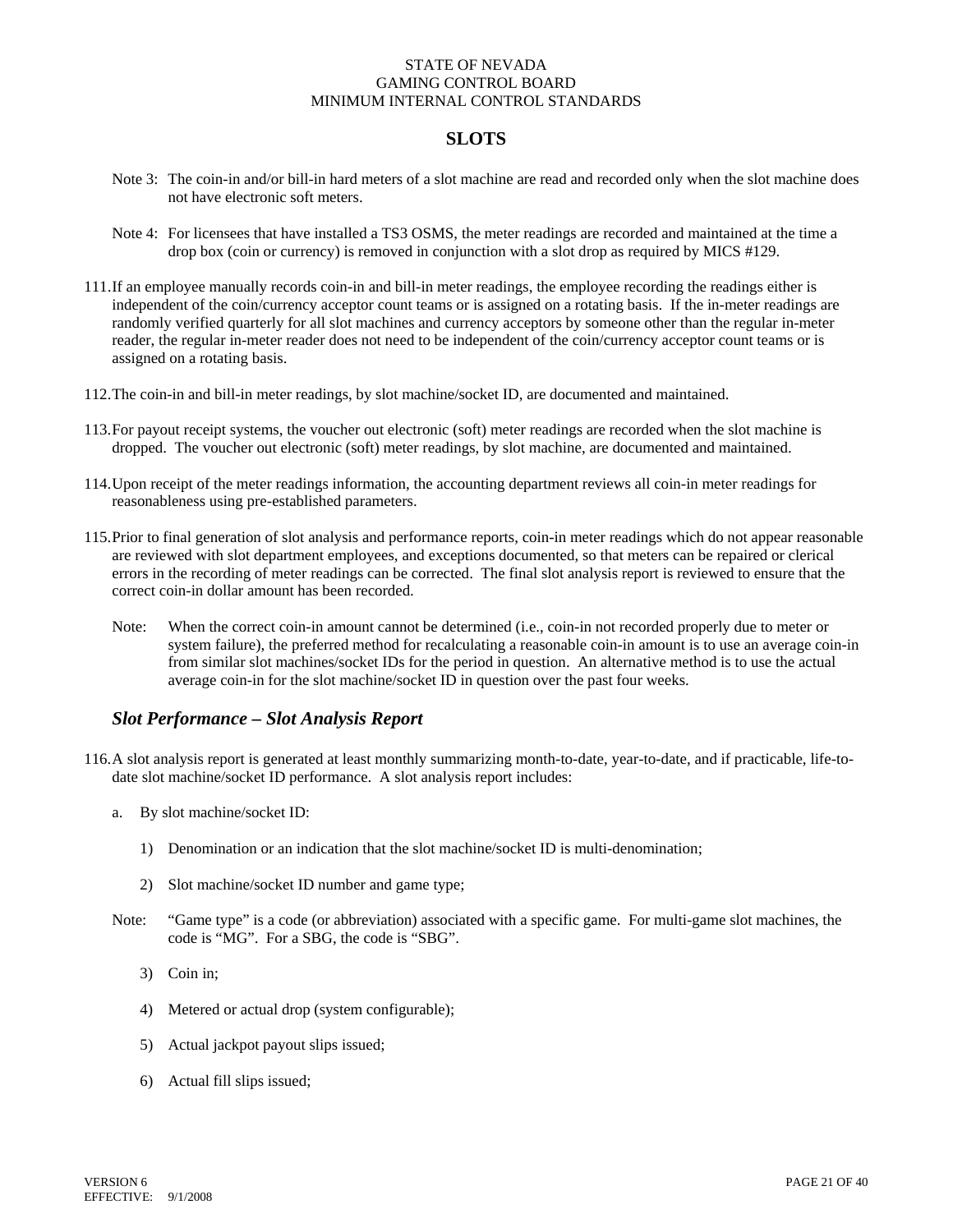### **SLOTS**

- 7) Statistical win (see Note 1 below);
- 8) Theoretical hold percentage;
- 9) Actual hold percentage (see Note 1 below);
- 10) Percentage variance (theoretical hold vs. actual hold); and
- 11) Projected dollar variance (i.e., coin in times the percentage variance).
- b. By denomination and in total:
	- 1) Floor par (weighted average theoretical hold, see Note 3 below);
	- 2) Combined actual hold percentage (all statistical win divided by all coin in);
	- 3) Percentage variance (floor par vs. combined actual hold percentage); and
	- 4) Projected dollar variance (i.e., total coin in times the percentage variance).
- Note 1: Actual hold percentage = dollar amount of slot statistical win divided by dollar amount of coin-in. The wagering activity recorded on the coin-in meter for the slot machine/socket ID includes all cashable and noncashable credits wagered. The slot statistical win represents all drop and payout activity occurring through the gaming device regardless of whether the activity is subject to gross gaming revenue taxation. The drop and payout activity includes the following:
	- The payout activity represents only slot payouts associated with the manufacturer's paytable. Jackpot payouts (as defined by Regulation 1.140) and fills recorded in the slot analysis report include promotional payouts and/or bonus payouts when the payouts are reflected on the paytable and included in the calculation of the theoretical hold percentage.
	- The drop activity for slot machines/socket IDs recorded in the slot analysis report includes all amounts placed into bill acceptors (e.g., free play wagering instruments accepted by the bill validator of the slot machine are included in the drop amount), coin in drop buckets and electronic money transfers made to the gaming device for wagering purposes (drop as defined by Regulation 1.095). The slot analysis report is configured for drop to match the method used to report gaming revenue for tax purposes (metered or actual).

As a result, the slot statistical win recorded in the slot analysis report may not equal the amount of win reported on the NGC tax returns.

- Note 2: "Life-to-Date" represents at least a previous two-year cumulative basis.
- Note 3: Floor pars are the sum of the theoretical hold percentages of all slot machines/socket IDs within a denomination weighted by coin-in contribution.
- Note 4: One report is generated which includes all slot machines/socket IDs including the slot machines not communicating with a TS3 OSMS. For SBG and/or MGS, a separate section of the report with applicable subtotals or, alternatively, a separate report may be generated.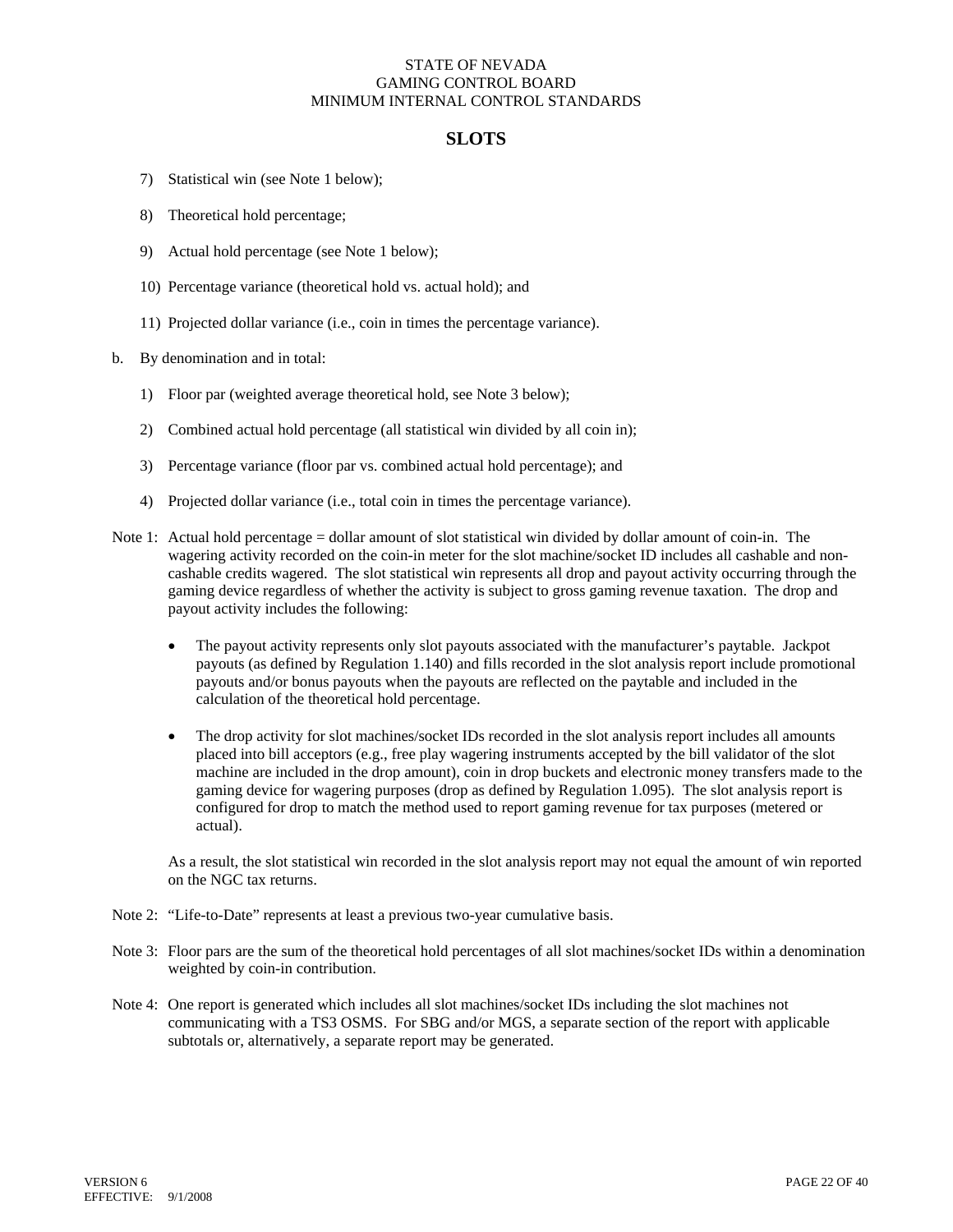## **SLOTS**

- Note 5: When a TS3 OSMS is utilized, "multi-denomination" is a separate denomination category in the slot analysis report. When a TS3 OSMS is not utilized, multi-denomination slot machines may be grouped in any denomination as appropriate.
- 117.The gaming devices located in a gaming salon must be readily identifiable on the slot analysis report so that a separate slot analysis report may be generated, if requested, for those slot machines/socket IDs.
	- Note: The above MICS does not apply to MCDs used in gaming salons.
- 118.The theoretical hold percentages used in the slot analysis reports should be within the performance standards set by the manufacturer and should not include other fees (e.g., a percentage payment to operators of inter-casino linked slot machines).
	- Note 1: For single paytable slot machines with identical game programs, the theoretical hold percentage used for like slot machines in the slot analysis reports is the same theoretical hold percentage. When a range of theoretical hold percentages is provided by a manufacturer for a single paytable, the theoretical hold percentage used is consistent among slot machines.
	- Note 2: The optimum hold percentage may be used for skill based game paytables.
- 119. The theoretical hold percentage used in the slot analysis report represents theoretical performance of the paytable and excludes promotional payouts and bonus payouts not included in the paytable.
- 120.For other than SSG/SBG, each change to a slot machine's theoretical hold percentage, including adding and/or changing progressive percentage contributions, requires the use of a new theoretical hold percentage (see MICS #104 - #106 regarding a multi-game and/or multi-denomination slot machine's theoretical hold percentage). When such changes are made, the slot machine is treated as a new slot machine in the slot analysis reports with a new theoretical hold percentage (i.e., not commingling various hold percentages).
	- Note 1: For multi-game and/or multi-denomination slot machines, a new slot machine is considered to exist when the entire library of paytables within a slot machine is replaced with a new library of paytables. In such cases, a new slot machine number is assigned.
	- Note 2: A new slot machine number is not assigned when a new par percentage used in the slot analysis reports is a result of a correction of an inaccurate par percentage.
- 121.For a SSG, each change to a slot machine's theoretical hold percentage, including adding and/or changing progressive percentage contributions, requires the use of a new theoretical hold percentage. The slot machine is treated as a new slot machine in the slot analysis reports with a new theoretical hold percentage (i.e., not commingling various hold percentages) unless meter readings are taken to calculate a weighted average theoretical hold percentage for use in the slot analysis report in a manner similar to MICS #106.
	- Note 1: For multi-game and/or multi-denomination slot machines, a new slot machine number is not assigned when paytables with metered activity remain stored on the slot machine.
	- Note 2: A new slot machine number is not assigned when a new par percentage used in the slot analysis reports is a result of a correction of an inaccurate par percentage.
- 122.Promotional payouts and/or bonus payouts, not reflected on the paytable and/or not included in the calculation of the theoretical hold percentage, are not included in slot statistical win for statistical performance purposes in the slot analysis reports. However, these payouts may be included in the slot analysis report as a separate disclosure for the calculation of slot win as reported in the NGC tax returns.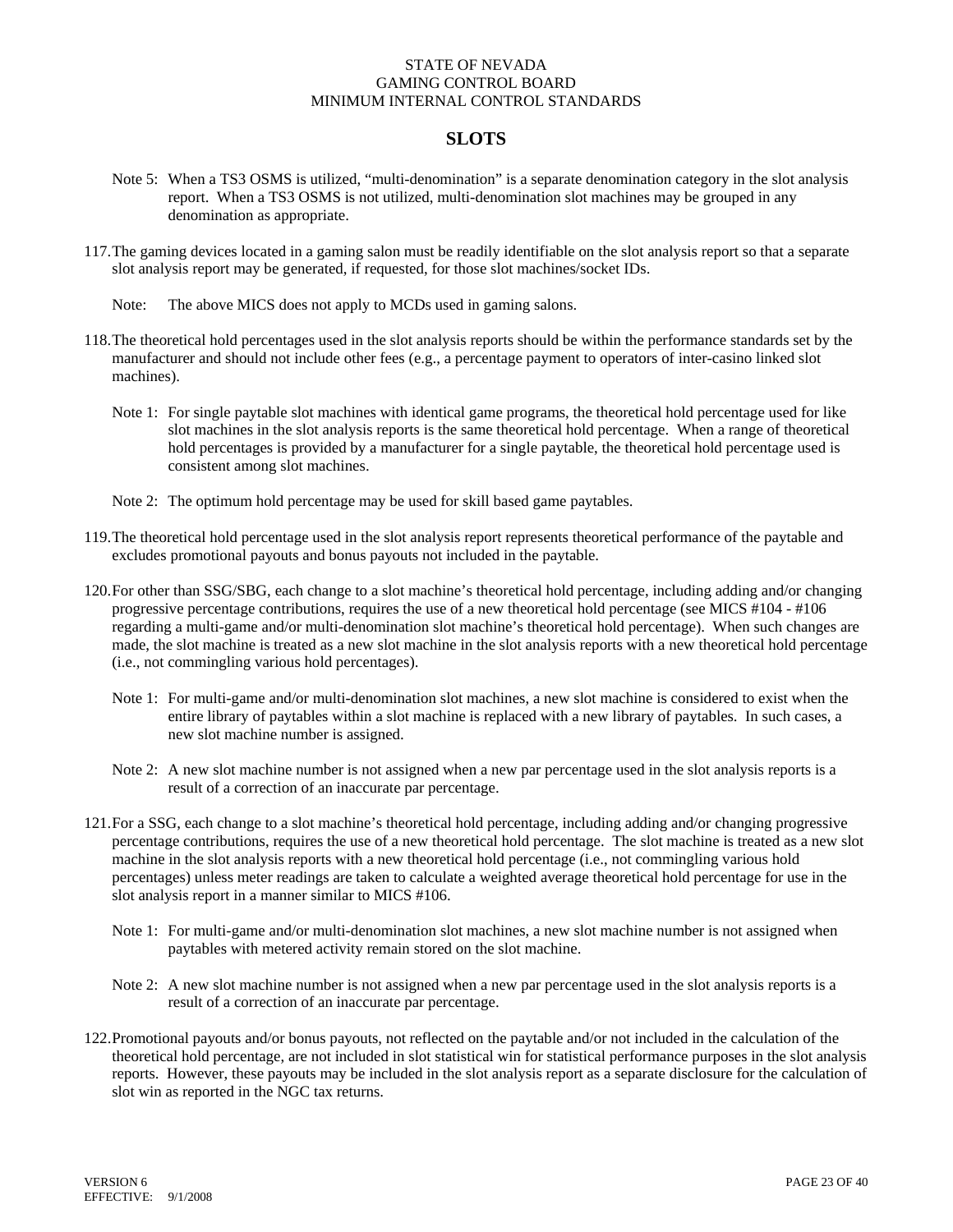# **SLOTS**

Note: Refer to "Note 1" of MICS #116 for further explanation.

- 123.The monthly slot analysis reports are reviewed by both slot department management, and management employees independent of the slot department, on at least a monthly basis.
- 124.At a minimum, large year-to-date variances between theoretical hold and actual hold, by slot machine/socket ID and by denomination (including the multi-denomination category), are investigated and resolved with the findings documented no later than 30 days after the generation of the slot analysis report. Alternatively, life-to-date variances are examined when there is insufficient coin-in activity resulting in large year-to-date variances.
- 125.For purposes of analyzing large variances between actual hold and theoretical hold percentages, information to create floor par reports by similar slot machine type must be maintained.
	- Note 1: "Type" is defined as the manufacturer's game program number.
	- Note 2: The above MICS does not apply to slot machines that have multiple paytables with different theoretical hold percentages (i.e., multi-game and/or multi-denomination slot machines) and to SBG.

#### *On-line Slot Metering Systems*

Note 1: MICS #126 - #138 apply to licensees that have installed a "TS3 OSMS". Licensees with a Board-approved CWS that interfaces with a non TS3 OSMS only need to comply with MICS #134n, #135a and #136, instead of MICS #126 - #138.

Note 2: For SBG, meter information is compiled by socket ID rather than by slot machine.

- 126.The TS3 OSMS is connected, functioning and communicating with slot machines or the SBG game server in obtaining slot machine/socket ID meter information as follows:
	- a. For all slot machines equipped with meters described by the Regulation 14 Technical Standards, approved on or after 8/1/04, and all meters for SBG socket IDs, all meter information, as applicable to the licensee's operation, is transmitted to the TS3 OSMS, unless this requirement is waived for certain slot machines by the Board chairman pursuant to Regulation 6.045.
	- b. For slot machines approved before 8/1/04 that are equipped with meters described by the Regulation 14 Technical Standards, a minimum of the coin-in, coin drop and bill-in meter information is transmitted to the TS3 OSMS, unless this requirement is waived for certain slot machines by the Board chairman pursuant to Regulation 6.045.
	- c. For any slot machines or SBG game server equipped with cashless wagering meters, the applicable cashless wagering meter information is transmitted to the TS3 OSMS, unless this requirement is waived for certain slot machines by the Board chairman.
- 127.At least monthly, prepare and maintain a list of slot machines not permanently connected to the TS3 OSMS and/or CWS along with the reason the slot machine is not permanently connected. Also, include separately on this list the slot machines connected to the TS3 OSMS that do not have all of the required meters for slot machines approved before 8/1/04.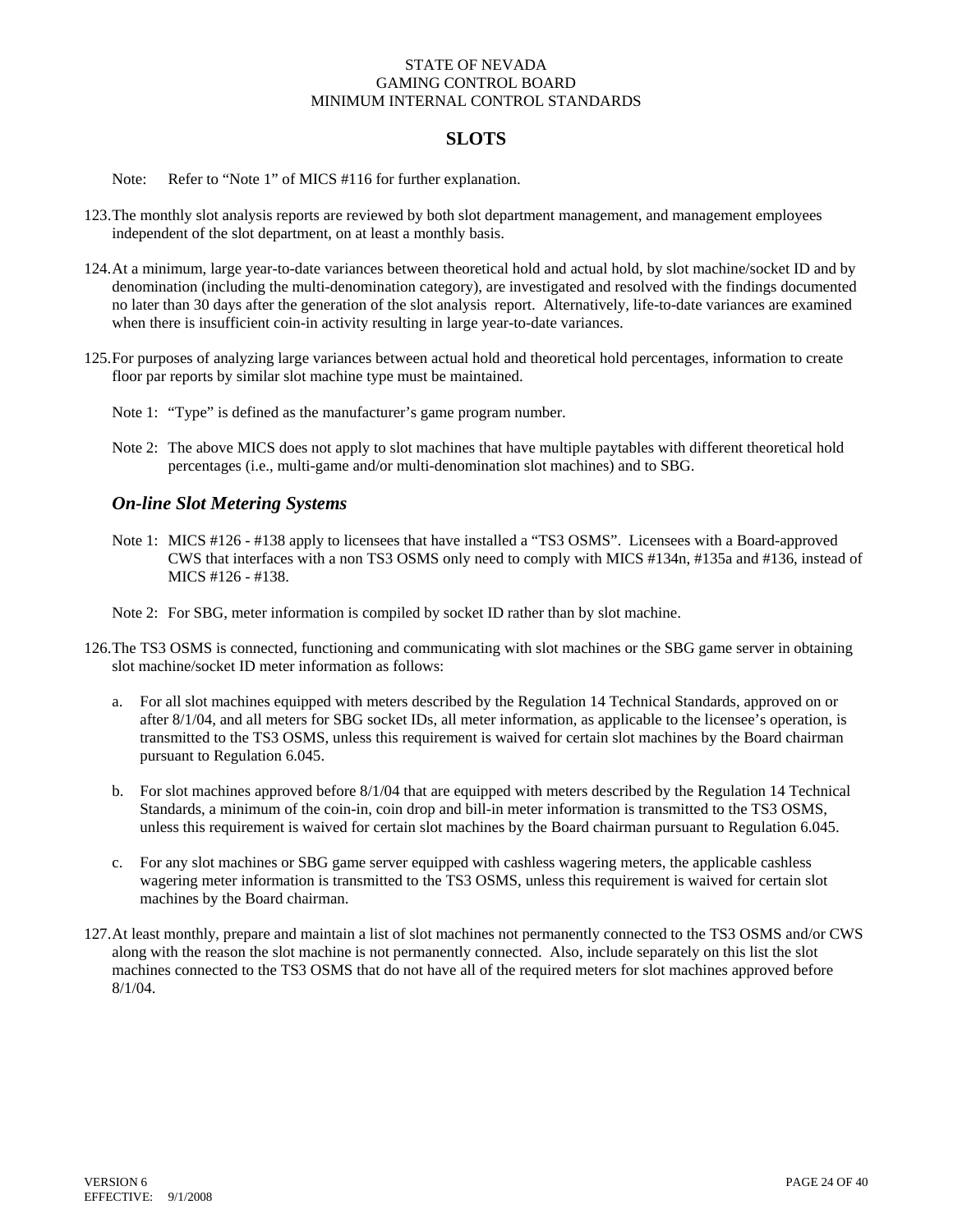# **SLOTS**

- 128. For a TS3 OSMS that reads the specific values indicated on slot machine or SBG game server meters, all required meters are read, recorded and maintained by the TS3 OSMS before and after any slot machine or SBG game server maintenance that involves the clearing or resetting of the meters. For a SSG, before and after any software is added or removed from a slot machine, if the meter information could be lost, all required meters for the slot machine are read, recorded and maintained by the TS3 OSMS. For a SBG, before and after any software is added or removed from the game server, if the meter information could be lost, all required meters for each socket ID are read, recorded and maintained by the TS3 OSMS. This meter information will be used when reviewing slot performance reports to ensure that the maintenance performed did not improperly affect the meter values recorded in the slot performance reports.
- 129.At the time a drop box (coin or currency) is removed in conjunction with a slot drop, the "Drop Meters" (coin drop, billin, voucher in and coupon promotion in) for each slot machine dropped are read, meter amounts recorded and maintained.
- 130.At the end of the licensee's specified 24-hour accounting period (that must be the same 24-hour accounting period used for CWS reports and the computerized jackpot fill system), the following meters, by slot machine/socket ID, are read, meter amount recorded and maintained:
	- a. "Attendant Paid Meters" (jackpots, cancelled credits, external bonus payout, and progressive payout).
	- b. Physical coin-in meter.
	- c. Physical coin out meter.
	- d. "Electronic Promotion Meters" (cashable in, cashable out, non-cashable in and non-cashable out).
	- e. "Machine Paid Meters" (external bonus payout and progressive payout).
	- f. "Wagering Account Transfer" meters (out and in).
	- g. Electronic funds transfer in meter.
	- h. Voucher out meter.
	- i. Coin drop meter.
- 131.For each 24-hour accounting period, the accounting department reviews all meter readings for reasonableness using preestablished parameters.
- 132.Prior to the preparation of slot performance reports, meter readings which do not appear reasonable are reviewed with slot department employees, and exceptions documented, so that any necessary repairs can be made and errors corrected. The final slot performance reports are reviewed to ensure that the correct meter amounts have been recorded.
- 133.Meter reading amounts may only be altered to correct amounts that were determined to be unreasonable. When correcting meter amounts, indicate the correct amount in the appropriate TS3 OSMS report.
- 134.The following TS3 OSMS slot performance reports, as applicable to the licensed operation, are generated and maintained for each day for slot machines/socket IDs:
	- a. Meter attendant paid jackpots, cancelled credits, progressive payouts and external bonus payouts (in total) vs. actual attendant paid jackpots, cancelled credits, progressive payouts and external bonus payouts (in total).
	- b. Meter fills vs. actual fills.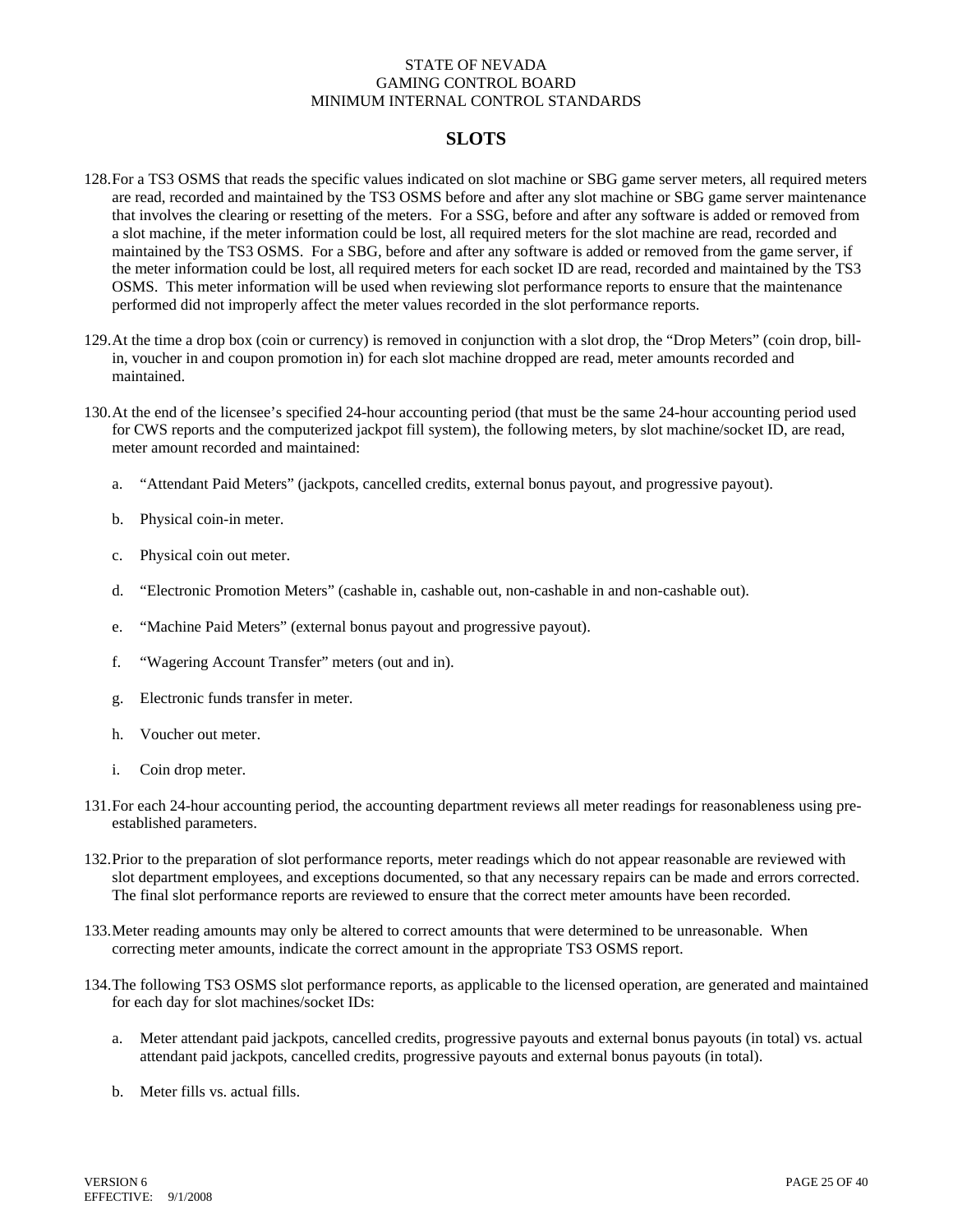### **SLOTS**

Note: Refer to TS 3.140(5) for the calculation used in determining the meter fill dollar amount.

- c. Meter machine paid and attendant paid external bonus payouts vs. external bonusing system machine paid and attendant paid external bonus payouts.
- d. Meter wagering account transfer (WAT) in vs. CWS wagering account transfer (WAT) in.
- e. Meter wagering account transfer (WAT) out vs. CWS wagering account transfer (WAT) out.
- f. Meter electronic funds transfer (EFT) in vs. CWS electronic funds transfer (EFT) in.
- g. Meter cashable electronic promotion in vs. CWS cashable electronic promotion in.
- h. Meter cashable electronic promotion out vs. CWS cashable electronic promotion out.
- i. Meter non-cashable electronic promotion in vs. CWS non-cashable electronic promotion in.
- j. Meter non-cashable electronic promotion out vs. CWS non-cashable electronic promotion out.
- k. Meter voucher out vs. CWS voucher and payout receipt forms issued.
- l. Meter coupon promotion out vs. CWS coupon promotion out forms issued.
- m. For slot machines dropped, meter drop vs. actual drop for each drop type (e.g., coin and bills).
- n. For slot machines dropped, CWS wagering instruments accepted vs. wagering instruments counted in the count room (e.g., vouchers and coupons).
- o. For slot machines dropped, meter voucher in vs. CWS voucher in forms accepted.
- p. For slot machines dropped, meter coupon promotion in vs. CWS coupon promotion in forms accepted.
- 135.Variances, by slot machine/socket ID, noted in the reports required by MICS #134 that are in excess of the following parameters are reviewed by the accounting department:
	- a. For slot machines dropped, variances in excess of one percent or \$100, whichever amount is greater, for each drop type (coin, bills, vouchers and coupons).
	- b. For slot machines dropped, variances in excess of one percent or \$100, whichever amount is greater, for the total of attendant payouts.
	- c. Variances in excess of one standard hopper fill dollar amount for fills.
	- d. Any variance noted between meters and CWS for wagering account transfers (WAT) in and out, electronic funds transfer (EFT) in, cashable electronic promotion in and out, non-cashable electronic promotion in and out, external bonus payouts, vouchers out and coupon promotion out.
- 136.The results of the variance investigation, including the date of and personnel involved in the investigations, are documented in the appropriate report and retained. The results shall also include any corrective action taken (e.g., meter replaced, interface component repaired, software debugged, etc.). The investigation is completed and the results are documented within seven days of the day the variance was noted.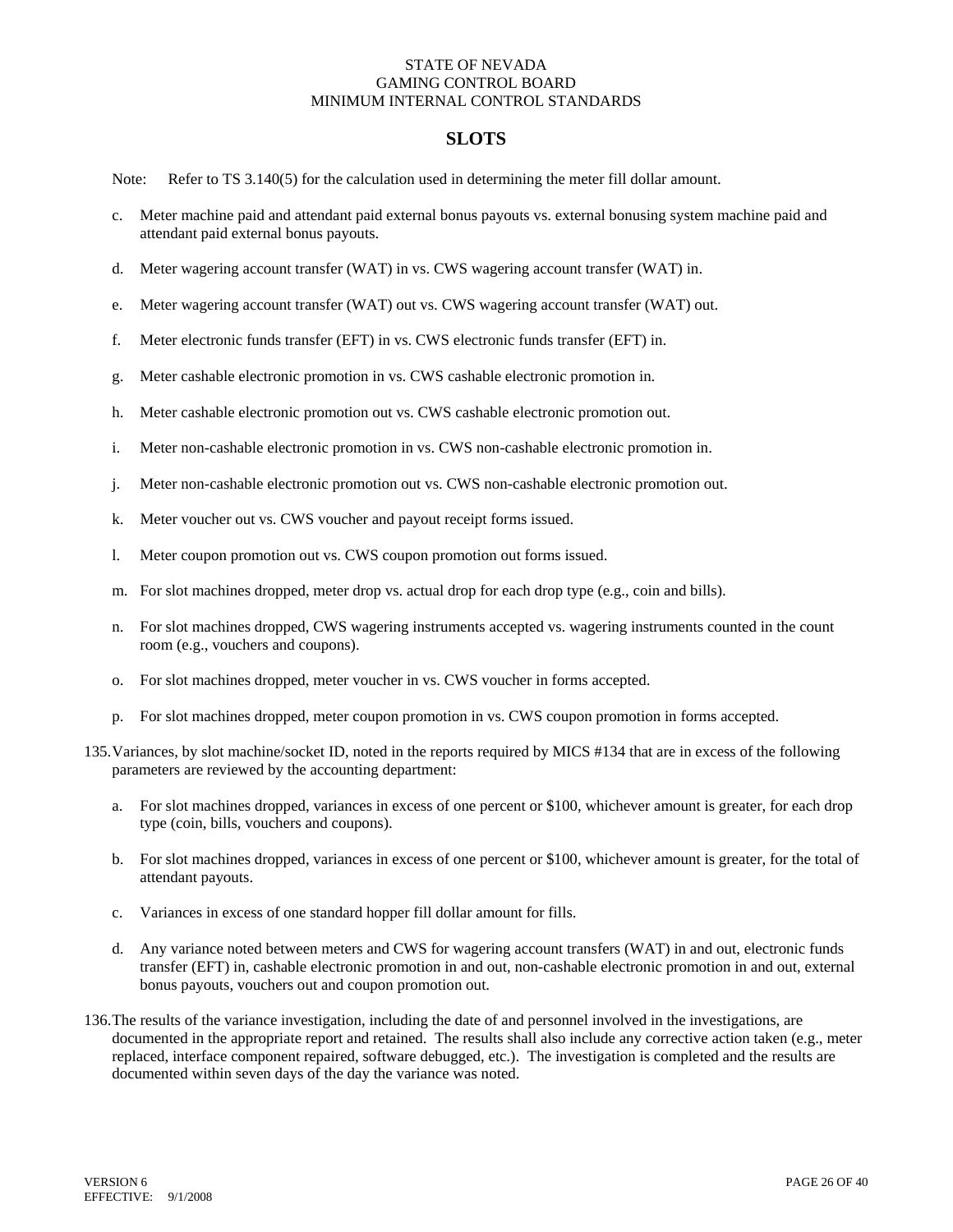# **SLOTS**

- Note: Material attendant payout variances noted in MICS #134a may be due to an attendant paid progressive jackpot payout amount or wide-area progressive payout amount not being recorded on the gaming device attendant paid progressive payout meter. The attendant paid progressive payout meter may not have the capability to obtain the dollar amount of the progressive amount displayed on the progressive sign. If the variance is due to a progressive jackpot payout the investigation should include the review of the daily progressive payoff dollar amounts recorded pursuant to Regulation 5.110 to determine that the decrease is reasonably equivalent to the actual progressive jackpot payout dollar amount. For a wide-area progressive payout the investigation should include the review of the report of payouts from the operator of the wide-area progressive system.
- 137.TS3 OSMS exception reports (required by TS 3.140(12)) are reviewed by the accounting department on a daily basis for propriety of data or parameter alterations.
- 138. At least monthly, accounting/audit supervisory personnel confirm that the appropriate investigation has been completed for the above MICS #136 review of variances.

### *Slot Machine Drop Box and Hopper Contents Removal*

- 139.When slot machines with a hopper and/or a currency acceptor are temporarily removed from the floor, slot coin and currency drop and hopper contents are removed from the slot machine and properly stored in a secured area to preclude the misappropriation of stored funds.
- 140.When slot machines with a hopper and/or a currency acceptor are permanently removed from the floor, the slot coin and currency drop and hopper contents are removed from the slot machine and properly stored in a secured area until counted and recorded by three employees in the count room with appropriate documentation being routed to the accounting department for proper recording and accounting for initial hopper loads.
	- Note: Permanent removal of a slot machine from the floor requires an adjustment to the general ledger to reduce the initial hopper load asset account by the dollar amount of the initial hopper load asset amount. Additionally, the dollar amount of the initial hopper load is not included in gross gaming revenue. The difference between the hopper contents and the initial hopper load dollar amount is an adjustment to slot revenue.

# *Key Controls*

- 141. The slot machine coin drop cabinet keys, slot machine door keys, slot fill cabinet keys, kiosk keys, currency acceptor drop box contents keys and currency acceptor drop box release keys are all separately keyed from each other. The table game drop box release key is not keyed for releasing slot currency acceptor drop boxes.
- 142.The physical custody of the keys, including duplicates, needed to access slot machine coin drop cabinets requires the involvement of two employees, one of whom is independent of the slot department.
	- Note: Master keys maintained/controlled by a locksmith are not subject to this requirement.
- 143.Two employees (neither of whom is the key custodian) are required to accompany slot machine coin drop cabinet keys while checked out and observe each time slot machine coin drop cabinets are accessed, unless surveillance is notified each time keys are checked out and surveillance observes the person throughout the period the keys are checked out. The date, time, and signature or electronic signature of employees signing out/in the aforementioned keys must be documented.
	- Note: "Electronic signature" includes a unique employee PIN or card, or employee biometric identification validated and recorded through a computerized key security system.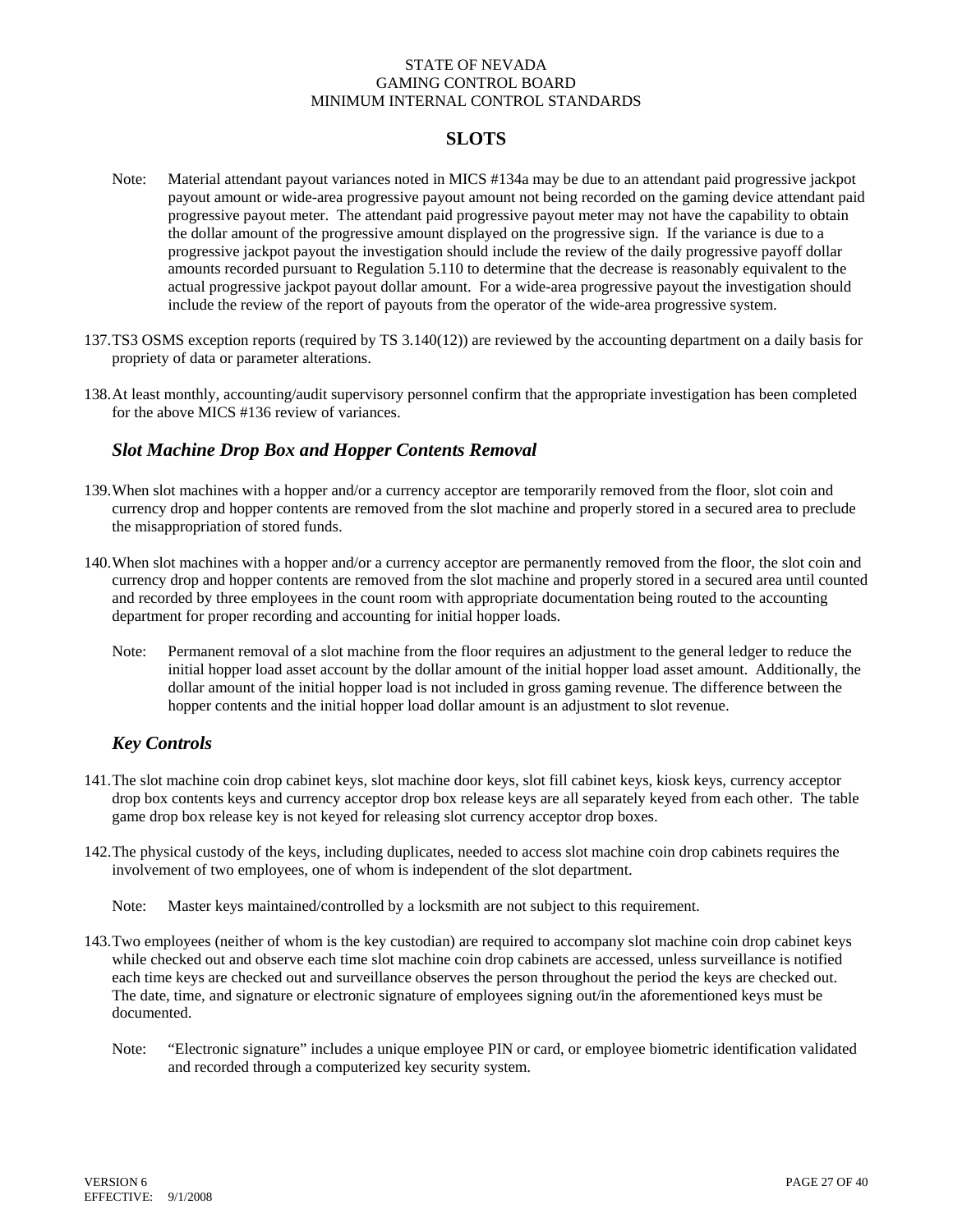### **SLOTS**

- 144.The physical custody of the keys, including duplicates, needed to access the contents of the currency acceptor drop box requires the physical involvement of employees from three separate departments.
	- Note: Master keys maintained/controlled by a locksmith are not subject to this requirement.
- 145.Only the employees authorized to drop the currency acceptor drop boxes are allowed access to the currency drop box release keys. These same employees are precluded from having access to currency acceptor drop box contents keys and currency acceptor drop box release keys simultaneously.
- 146.Two employees are required to accompany currency acceptor drop box storage rack keys from the time the keys are issued until the time the keys are returned.
- 147. At least three count team members are required to be present when currency acceptor and coin count room and other count keys are issued for the count and accompany these keys until the time the keys are returned. During the count, including breaks, access to the keys is restricted to at least three count team members unless the keys are returned to the custodian.
	- Note: If keys are temporarily stored in the count room during a break, no one other than at least three count team members can access the keys, and three count team members must be present to enter the count room and resume the count.
- 148. Access to the slot machine coin drop cabinet keys and currency acceptor drop box release keys at other than scheduled drop times requires a separate report indicating the date, time, and signature or electronic signature of employees signing out/in the slot machine coin drop cabinet or currency acceptor drop box release keys.
- 149. Access to the currency acceptor drop box contents keys at other than scheduled count times requires the involvement of at least three employees from separate departments, including management. A separate report is maintained indicating the date, time, slot machine number, reason for access, and signature or electronic signature of employees signing out/in the currency acceptor drop box contents key. Two employees from separate departments are required to accompany the currency acceptor drop box contents key from the time the keys are issued until the time the keys are returned.
- 150. Records are maintained for each duplicated key, as addressed in this section, which indicate the number of keys made and destroyed.
- 151. Computerized key security systems which restrict access to the slot drop and count keys through the use of passwords, keys or other means, other than a key custodian, must provide the same degree of control as indicated in the aforementioned key control MICS.
	- Note: The above MICS does not apply to the system administrator. The system administrator is described in MICS #152a.
- 152.For computerized key security systems, the following additional slot key control procedures apply:
	- a. Management personnel independent of the slot department assign and control user access to keys in the computerized key security system (i.e., system administrator) to ensure that slot drop and count keys are restricted to authorized employees.
	- b. Access to the emergency manual key(s) (a.k.a. "override" key), used to access the box containing the slot drop and count keys, requires the physical involvement of at least three persons from separate departments, including management. The date, time, and reason for access must be documented with the signatures of all participating employees signing out/in the emergency manual key(s).
	- Note: Surveillance monitoring the key access does not meet the requirement of physical involvement.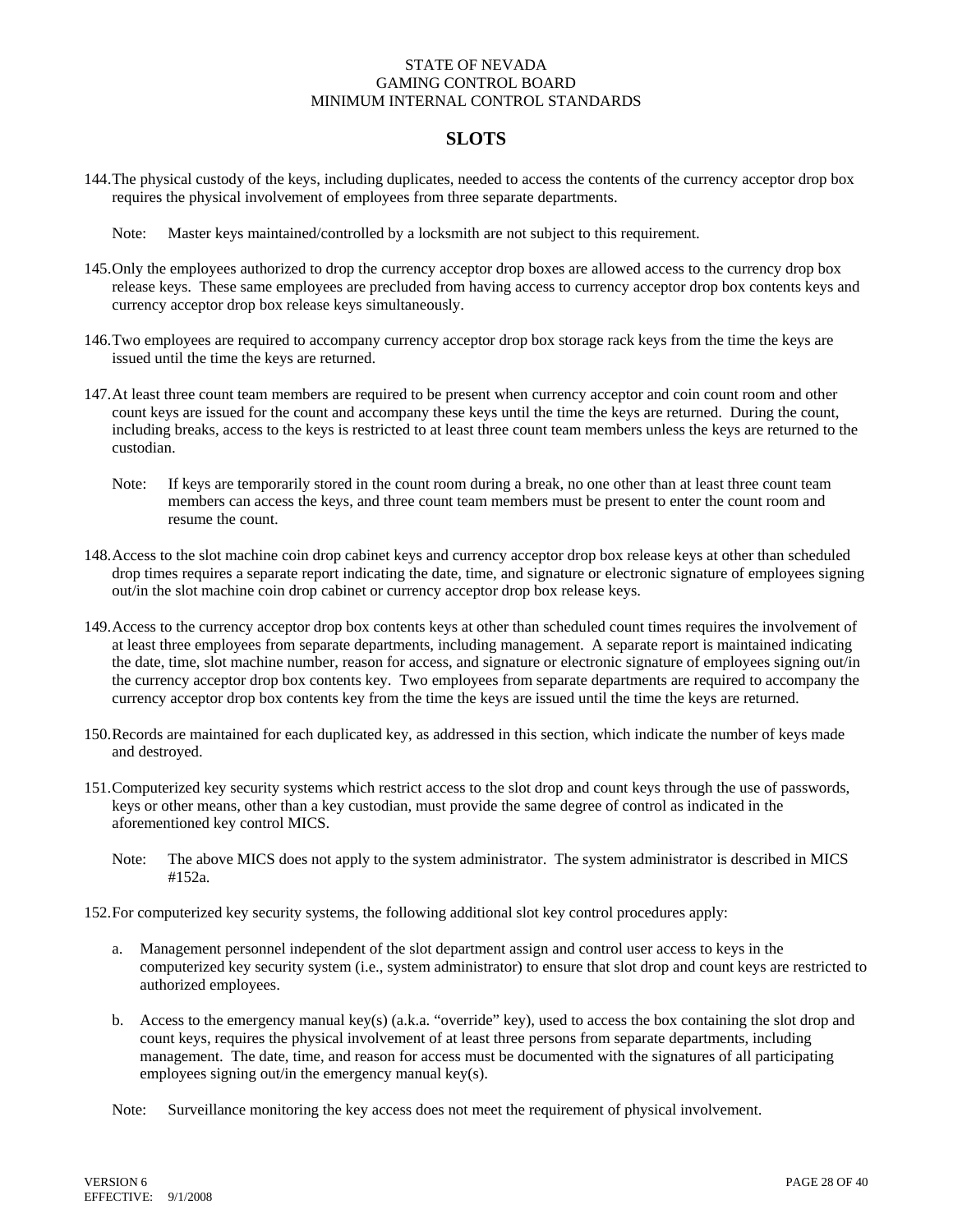## **SLOTS**

c. The custody of the keys issued pursuant to "b." above requires the presence of two persons from separate departments from the time the key(s) are issued until the time the key(s) are returned and secured.

### *Slot Wagering Account Transfers*

- Note 1: A wagering account transfer is a transfer of funds between an established patron's wagering account and a SBG game server or a slot machine.
- Note 2: MICS #153 #163 also apply when a wagering account functions as a subsidiary account (or sub-account) of a patron's master account with the transfers to/from other sub-accounts and the master account of the licensee considered in any reconciliations and summaries.
- 153.In order to facilitate the reconciliation required by MICS #161b, slot wagering accounts must be established at one designated area of accountability (e.g., main casino cage). Further, all subsequent deposits/withdrawals and account adjustments must be transacted through the same designated area of accountability.
	- Note: The above MICS does not require all patron transactions to be performed at the designated area of accountability (e.g., deposit may be accepted at slot booth and accountability is at the main cage).

154.For each wagering account established, an employee shall:

- a. Require the patron to personally appear at the licensee's premises prior to the patron completing a wagering account transaction.
- b. Examine, in the patron's presence, the patron's valid identification credential.
- c. Record:
	- 1) The patron's name and signature.
	- 2) Type of identification credential, credential number, expiration date of credential, and date credential was examined.
- Note: A patron's driver's license is the preferred method for verifying the patron's identity. A passport, non-resident alien identification card, other government issued identification credential or another picture identification credential normally acceptable as a means of identification when cashing checks, may also be used.
	- 3) The dollar amount of the patron's initial deposit.
	- 4) The patron's slot wagering account number.
	- 5) The date the patron's account is opened.

155.Procedures are in place to provide a secure method for a patron to access a wagering account.

- 156.Prior to the patron making a cash withdrawal from a wagering account, the employee must verify the identity of the patron and availability of funds through the CWS.
- 157.A deposit/withdrawal, other than through actual slot play, is evidenced by at least a two-part document, with one part remaining in the area of the employee handling the transaction and the other part given to the patron when a deposit or withdrawal is made. An adjustment to a patron's wagering account is also documented and maintained.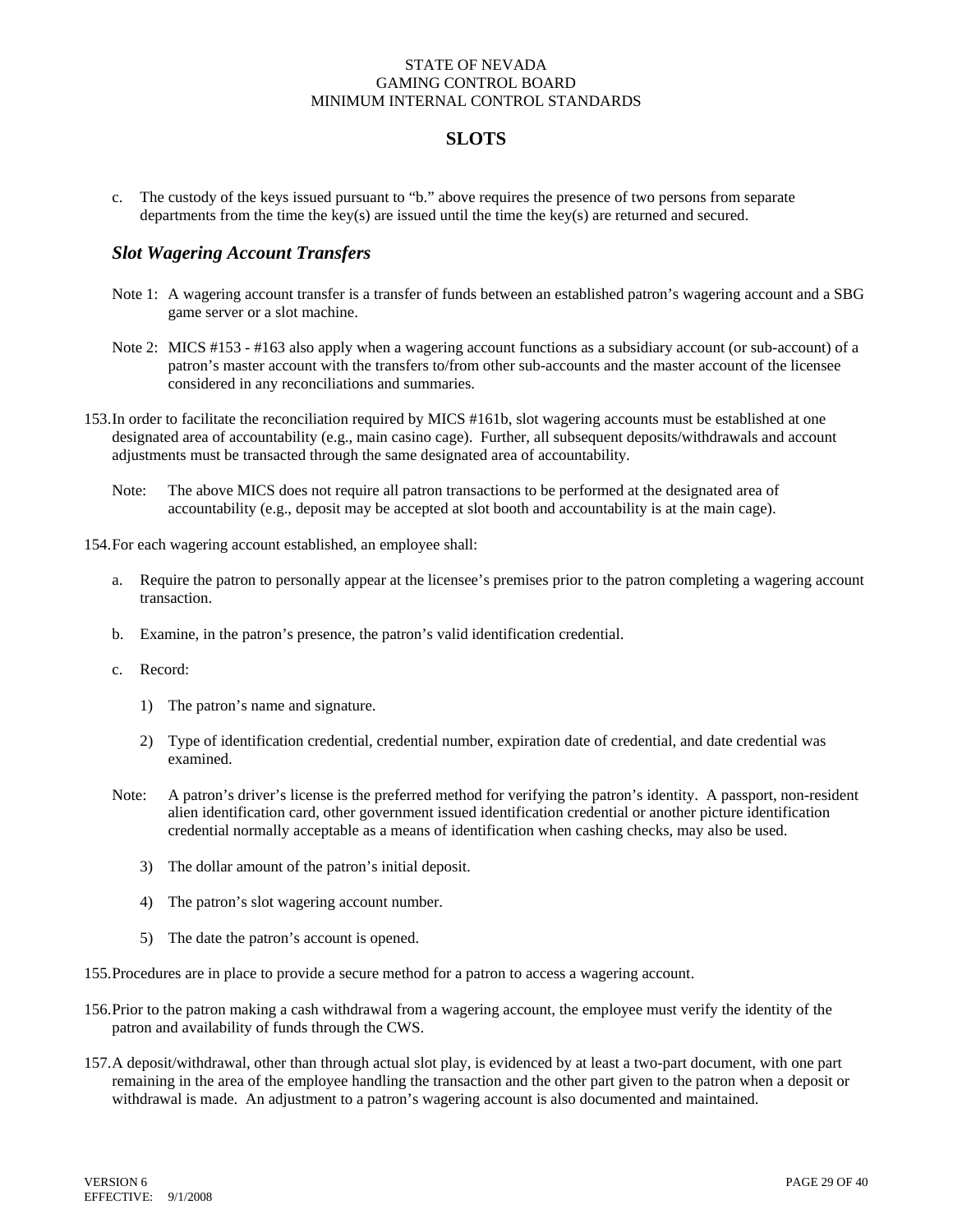## **SLOTS**

158.The deposit/withdrawal/adjustment document contains the following information:

- a. Same document number on all copies.
- b. Patron's name, account number, and signature.

Note: Adjustments to the wagering account do not require the patron's signature.

- c. Date of deposit/withdrawal or account adjustment.
- d. Dollar amount of deposit/withdrawal or account adjustment.
- e. Nature of deposit/withdrawal (e.g. cash, check, chips).
- f. Reason for adjustment to wagering account, if applicable.
- g. Signature of employee handling the transaction.
- 159. Adjustments to wagering accounts are made by personnel authorized by management with such personnel's job titles delineated within the slots section of the written system of internal control pursuant to Regulation 6.090.
- 160. A CWS patron wagering account detail report is created on demand, and at least daily, and is maintained indicating, for each patron's wagering account, the dollar amount of all funds deposited and withdrawn specifically to or from the slot wagering account, account adjustments made, the transfers to/from slot machines (WAT in and WAT out) and WAT win (i.e., transfers to slot machines less transfers from slot machines). This record is available to the patron upon request.
- 161. The total of all slot wagering accounts are reconciled by employees of the designated area of accountability, as follows:
	- a. For each shift, obtain a CWS patron wagering account detail (or summary) report.
	- b. Reconcile the ending and beginning balances (per the CWS) to the hard copy deposit/withdrawal documentation, account adjustment documentation, and the wagering account transfers (per the CWS).
- 162.All slot wagering account deposits/withdrawals, account adjustments, and wagering account transfers to/from slot machines are summarized in total on an accountability form on at least a per shift basis.
- 163.Slot department wagering account revenue (WAT win) is summarized and posted as a single line item on an accountability form on at least a daily basis.

### *Slot Electronic Funds Transfers*

- Note: A debit instrument electronic funds transfer is a transfer of funds from an external financial institution to a slot machine through the use of a CWS.
- 164.Only one specific bank account is used to record all debit instrument electronic funds transfers into slot machines. This account is not used for any other types of transactions.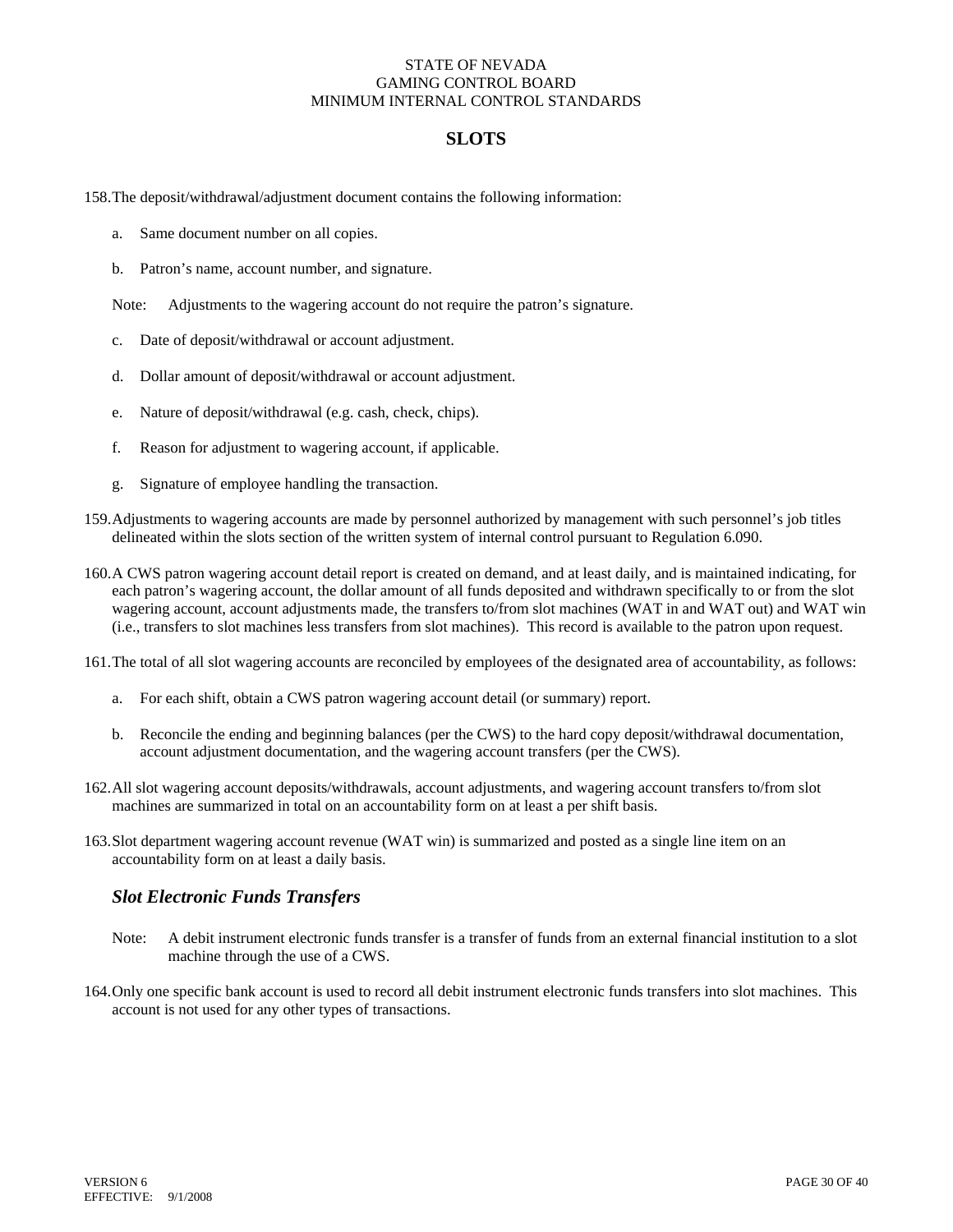# **SLOTS**

# *Computerized Player Tracking, Promotional Accounts, Promotion and External Bonusing Systems*

- Note 1: Compliance with MICS #165 #172 is required for all computerized slot player tracking, promotional accounts, promotion and external bonusing systems. These systems include those that communicate with slot machines as to the amount of electronic cashable/non-cashable credits added to the credit meter.
- Note 2: As used in these MICS, the term "point" or "points" is a generic term and refers to a representative of value awarded to a patron based upon specific criterion established by the licensee. Commonly, points are earned by patrons placing wagers or purchasing room, food, beverage or entertainment admissions. Patron accounts in a player tracking system are used to track points earned/awarded to patrons.
- 165.The addition/deletion of points to player tracking accounts other than through an automated process related to actual slot play must be sufficiently documented (including substantiation of reasons for increases) and authorized/performed by supervisory personnel of the player tracking, promotions, or slot department. The addition/deletion of points to player tracking accounts authorized by supervisory personnel is documented and is randomly verified by accounting/audit personnel on a quarterly basis.
	- Note: The above MICS does not apply to the deletion of points related to inactive or closed accounts through an automated process.
- 166.The issuance of wagering credits, both through and other than through actual slot play, must be sufficiently documented and authorized by management personnel independent of the slot department. Alternatively, slot supervisory personnel may authorize the issuance of the wagering credits if sufficient documentation is generated and personnel independent of the slot department on a quarterly basis randomly verify the issuance. The player tracking system creates and maintains documentation indicating the wagering credits issued.
- 167. Employees who redeem points for patrons cannot have access to inactive or closed accounts without supervisory personnel authorization. Documentation of such access and approval is created and maintained.
- 168.Patron identification is required when redeeming points without a player tracking card.
- 169. Changes to the player tracking system parameters, such as point structures and employee access, must be performed by supervisory personnel independent of the slot department. Alternatively, changes to player tracking system parameters may be performed by slot supervisory personnel if sufficient documentation is generated and the propriety of the changes are randomly verified by personnel independent of the slot department on a quarterly basis.
- 170.Changes to the promotional accounts, promotion and external bonusing system parameters, such as the awarding of bonuses, the issuance of cashable credits, non-cashable credits, wagering instruments and employee access, must be performed by supervisory personnel independent of the slot department. Alternatively, changes to promotional accounts, promotion and external bonusing system parameters may be performed by slot supervisory personnel if sufficient documentation is generated and the propriety of the changes are randomly verified by personnel independent of the slot department on a quarterly basis.
- 171.All other changes to the player tracking, promotional accounts, promotion and external bonusing systems must be appropriately documented.
- 172.Rules and policies for player tracking accounts including the awarding, redeeming and expiration of points are prominently displayed or available for patron review at the licensed location.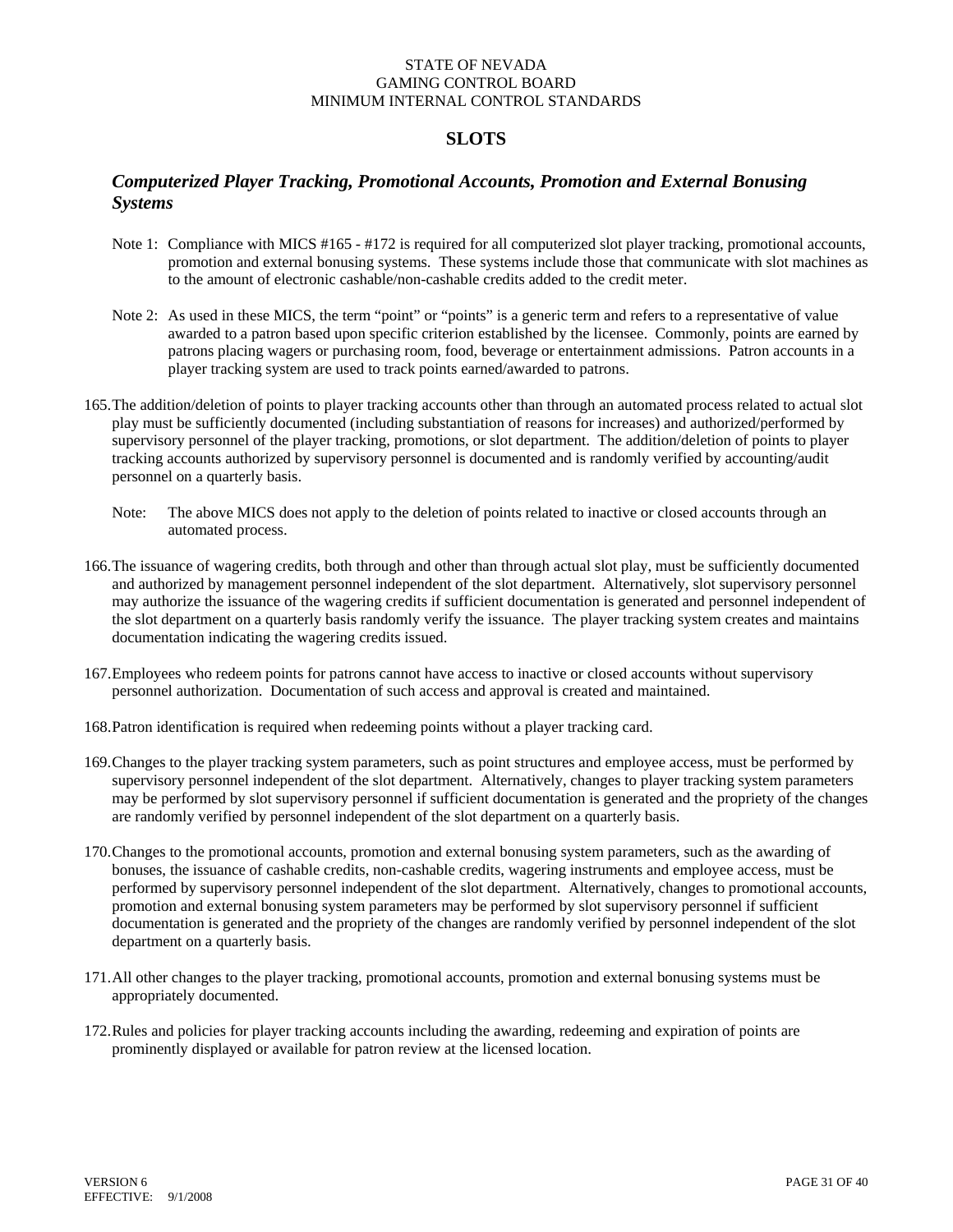### **SLOTS**

### *Contests/Tournaments*

- 173.All contest/tournament entry fees and prize payouts (including mail transactions) are summarized on a cash accountability document on a daily basis.
- 174.When contest/tournament entry fees and payouts are transacted, the transactions are recorded on a document which contains:
	- a. Patron's name.
	- b. Date of entry/payout.
	- c. Dollar amount of entry fee/payout (both alpha and numeric, or unalterable numeric) and/or nature and dollar value of any noncash payout.
	- d. Signature of individual completing transaction attesting to the receipt or disbursement of the entry fee/payout with the patron.
	- e. Name of contest/tournament.
- 175.The contest/tournament entry fees and payouts are summarized and posted to the accounting records on at least a monthly basis.
- 176.Contest/tournament rules are included on all entry forms/brochures and are prominently displayed or available for patron review at the licensed location. The rules must include at a minimum:
	- a. All conditions patrons must meet to qualify for entry into, and advancement through, the contest/tournament.
	- b. Specific information pertaining to any single contest/tournament, including the dollar amount of money placed into the prize pool.
	- c. The distribution of funds based on specific outcomes.
	- d. The name of the organizations (or persons) registered pursuant to NRS 463.169 that conducted the contest/tournament on behalf of, or in conjunction with, the licensee if applicable.
- 177.Results of each contest/tournament are recorded and available for participants to review. The recording includes the name of the event, date(s) of event, total number of entries, dollar amount of entry fees, total prize pool, and the dollar amount paid for each winning category. The name of each winner is recorded and maintained but not made available to the participants unless authorized by management personnel.
	- Note: For free tournaments (i.e., patron does not pay an entry fee), the information required by the above MICS must be recorded except for the number of entries, dollar amount of entry fees and total prize pool.
- 178.The aforementioned contest/tournament records are maintained for each event.

### *Accounting/Audit Standards*

- 179.The slot audit is conducted by someone independent of the slot operation.
- 180. For computerized player tracking systems, an accounting/audit employee shall perform the following procedures at least one day per quarter: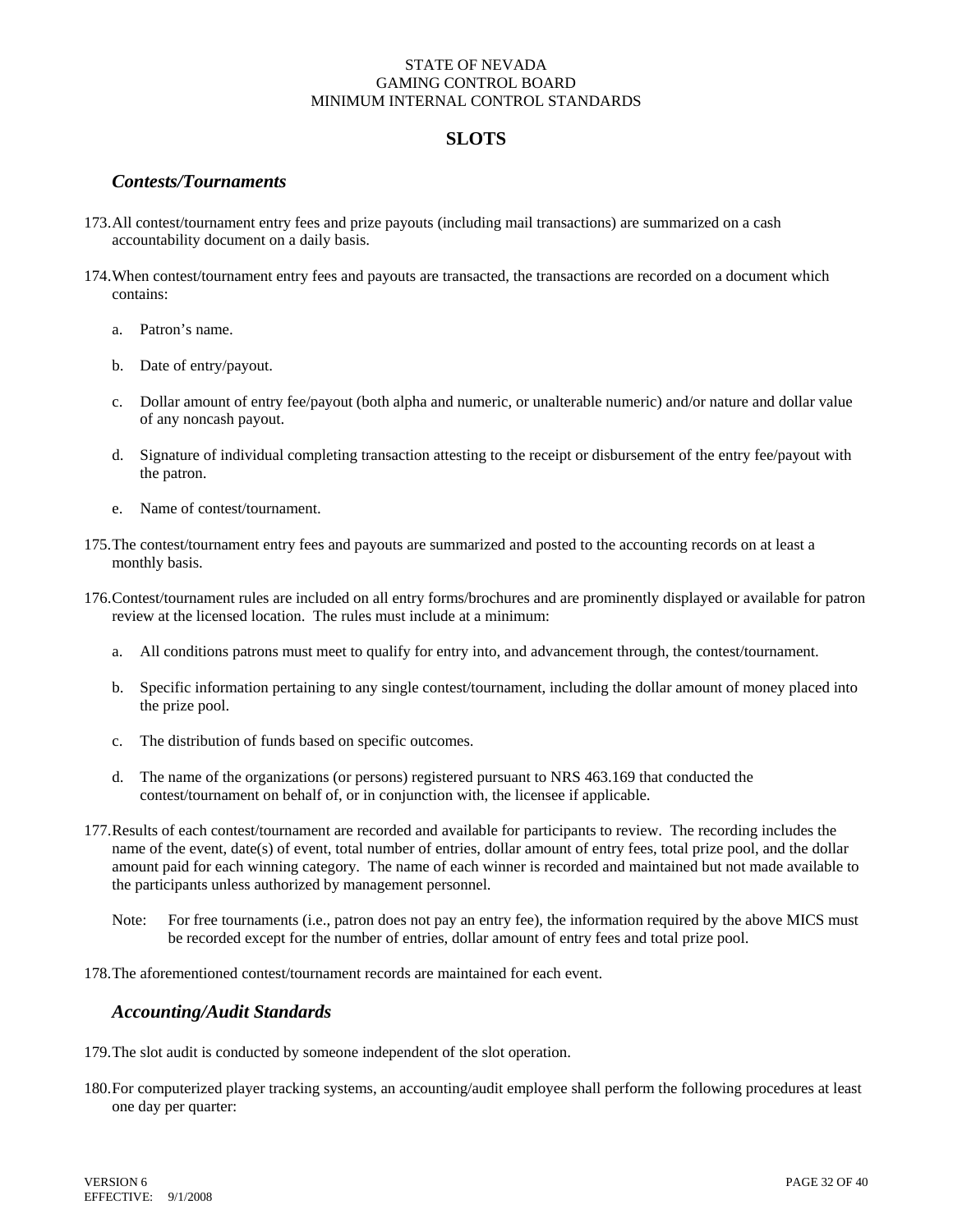# **SLOTS**

- a. Review all point addition/deletion authorization documentation, other than for point additions/deletions made through an automated process, for propriety.
- b. Review exception reports including transfers between accounts.
- c. Review documentation related to access to inactive and closed accounts.
- 181.At least annually, all computerized player tracking, promotional accounts, promotion and external bonusing slot systems (in-house developed and purchased systems) are reviewed by personnel independent of the individuals that set up or make changes to the system parameters. The review is performed to determine that the configuration parameters are accurate and have not been altered without appropriate management authorization (e.g., player tracking system - verify the accuracy of the awarding of points based on the dollar amount wagered). The system should also be tested, if possible, to further verify the accuracy of the configuration parameters (e.g., wagering at a slot machine to verify the accuracy of the amount of points/credits awarded). The test results are documented and maintained.
- 182. For weigh scale interface systems and currency counter interface systems, for each drop accounting/audit employees shall compare the totals on the weigh scale report/currency counter report to the system-generated coin weigh/currency count recorded in the slot analysis report. Discrepancies should be resolved prior to generation/distribution of slot count reports and the slot analysis report.
- 183.For licensees that have not installed a TS3 OSMS, at least weekly, accounting/audit employees shall compare the bill-in meter reading to the total currency acceptor drop amount for the week. Follow-up is performed for each slot machine having an unresolved variance in excess of \$200 between actual drop and bill-in meter reading. The follow-up performed by accounting/audit personnel and results of investigation must be documented and maintained. Discrepancies should be resolved prior to the generation/distribution of slot analysis reports.
- 184. For payout receipt systems, the actual payout receipts issued per the payout receipt system report must be reconciled to the slot voucher out meter, by slot machine, each drop period. Follow-up is performed for any one slot machine having any unresolved variance between actual payout receipts issued and the voucher out meter reading. The follow-up performed and results of investigation must be documented and maintained.
- 185.Daily, for SSG and SBG, a minimum of one individual who is not authorized to add, delete or change game programs, reviews the SSG/SBG report, required by TS 1.084(2) and 1.086(2), indicating the results of the automated execution in validating program components. All noted invalid program components, improper transactions or unusual occurrences are investigated with the results documented.
	- Note: For the above MICS, the individual performing the review is not required to be independent of the slot operation.
- 186.For other than a SBG, for licensees that utilize a TS3 OSMS or non TS3 OSMS (including licensees that use a metering system only to obtain coin-in meter readings), at least monthly procedures are performed to verify that the metering system is transmitting, receiving, and recording data from the slot machines properly for the following slot machine meters, as applicable to the operation:
	- Coin–In
	- Coin–In by paytable for multi-game and/or multi-denomination slot machines (only required if utilizing a TS3 OSMS, see MICS #106)
	- Coin–In by wager type for 4% spread paytables (only required if utilizing a TS3 OSMS, see MICS #106)

These procedures will include at a minimum the following: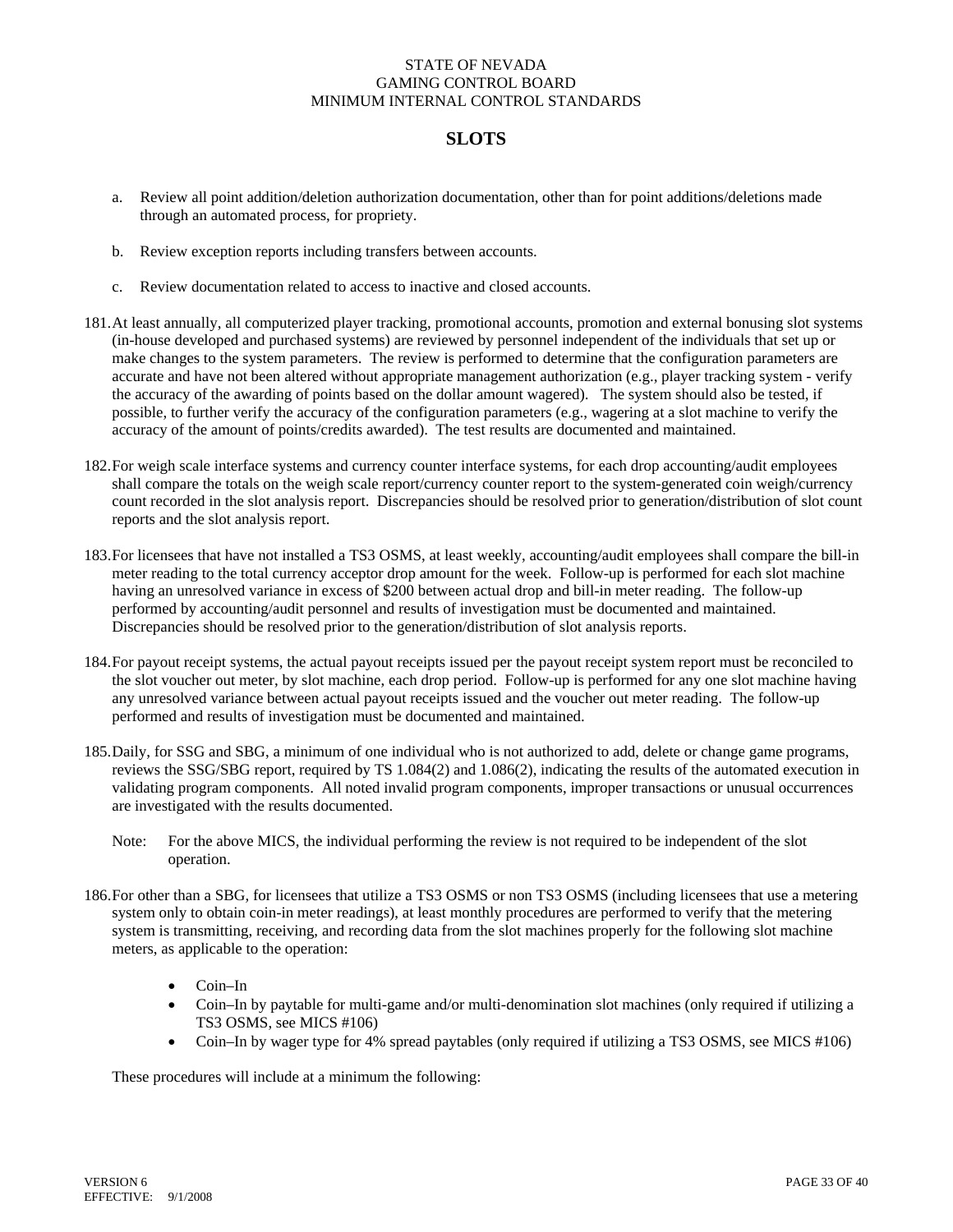# **SLOTS**

- a. Select a sample of at least 3 percent of the slot machines connected to the metering system. Each slot machine interfaced with the metering system must be reviewed at least once during a two-year calendar period. Maintain a record for each two-year calendar period indicating the date each slot machine was reviewed. There is no requirement to review slot machines prior to being removed from patron availability even if the slot machines have not yet been reviewed during the current two-year period.
- b. For the slot machines selected, manually read and record the electronic (soft) meters.
- c. Compare the manual readings to the metering system-generated readings report and document all variances. For metering systems that:
	- 1) Read the specific value indicated on the slot machine meters, compare the slot machine meter amounts to the meter amounts per the metering system to determine that the amounts agree; or
	- 2) Have system meters (e.g., delta system), perform two readings of the slot machine meters, calculate the change in the meter readings between the two readings, and determine that both the system meters and the slot machine meters are incrementing by the same amount.
- d. Document the test and the results of investigations into all variances, by slot machine.
- 187.For a SBG when a TS3 OSMS is utilized, at least monthly procedures are performed to verify that the TS3 OSMS is transmitting, receiving, and recording data from the SBG game server properly for each socket ID for the following meters , as applicable to the operation:
	- Coin–In by paytable (see MICS #107)
	- Coin–In by wager type for 4% spread paytables (see MICS #107)

These procedures will include at a minimum the following:

- a. Manually read the meters on the SBG game server for the meters associated with one socket ID. Compare the manual readings to the metering system-generated readings report and document all variances.
- b. Document the test and the results of investigations into all variances, by socket ID.
- 188.Quarterly, for other than SBG, for multi-game and/or multi-denomination slot machines, reconcile the combined coin-in dollar amounts by paytable to the total coin-in dollar amount of the slot machine. For single paytable slot machines with 4% spread paytables, reconcile the combined coin-in dollar amounts by wager type to the total coin-in dollar amount of the slot machine. Investigate unreconciled variances with slot department employees, and document exceptions, so that meters can be repaired or clerical errors in the recording of meter amounts can be corrected.
	- Note: The above MICS applies only to licensees that have installed a TS3 OSMS.
- 189. Quarterly, for each SBG socket ID, reconcile total coin-in and the combined coin-in by paytable. Investigate unreconciled variances and document exceptions.
- 190.Quarterly, procedures are performed to verify the integrity of the CWS (e.g., ensure that vouchers are only being created by active slot machines on the casino floor). The nature of the review is delineated within the slots section of the written system of internal control pursuant to Regulation 6.090. Review, for the slot machines and socket IDs tested in MICS #186 and #187, the sequential voucher exception report, if available, for breaks in the sequence or other unusual activity. Investigate improper transactions or unusual occurrences with the results documented.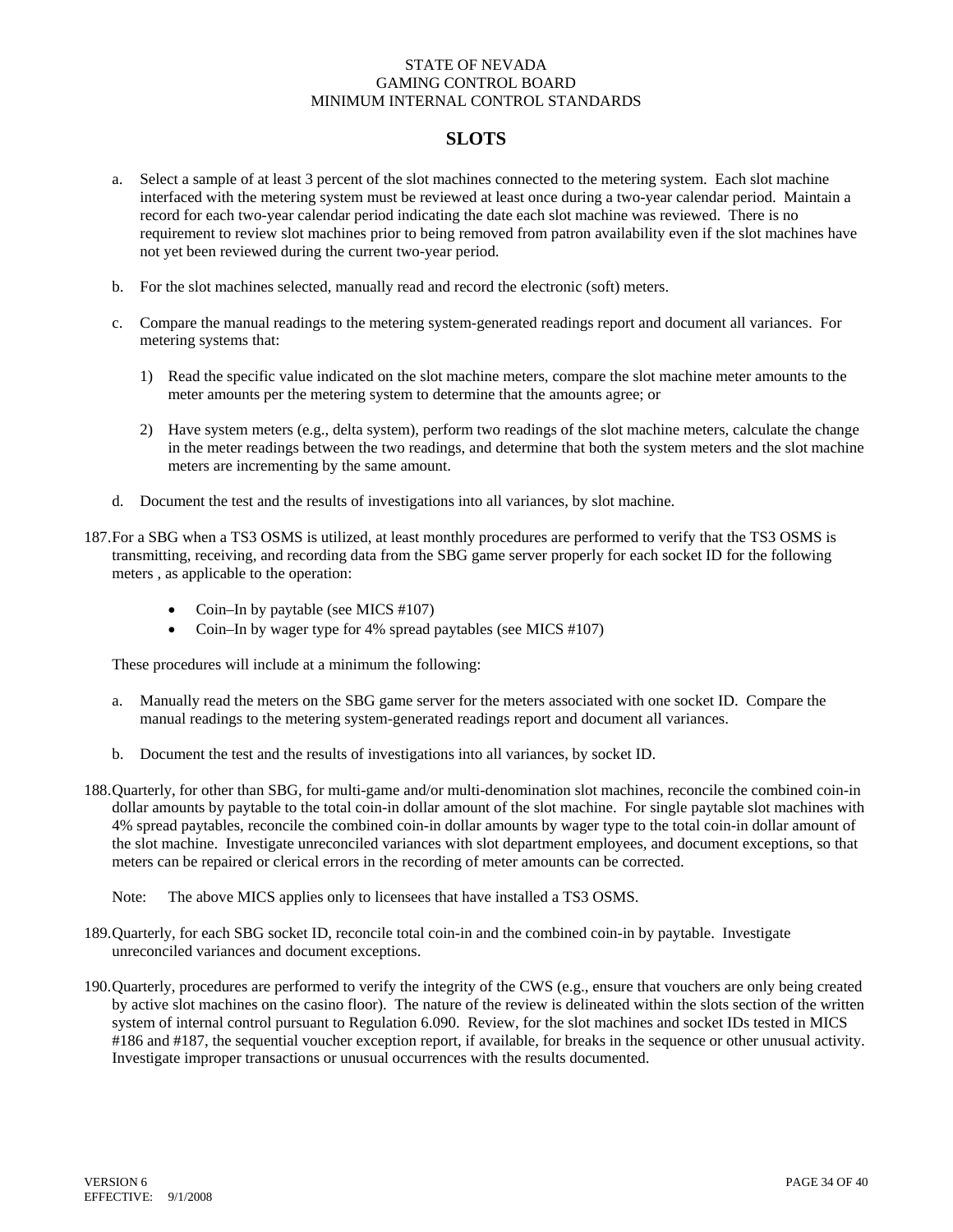## **SLOTS**

- 191.Each month accounting personnel review CWS documentation that supports the dollar amount of expired wagering instruments. This dollar amount less any manually paid expired wagering instruments is verified to be included in revenue on the NGC tax returns. The CWS unpaid wagering instruments documentation, including wagering instrument numbers, is restricted to authorized personnel.
- 192.If slot gross gaming revenue, as indicated on the NGC tax returns and slot analysis reports, is reported on a modified accrual basis (e.g., coin/currency/wagering instrument drop is computed using coin drop, bill-in, and voucher-in meters for those slot machines not dropped at the end of the month), the following must be performed:
	- a. A TS3 OSMS or a non TS3 OSMS must be used for compliance with the Slots MICS.
	- b. A report is maintained that supports the end-of-month accrued metered drop dollar amount by slot machine/socket ID.
	- c. During the following month, an investigation is performed for any currency acceptor with a variance in excess of one percent or \$100, whichever is greater, between actual drop and the bill-in/voucher-in meter reading.
	- d. During the following month, an investigation is performed for any one slot machine having a variance in excess of one percent or \$100, whichever is greater, between actual coin drop and coin drop meter readings.
	- e. The NGC tax returns and the slot statistical reports are adjusted the following month for variances between reported/recorded accrued drop dollar amounts and actual drop dollar amounts.
	- f. At least monthly, accounting personnel prepare a reconciliation report for all slot machines/socket IDs in total that reflects: actual drop for the current period, plus (+) accrued metered drop for the current period, minus (-) accrued metered drop from the previous period, equals (=) reported NGC-31 drop.
- 193.At least annually, for slot machines (other than a SBG), accounting/audit personnel shall randomly verify that game program changes resulting in a change in par percentage or the assignment of a new slot machine number are properly reflected in the slot analysis reports.
- 194.Accounting/audit personnel review system exception reports for all computerized slot systems on a daily basis for propriety of transactions and unusual occurrences. All noted improper transactions or unusual occurrences are investigated with the results documented. The computerized slot systems include, but are not limited to, CWS, jackpot/fill system, SSG and SBG.
	- Note: An exception report is defined as a report generated by the computerized system identifying unusual occurrences, changes to system configuration parameters, alteration to initially recorded data, voids, etc.
- 195.For one day each month, accounting/audit personnel reconcile the dollar amount of active wagering instruments created and wagering account transactions (i.e., deposits, withdrawals, and account adjustments) that are reflected in the slot banks' accountability documents. The reconciliation includes using documents and CWS reports supporting all additions and reductions of active wagering instruments and of funds held for wagering accounts to the appropriate accountability area.
	- Note: Active wagering instruments are wagering instruments (paper or electronic) created through the CWS (not a slot machine) for purposes of wagering at a slot machine. The active wagering instruments are issued to an accountability area for subsequent distribution to patrons.

196.The following procedures are performed by accounting personnel for each day:

a. Review the following slot payout (includes promotional payouts) and fill forms for proper completion: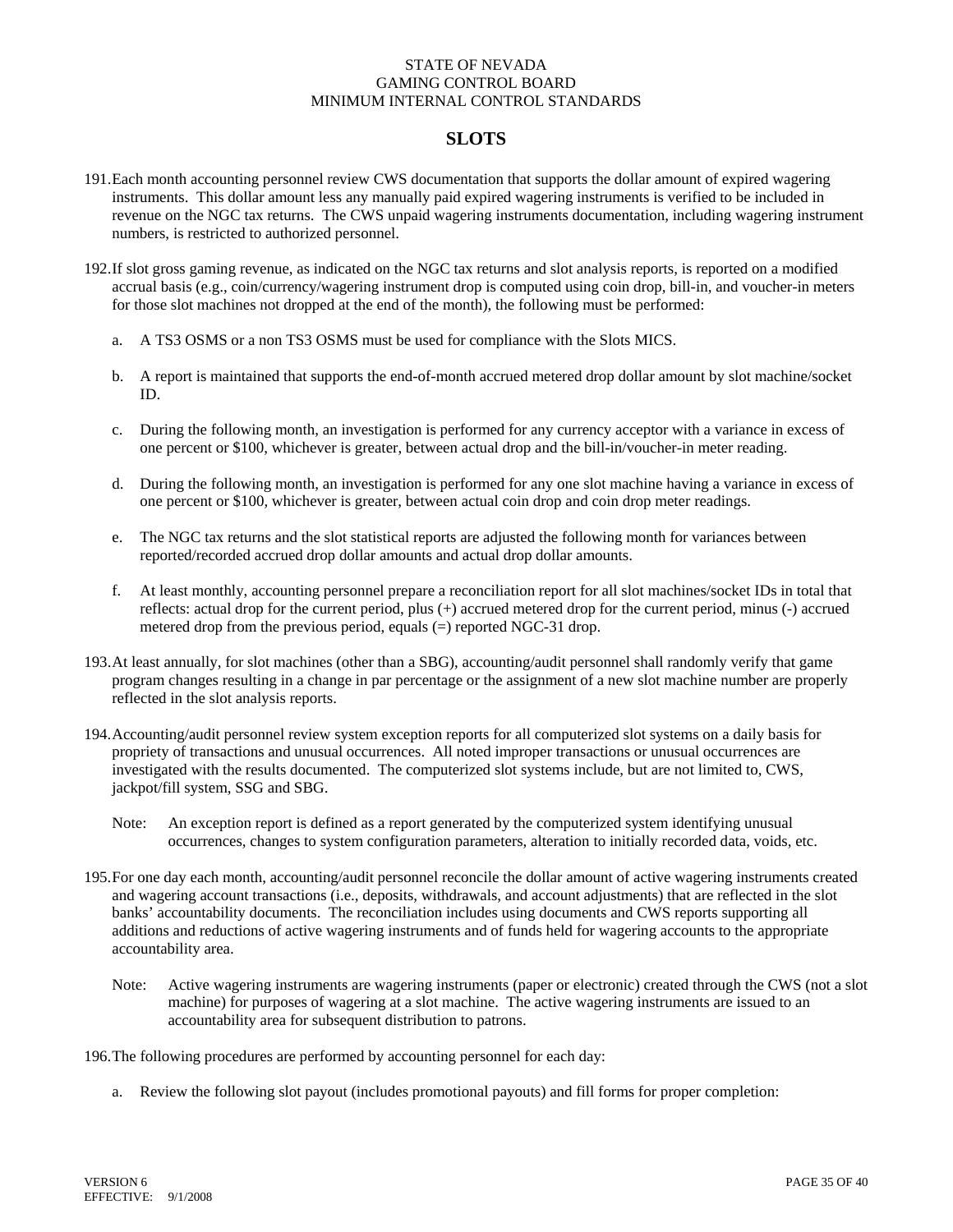# **SLOTS**

- 1) All computer payout and fill forms prepared as a result of a computer system override.
- 2) All manual payout and fill forms.
- 3) A sample of computer payout and fill forms.
- 4) All voided sequentially-numbered payout forms.
- b. Reconcile the slot payout and fill forms as follows:
	- 1) For a manual payout process, foot the payout and fill forms routed by the witness of the transaction and trace to the total payout and fill amounts recorded by the cashier in cashier's accountability document.
	- 2) If the reconciliation results in a variance, an investigation is performed to determine whether all forms are accounted for with the investigation being documented.
	- 3) Verify that the correct total payout and fill amounts are recorded in the accounting records used to prepare the NGC tax return.
- c. For one cashier, foot the wagering instruments and/or payout receipts redeemed and trace the totals to the totals recorded in the system and to the amount recorded in the applicable cashier's accountability document.
- d. Reconcile all parts of the form used for increases/decreases to bank accountability inventory (includes slot booths, change banks, and any other slot accountability areas), investigate any variances noted, and document the results of such investigations.
- e. The following procedures are performed using the count document completed by the count team members:
	- 1) Reconcile the dollar amount of coin/currency drop proceeds on the count sheet to the dollar amount recorded in the applicable accountability document using, if applicable, the transfer forms indicating all transfers in/out of the hard and currency acceptor count room, both during and at the end of the count. Investigate and document any variance noted.
	- 2) Verify that the correct totals of coin/currency drop proceeds on the count sheet are recorded in the accounting records used to prepare the NGC tax returns.
	- 3) Examine for propriety of signatures.
- f. Ensure all single-use slot promotional coupons redeemed at booths, cages, etc. (i.e., coupons that cannot be accepted by a slot machine for wagering purposes) are properly canceled to prevent improper recirculation. Audit/accounting personnel cancel such coupons if not previously performed by slot/cage personnel.
- g. Reconcile issued, voided, and redeemed wagering instruments to the unpaid and expired wagering instruments dollar amount using the reports generated by the CWS. Investigate and document any variance noted. Examine paid expired wagering instruments for proper authorization and documentation pursuant to MICS #74 and #75.
- h. Reconcile the dollar amount of wagering account deposit, withdrawal and account adjustment forms to the dollar amount recorded on the accountability form and CWS reports.
- i. Reconcile the dollar amount of debit instrument electronic funds transfers as recorded in the CWS reports to the dollar amount processed and recorded by the outside entity, and to the dollar amount indicated in the bank account records.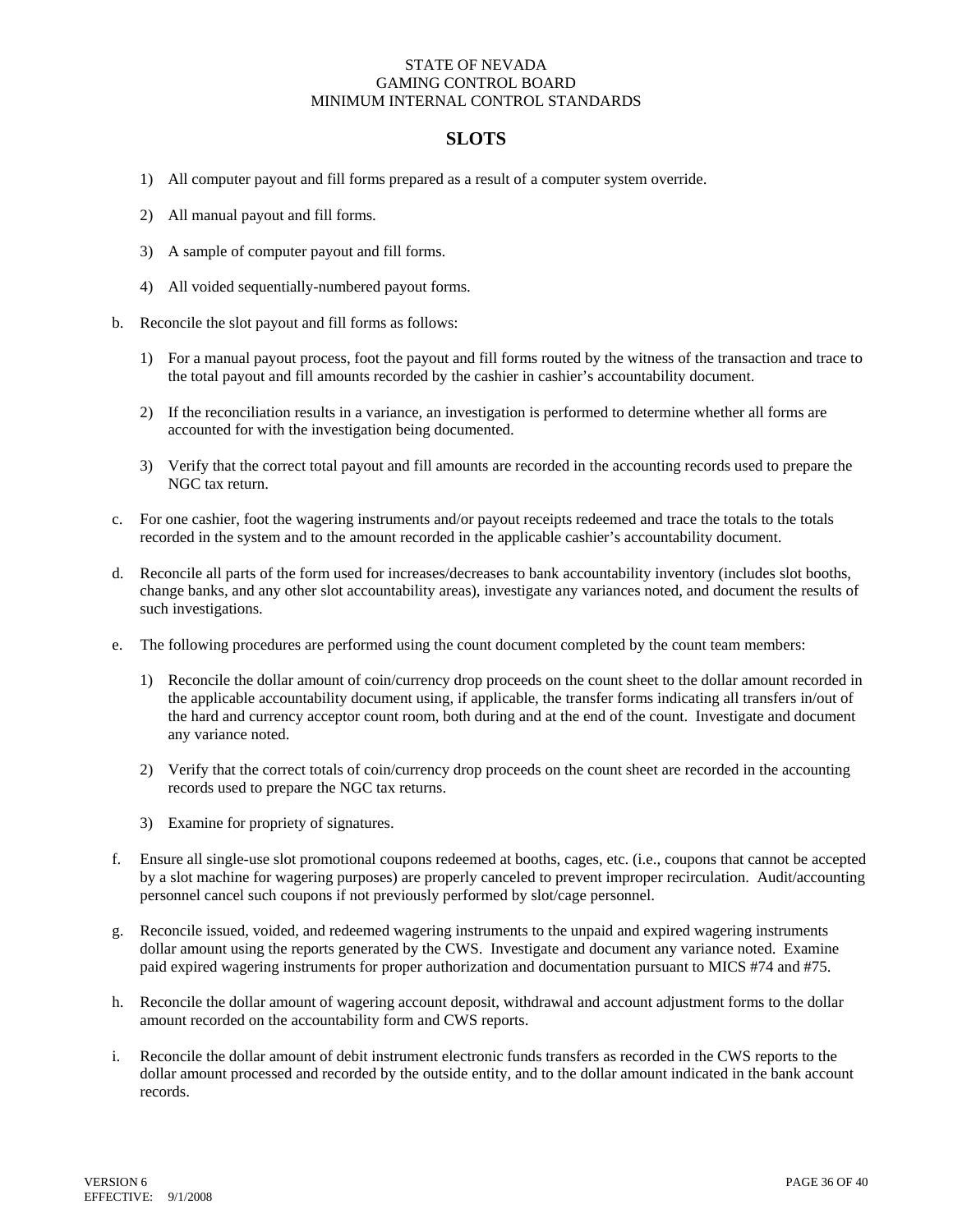# **SLOTS**

- j. Verify that the debit instrument electronic funds transfers recorded in the CWS reports did not exceed the daily transfer limit per debit instrument specified in TS 3.150(2).
- k. Verify that the correct amount of slot revenue resulting from wagering account and/or electronic funds transfers and wagering instruments activity (drop and issuances) has been recorded in the accounting records used to prepare the NGC tax return. Reconcile the dollar amount of WAT win to the dollar amount recorded on the accountability form and CWS reports.
- l. Reconcile all contest/tournament entry and payout forms to the dollar amounts recorded in the appropriate accountability document.
- m. When payment is made to the winners of a contest/tournament, reconcile the contest/tournament entry fees collected to the actual contest/tournament payouts made. This reconciliation is to determine whether based on the entry fees collected, the payouts made and the amounts withheld by the gaming establishment, if applicable, were distributed in accordance with the contest/tournament rules.
- 197.Accounting/audit personnel prepare a monthly slot summary report that reconciles taxable win from the month-end slot analysis report to the monthly total slot gross revenue amount reported on the NGC tax return. The following adjustments, with supporting documents, may need to be reflected in this reconciliation:
	- Hopper load changes.
	- Wagering vouchers and payout receipts.
	- Promotions.
	- Pro rata share of an inter-casino linked system payout.
	- Other allowable adjustments impacting reported slot revenue.
	- Note 1: If the slot analysis report indicates statistical win rather than taxable win, the statistical win is used in the monthly slot summary report. In such circumstances, the summary will also reflect the statistical win amount, adjustments to statistical win (e.g., coupons, electronic promotions, etc), and a resulting taxable win amount.
	- Note 2: If a monthly slot revenue journal, rather than a slot analysis report, is used to record daily and month-to-date slot revenue, the taxable win from the slot revenue journal is used in the monthly slot summary report. In such circumstances, the summary will reconcile taxable win from the monthly revenue journal to the month-end slot analysis report and to the monthly total slot gross revenue amount reported on the NGC tax return.
	- Note 3: Any special procedures or documents required to complete the monthly slot summary report are to be delineated in the slots section of the written internal control section pursuant to Regulation 6.090.

198. Monthly, accounting/audit personnel:

- a. Foot, for one day, the computer payout and fill forms and compare the total to the amount recorded in the computer system payout and fill reports.
- b. Reconcile gross revenue from the monthly slot summary report to the general ledger. Any variances between the gross revenue recorded in the monthly slot summary report and the general ledger should be identified by documenting the reason for the variance. This reconciliation is documented and maintained.
- 199. At least once a quarter, for each patron cashless wagering kiosk, foot the wagering instruments redeemed for a week (or one drop period if dropped more frequently) and trace the totals to the totals recorded in the CWS system and the related accountability document. This procedure may be performed for different kiosks throughout the quarter as long as each kiosk is examined once a quarter. Document the test and the results of investigations into all variances, by kiosk.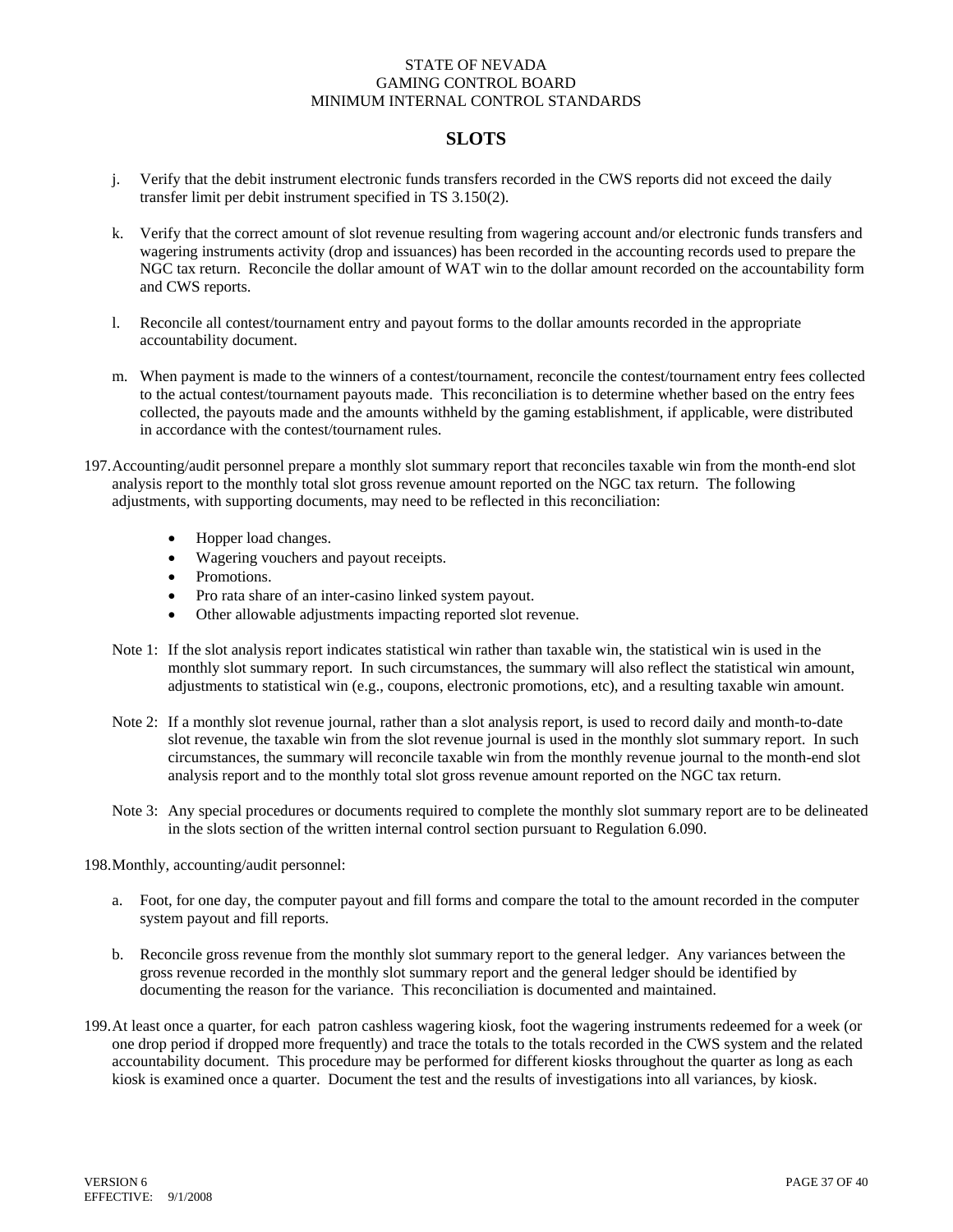### **SLOTS**

- Note: This procedure may be performed by non accounting personnel as long as the individual has not performed the reconciliation required by MICS # 89.
- 200.For licensees that utilize a computerized system that monitors slot fill cabinet door openings and a slot computerized system that initiates a fill form, and as such, only one person is involved in transferring funds from the slot fill cabinet to the slot hopper, the following procedures must be performed daily:
	- a. Reconcile the total dollar amount of slot fill forms to the total dollar amount of transfers recorded on the cage/booth accountability documentation for funds transferred from the cage/booth to the slot fill cabinets.
	- b. Review the appropriate system reports to confirm that two individuals were involved in placing funds into the slot fill cabinet as a result of a slot fill.
- 201. Monthly, accounting/audit personnel review all contests, tournaments, promotional payouts, drawings, and giveaway programs to determine proper accounting treatment and proper slot gross revenue win/loss computation.
- 202.For all contests, tournaments, promotional payouts (including payouts from computerized player tracking activity), drawings, and giveaway programs the following documentation is maintained:
	- a. Copies of the information provided to the patrons describing the contests, tournaments, promotional payouts, drawings, and giveaway programs (e.g., brochures, fliers).
	- b. Effective dates.
	- c. Accounting treatment, including general ledger accounts, if applicable.
	- d. For tournaments and contests, the name of the organizations (or persons) registered pursuant to NRS 463.169 that conducted the contest/tournament on behalf of, or in conjunction with, the licensee, if any. The extent of responsibilities (including MICS compliance responsibilities) each organization and the licensee had in the contest/tournament (e.g., ABC nonprofit is to receive 100% of the entry fees and provide noncash prizes for the winners with the licensee collecting entry fees, operating the tournament and distributing prizes to winners) will also be documented.
- 203. Monthly, accounting/audit personnel perform procedures to ensure that promotional payouts, drawings, and giveaway programs are conducted in accordance with the conditions provided to the patrons. The procedures must include a review of documents along with employee interviews and/or observations.
- 204.For computerized key security systems controlling access to slot drop and count keys, accounting/audit personnel, independent of the system administrator, will perform the following procedures:
	- a. Daily, review the report generated by the computerized key security system indicating the transactions performed by the individual(s) who adds, deletes, and changes user's access within the system (i.e., system administrator). Determine whether the transactions completed by the system administrator provide an adequate control over the access to the slot drop and count keys. Also, determine whether any slot drop and count key(s) removed or returned to the key cabinet by the system administrator was properly authorized.
	- b. For at least one day each month, review the report generated by the computerized key security system indicating all transactions performed to determine whether any unusual slot drop and count key removals or key returns occurred.
	- c. At least quarterly, review a sample of users who are assigned access to the slot drop and count keys to determine that user's access to the assigned keys is adequate relative to the user's job position.
	- d. All noted improper transactions or unusual occurrences are investigated with the results documented.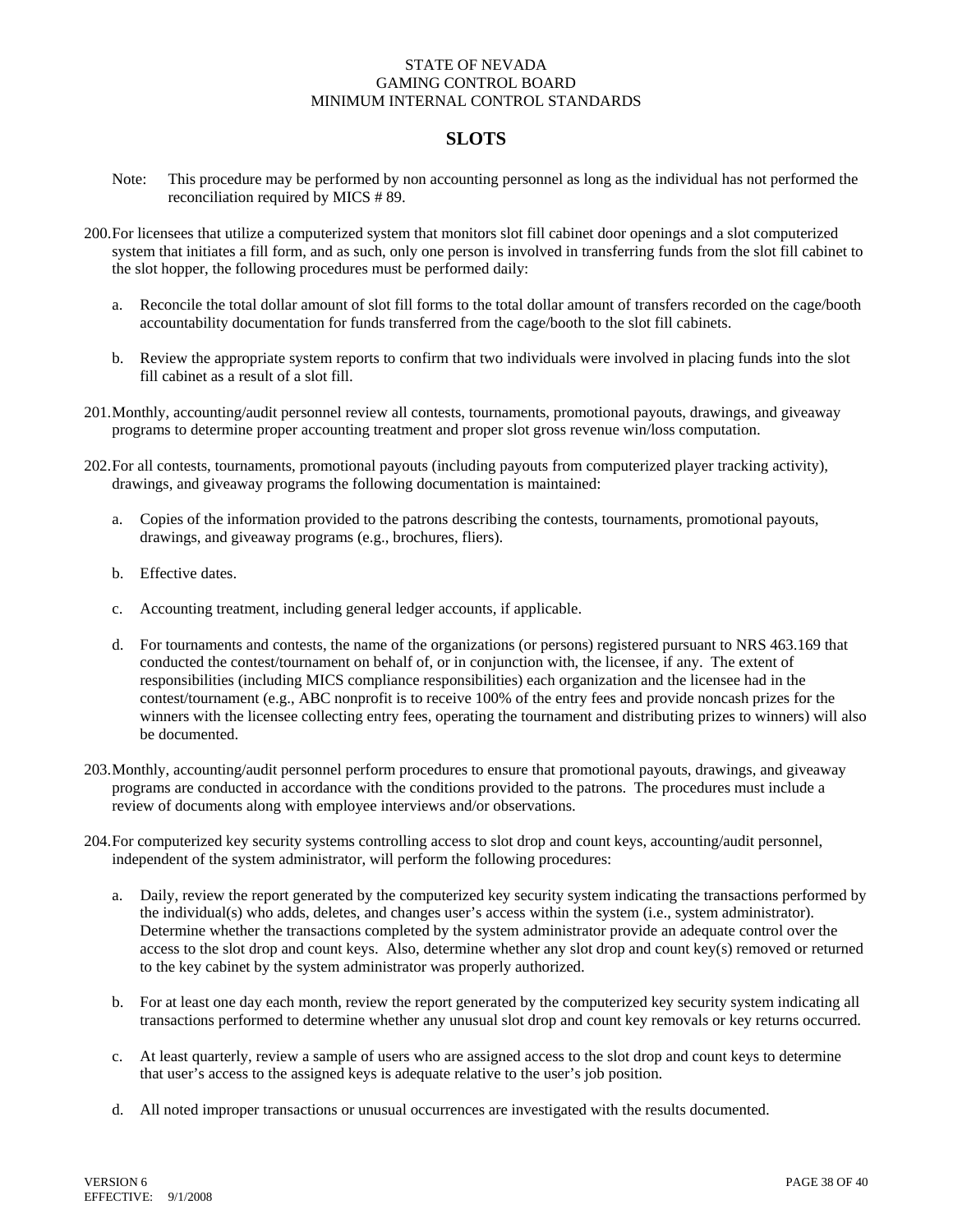# **SLOTS**

- 205.Quarterly, an inventory of all slot machine door keys, slot fill cabinet keys, count room, drop box release, storage rack and contents keys is performed, and reconciled to records of keys made, issued, and destroyed. Investigations are performed for all keys unaccounted for, with the investigation being documented.
- 206. At least annually, accounting/audit personnel recalculate the floor par for a sample denomination to ensure the accuracy of the floor par on the slot analysis report.
- 207.Documentation (e.g., a log, checklist, notation on reports, and tapes attached to original documents) is maintained evidencing the performance of slot audit procedures, the exceptions noted and any follow-up of all slot audit exceptions.

### *SBG Accounting/Auditing Procedures*

- 208.For each day, compare the total dollar amount of WAT In, total dollar amount of WAT Out and total dollar amount of WAT Win indicated on the SBG revenue report to the total dollar amount of WAT In, total dollar amount of WAT Out and total dollar amount of WAT Win on the SBG WAT In and WAT Out detail report (by socket ID).
- 209.For each day, compare the total dollar amount of WAT In, total dollar amount of WAT Out and total dollar amount of WAT Win indicated on the SBG revenue report to the total dollar amount of WAT In, total dollar amount of WAT Out and total dollar amount of WAT Win on the CWS patron wagering account detail report.
- 210.For each day, compare the WAT Win amount indicated on the CWS patron wagering account detail report to the total dollar amount of WAT Win indicated in the cage accountability.
- 211.For each day, randomly select two WAT In transactions and two WAT Out transactions from the SBG WAT In and WAT Out detail report (by wagering account) and trace the transaction to the CWS patron wagering account detail report.

### *Record Retention*

- 212.All documents, including those maintained on computer storage media, discussed in these Slots MICS must be retained for 5 years in accordance with Regulation 6.060 except for:
	- a. Documents specifically identified in a Slots MICS as requiring a lesser retention period.
	- b. Slot wagering instruments and payout receipts, which only require retention for a minimum of 14 days, when the following conditions are met:
		- 1) All information on the wagering instrument/payout receipt is contained on a separate report.
		- 2) The wagering instruments/ payout receipts do not contain signatures, or other evidence of internal control procedures having been performed.
		- 3) The wagering instruments/payout receipts have been classified as "redeemed" or "expired" within the CWS/payout receipt system.

### *Payout Procedures for Mail-In Slot Wagering Instruments/Payout Receipts*

213. Accounting/audit personnel or personnel independent of the slot department receive the original wagering instruments/payout receipts.